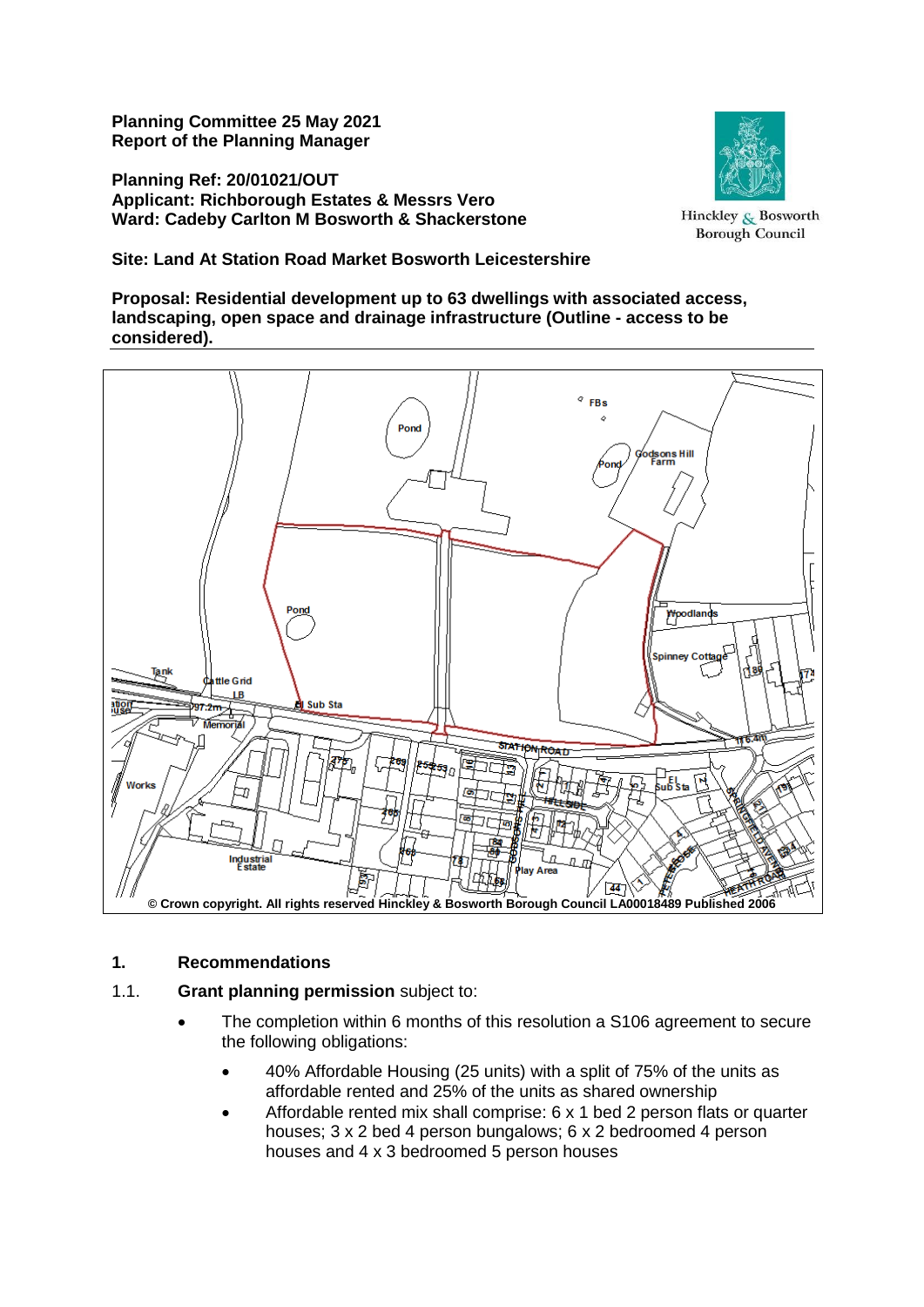- Shared ownership mix shall comprise: 2 x 2 bed 4 person bungalows and 4 x 2 bed houses
- £1,900.00 for library facilities at Market Bosworth Library
- £3120.00 towards improving existing waste facilities at Barwell HWRC
- £31,897.68 towards the cost of providing additional accommodation for 153 patients at Market Bosworth GP Surgery
- On-site Open Space requirement of 500m<sup>2</sup> of equipped play area and Trim Trail with equipment to a minimum value of £90,965 and maintenance costs of £87,800; 1058m<sup>2</sup> of Casual/Informal Play Space and maintenance costs of £11,426 and 20042m<sup>2</sup> of natural green space along with maintenance costs of £284,596.40
- £303,350.20 towards primary and secondary school education in Market Bosworth
- 6 month bus passes two per dwelling (2 application forms to be included in Travel Packs and funded by the developer) – can be supplied through LCC at £360.00 per pass
- Travel Plan monitoring fee of £6,000
- Planning conditions outlined at the end of this report.
- 1.2. That the Planning Manager be given powers to determine the final detail of planning conditions.
- 1.3. That the Planning Manager be given delegated powers to determine the terms of the S106 agreement including trigger points and claw back periods.

# **2. Planning application description**

- 2.1. This application seeks outline planning permission for up to 63 dwellings with associated access, public open space and drainage infrastructure. All detailed matters are reserved for later determination, except access. The site has an area of approximately 4.2 hectares.
- 2.2. Access to the site is proposed off Station Road. A detailed access plan accompanies the application showing the upgrade of the existing access to Kyngs Golf Club with the provision of a 6.0m wide carriageway, 10m kerbed radii and 2.0m wide footways on both sides of the access road fronting the development. This vehicular access is included in the red line planning application site boundary. The access proposals are in line with those conditioned as part of planning permission ref: 19/01437/FUL for the erection of a multi-purpose golf clubhouse (D2), formation of new car parking areas, access roads and the erection of 6 golf holiday homes. Pedestrian links are also shown onto Station Road from the open space.
- 2.3. As the application is in outline format, the proposed housing mix is unknown. However, the applicant has stated that 40% of the housing to be provided would be affordable housing and so if 63 dwellings were to be provided this would result in 38 market dwellings and 25 affordable units.
- 2.4. An indicative development framework and a parameters plan have been provided. The indicative framework shows the layout of up to 63 dwellings on a developable area of 2.04 ha. The parameters plan shows the area of development which includes an area where the height of the dwellings would be restricted to 5.5 metres to their pitch and three areas of open space totalling 2.16 hectares.
- 2.5. The application is supported by the following technical documents:
	- Design and Access Statement
	- Landscape Strategy
	- Noise Report and Assessment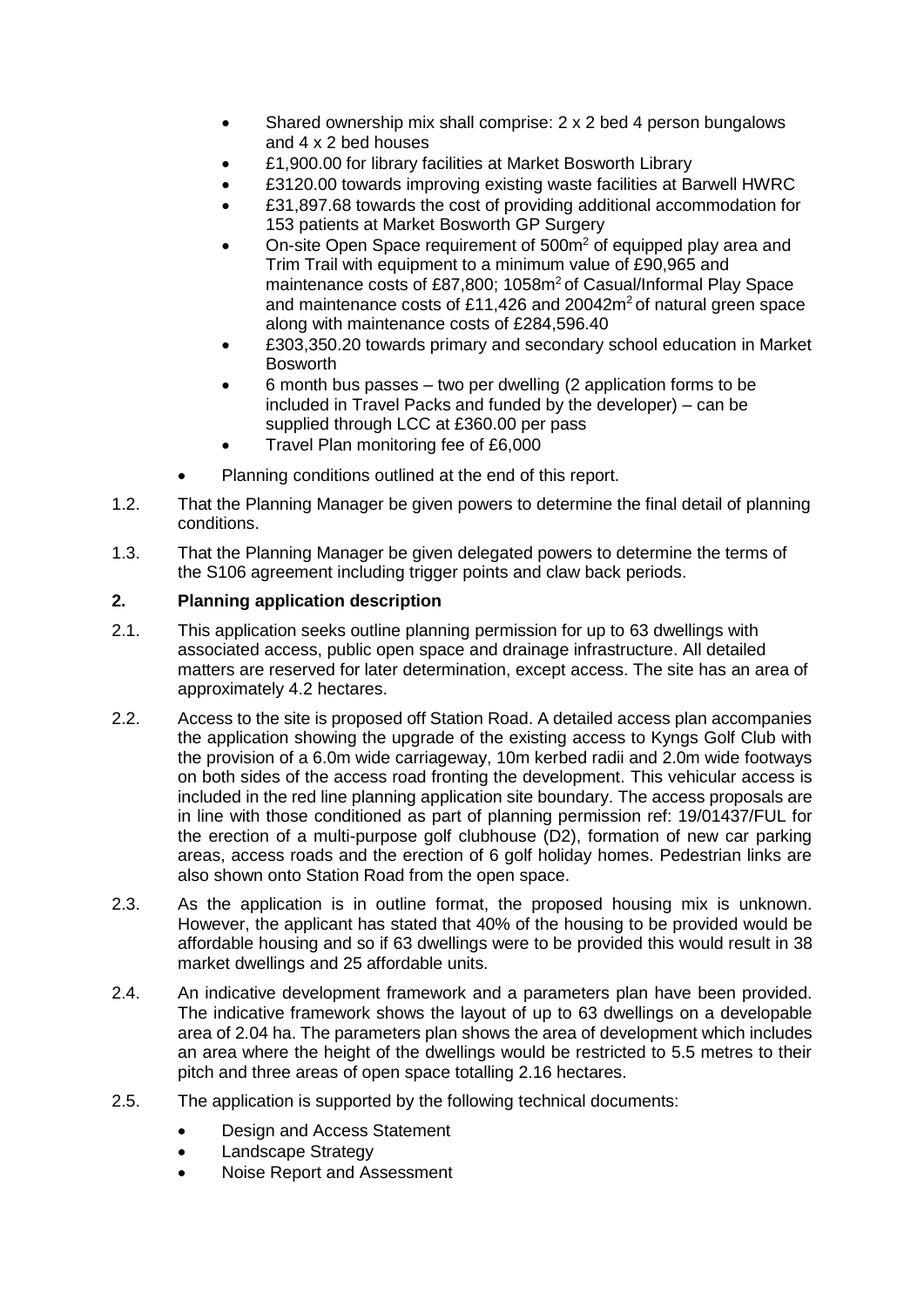- Biodiversity Metric 2.0 Calculation Tool
- Heritage Statement
- Air Quality Assessment
- Existing Site Sections
- Topographical Survey
- Statement of Community Involvement
- Transport Assessment
- Travel Plan
- Tree Survey
- Planning Statement
- Geotechnical Desk Study Report
- Landscape and Visual Impact Appraisal
- Geophysical Survey
- Ecological Impact Assessment
- Flood Risk Assessment
- Land Use Parameter Plan
- Illustrative Masterplan

# **3. Description of the site and surrounding area**

- 3.1. The application site comprises 4.2ha of open land consisting of two fields currently used for pasture. The north and western boundaries are defined by existing hedgerow with the eastern boundary containing mature trees. A broad leaved woodland is located within the south-eastern corner of the site which forms the boundary with Station Road and the residential property to the east. Post and rail fencing forms the boundary along Station Road along with sections of hedgerow. The site is bound by the settlement boundary of Market Bosworth along Station Road to the south and to the east which contain residential properties and commercial units. Open fields lie to the west whilst a golf course forms the northern boundary. Planning permission has recently been approved for the construction of a multi-purpose golf clubhouse and six golf holiday homes adjacent to the northern boundary of the application site.
- 3.2. Comprising predominantly improved grassland and poor semi-improved grassland, the site is divided into two by a tarmac access road which leads from Station Road to the golf course to the north. The site is relatively flat before rising steeply towards the eastern part of the site. The surrounding land uses give the area its semi-rural character.

# **4. Relevant planning history**

# **13/00520/FUL**

 Erection of 65 dwellings and associated works including 2 no. balancing ponds, formal play area space, public open space Refused and Appeal Withdrawn 11.02.2014

# **14/00674/FUL**

 Erection of 64 dwellings and associated works including 2 no. balancing ponds, formal play area space and public open space (revised proposal) Refused 05.03.2015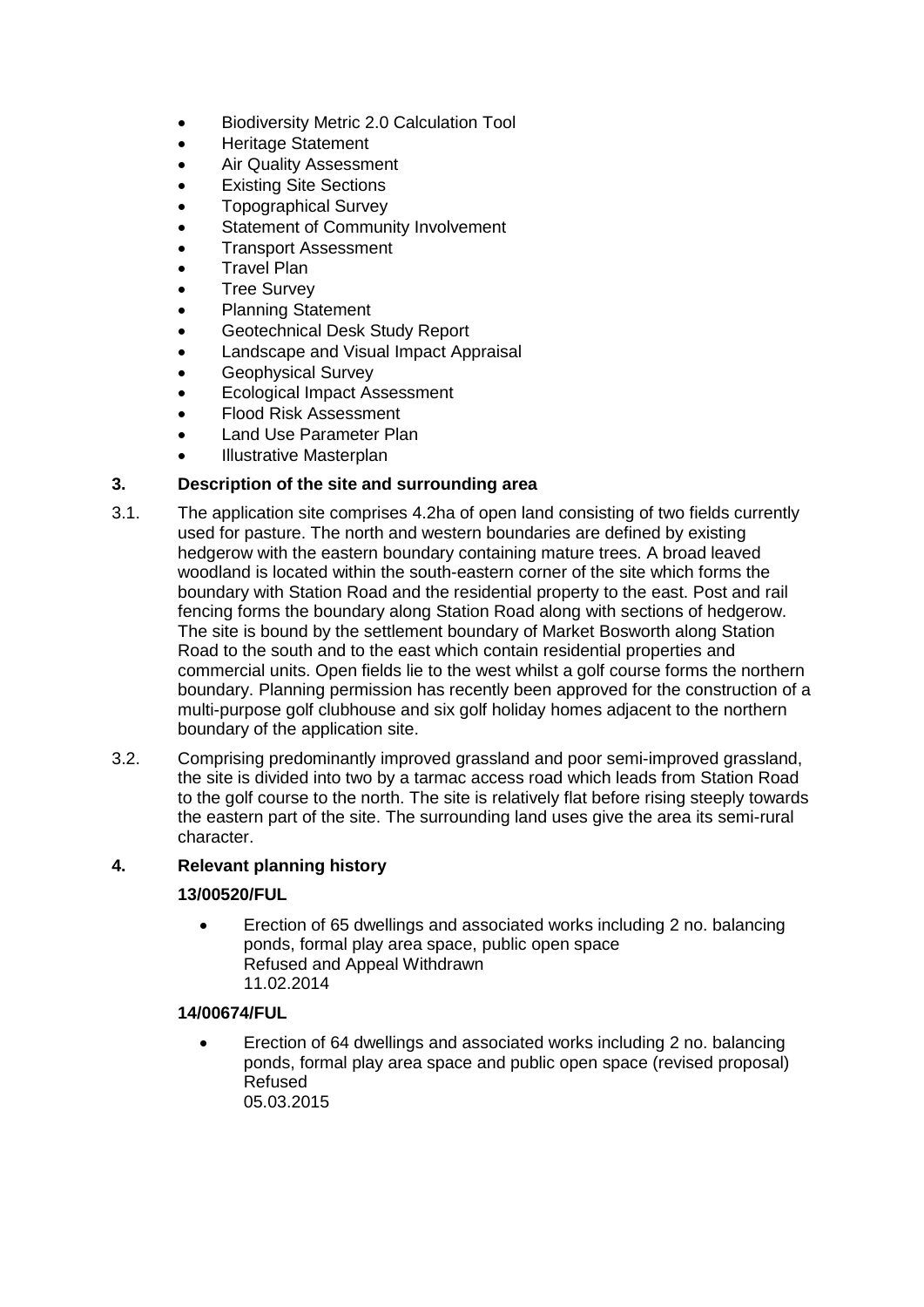# **5. Publicity**

- 5.1. The application has been publicised by sending out letters to local residents. A site notice was also posted within the vicinity of the site and a notice was displayed in the local press.
- 5.2. 17 letters of objection have been received during the statutory consultation period. A further 10 letters have recently been received raising concerns about the amount of development proposed in Market Bosworth and specifically making reference to this planning application. The objection letters received raise the following issues:
	- 1) The land lies outside the settlement boundary for Market Bosworth and should remain as agricultural land.
	- 2) The proposed site off Shenton Lane is a more suitable location for housing as it is understood that there is a need for additional housing in Market Bosworth.
	- 3) The proposal would generate additional traffic along Station Road and through Market Bosworth especially during peak hours. There would also be additional traffic at the junction with the Bull in the Oak/A447 which is overcongested and dangerous.
	- 4) The local services and infrastructure such as schools, doctors, dentists, shops and parking within the centre cannot cope with this additional housing.
	- 5) Housing development on this site would be contrary to the policies in the Development Plan including the Market Bosworth Neighbourhood Plan and Policy CE3 with its protected views and vistas (View 1 and Vista 11) and CE5.
	- 6) The Neighbourhood Plan includes a site for additional housing on the opposite side of Station Road. This was voted for by between 64% of the residents. This application site was considered and rejected for housing. Why are the community now being ignored?
	- 7) The allocated site in Station Road and further committed development in the town would already increase its housing by 20%.
	- 8) This site would not supply affordable housing as the average house price in the village even at 80% of market value would be in excess of what a first time buyer could afford.
	- 9) Market Bosworth does not need cheaply built, overpriced, generic cardboard houses.
	- 10) An Inspector at a recent planning appeal at the Golf Course confirmed that the golf course is not suitable for housing.
	- 11) There is already congestion in Market Bosworth's Square which is recognised in the Market Bosworth Town Centre Redevelopment Project – this housing proposal would add to this.
	- 12) Market Bosworth is described as 'the Jewel in the Crown of the Borough' for its historical importance and vistas set in a rural environment which attracts tourism. It is one of the smallest towns in England. This housing development would impact on this tourism and affect the local economy.
	- 13) This proposal would have ecological impacts as there are regular siting's of badgers, bats and other indigenous wildlife.
	- 14) Residents of the new housing would be impacted upon by virtue of noise from the industrial units opposite in particular JJ Churchill Ltd which will need to operate evenings and weekends to re-commence volume manufacture.
	- 15) To allow housing on the site would impact on the ability for the industrial units to operate efficiently as the new residents would complain about the operations on public health grounds. This will impact on the businesses and could lead to a loss of highly skilled and highly paid jobs.
	- 16) The noise report accompanying the application is inadequate as the assessment was carried out during minimal working during the current pandemic.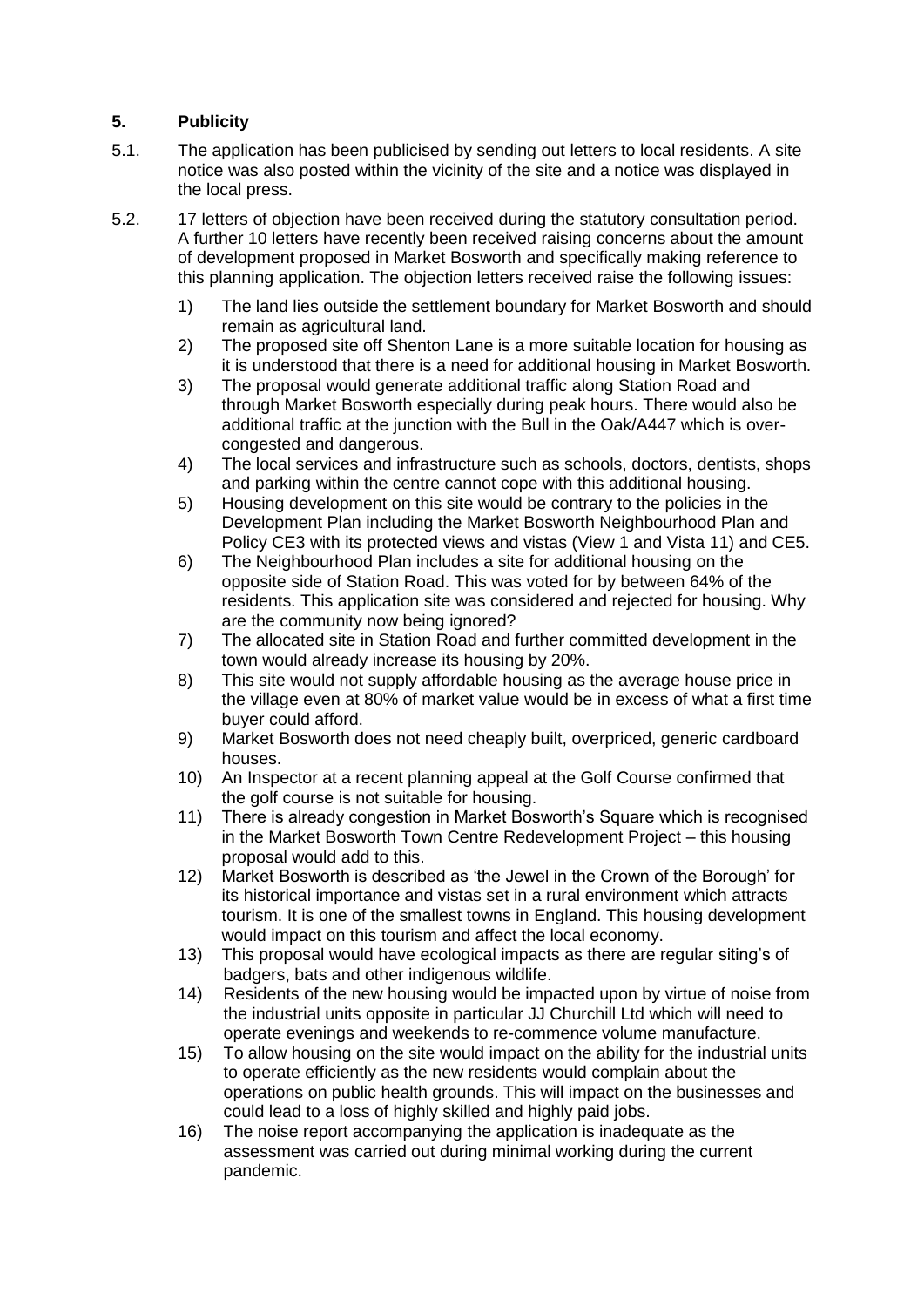- 17) The allocated site at Station Field would be compatible with JJ Churchill remaining in its current location, given distances, screening and orientation of the noise-generating activity.
- 18) The proposal would have significant harm on the landscape and a detrimental impact upon the character of Market Bosworth. A review of the LVIA has been undertaken and submitted by a local independent consultant which confirms this statement.
- 19) Access is to be considered as part of the determination and so the application must take into account the existing s278 Highways Act agreement dated 24.04.2003 which includes a ghost island right-turning lane.
- 5.3. One letter of support has been received which states that there is a lack of housing available to purchase in Market Bosworth. New housing schemes would allow the author more opportunity to buy a property in the town.
- 5.4. One letter of comment has been received from 1<sup>st</sup> Market Bosworth Scout Group asking that the Council considers the needs of youth provision in the town when determining this application. The Scout Group does not have access to outdoor space and consideration should be given to providing dedicated outdoor space for the group.

# **6. Consultation**

- 6.1. No objection, some subject to conditions have been received from:
	- HBBC Planning Policy
	- HBBC Drainage
	- HBBC Environmental Health (Pollution)
	- HBBC Street Scene Services
	- Leicestershire Police
	- Severn Trent Water Ltd
	- LCC Archaeology
	- HBBC Planning Policy
	- LCC Ecology
	- LCC as Highway Authority
	- LCC as Lead Flood Authority
	- HBBC's Conservation Officer
- 6.2. Market Bosworth Parish Council object to the proposal for the following reasons:
	- 1) There is a valid Neighbourhood Plan adopted for the area which shows that the application site lies outside the current settlement boundary and allocates the site to the south of Station Road which has capacity for a minimum of 100 houses (Policy BD2).
	- 2) There is conflict with Policies CE3 and CE5 in the Neighbourhood Plan.
	- 3) The proposal would conflict with Policy DM4.
	- 4) A HNA (2020) identified a housing needs requirement of 108 dwellings 2014- 2026 and this can be accommodated on the allocated site. There have already been an additional 104 dwellings built/ have planning permission in the area. This proposal for 63 dwellings would exceed the capacity required putting significant stresses on the infrastructure and services of a small market town.
	- 5) When the public were consulted on this land for the MBNP only 28% supported it compared to 64% for the land to the south of Station Road.
	- 6) A consultation will take place on the Masterplan produced for Station Road and the development of this application site could cause highway safety issues for the allocated site.
	- 7) The proposal would have a significant impact on Vista 11 in the MBNP.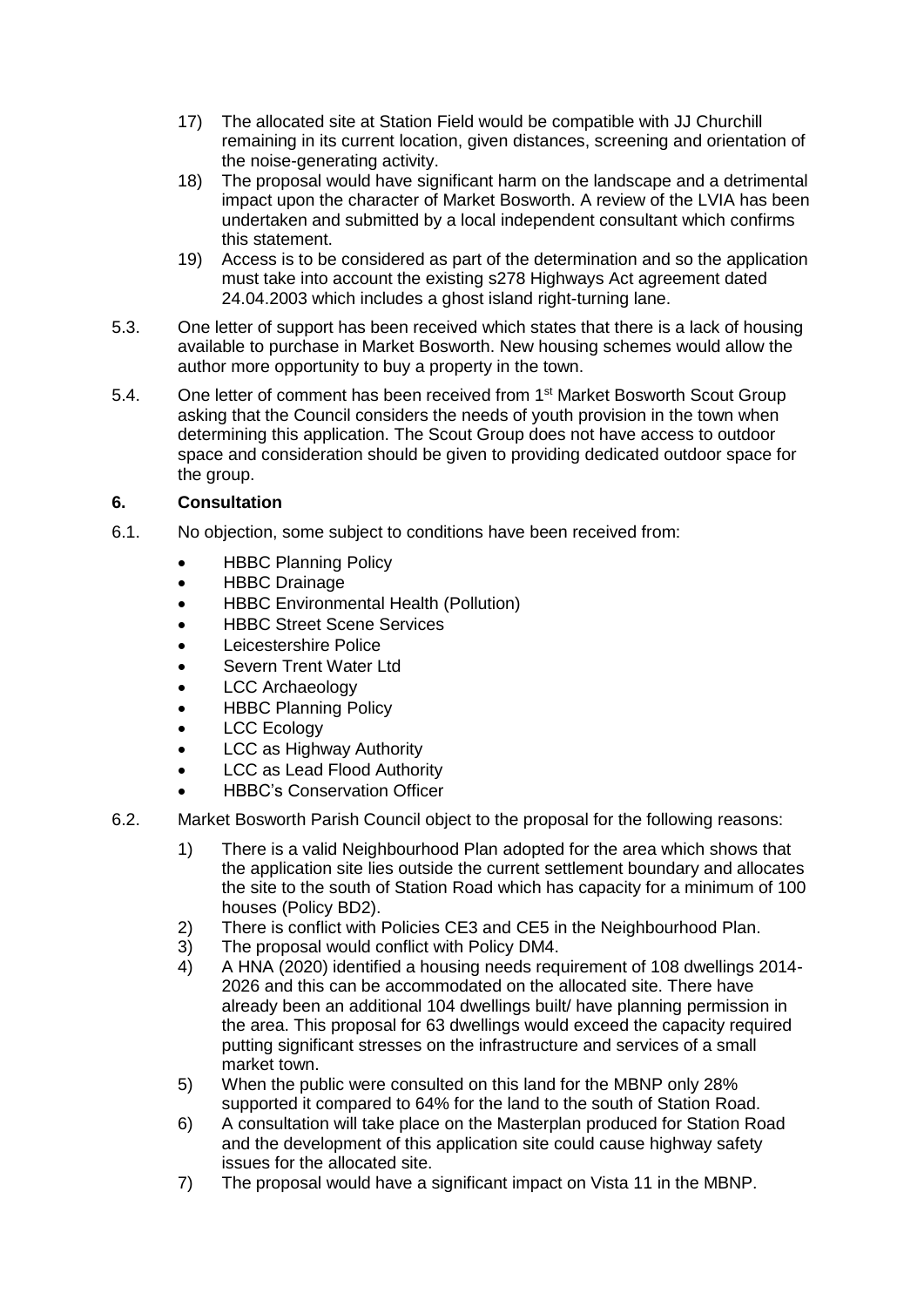- 8) The proposal could have a negative impact on certain manufacturing units on the industrial estate as a previous application on the site demonstrated that one prestigious company on the site could be forced to close.
- 9) An Inspector for the Consultation Draft Allocation Map (2009) stated that developing this site would have an unacceptable impact upon the landscape setting of Market Bosworth.
- 10) The Neighbourhood Plan Examiner commented in 2014 that development to the north of Station Road would result in a significantly more urbanised approach to the town.
- 11) The Appeal Inspector for the recent Kyng's Golf and Country Club also noted the views and vista in the MBNP and so imposed strict conditions on building heights and rooflines.
- 6.3. Market Bosworth Neighbourhood Forum object to the proposal for the following reasons:
	- 1) The proposal conflicts with the Neighbourhood Plan regarding views and vistas in Policy CE3;
	- 2) The site lies beyond the settlement boundary in Policy CE5;
	- 3) Market Bosworth has already exceeded its quota of housing as defined in the Neighbourhood Plan and confirmed in the recent HNA conducted by AECOM in Policy BD2;
	- 4) The Inspector when considering the Neighbourhood Plan in 2015 stated that development on this land would result in a significantly more urbanised approach to the town.
	- 5) Planning permission has previously been refused on this site in 2014.
	- 6) The proposal would be contrary to the Council's Landscape Character Assessment and to Policy DM4 on protecting the countryside.
- 6.4. Market Bosworth Society object to the proposal for the following reasons:
	- 1) There are 984 homes in Market Bosworth and a further 110 dwellings have already been allocated at Station Road where a Master Plan has recently been published. There have been another 93 dwellings in the Town. There is not a requirement for additional housing.
	- 2) Allowing this development in addition to the others would increase the number of houses by 27% which would put pressure on local services and facilities.
	- 3) In the Neighbourhood Plan referendum, only 28% of residents voted for this site north of Station Road compared to the site south of Station Road which received 64% of the votes.
	- 4) The proposal would destroy Vista number 11 in the Neighbourhood Plan which is protected by Policy CE3.
	- 5) Paragraph 11(d) in the NPPF is triggered as the Development Plan is out of date. The Neighbourhood Plan is also over 5 years old and thus no longer afforded the greater protection provided by paragraph 14 of the NPPF. However, there is no evidence that this development will support local services in the town or create employment in the area.
	- 6) Market Bosworth does not have existing deficiencies in the quality, quantity and accessibility of green space and play provision as quoted in the application.
	- 7) The proposal would add traffic to roads which already have high fatalities. The bus service is limited and there is no bus service on Sunday.
	- 8) The GP facility in Market Bosworth cannot be extended and would not be able to support this increase in population.
- 6.5. No comments have been received from Cycling UK.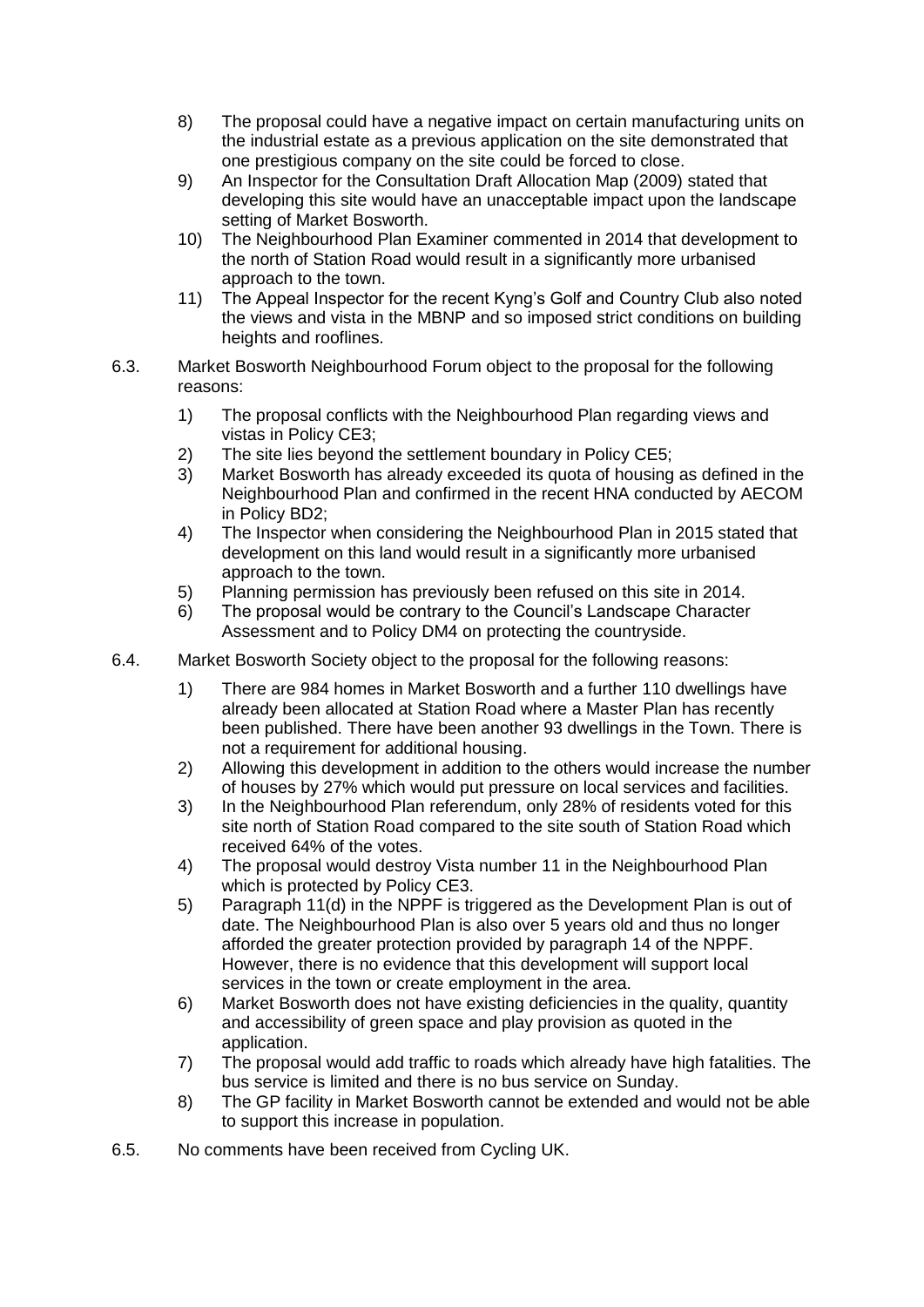- 6.6. LCC Developer Contributions request:
	- £303,350.20 towards primary and secondary school education in the area
	- £1,900.00 towards library facilities at Market Bosworth Library
	- £3,120.00 towards civic amenity facilities in Barwell
	- Travel Packs (one per dwelling) to inform residents of sustainable travel choices (can be supplied by LCC at £52.85 per pack).
	- Six month bus passes (two per dwelling) with 2 application forms to be included in Travel Packs (can be supplied through LCC at £360.00 per pass).
	- Raised kerb provision at the nearest two bus stops (Id's 2410 and 2411) at a cost of £3,500 per stop.

George Eliot Hospital NHS Trust request:

£25,358.00 towards additional health care services

NHS West Leicestershire CCG request:

 £31,897.68 towards the cost of providing additional accommodation for 153 patients at Market Bosworth Surgery

HBBC Affordable Housing – requirement for 40% of the housing to be affordable. They confirm that the proposed split of social or affordable rented and properties for intermediate tenure is acceptable. There is high demand for rented housing for Market Bosworth particularly for 1 bed and 2 bed properties.

6.7. S106 Monitoring Officer – requirement for an equipped play area along with facilities for older children, casual/informal play space and natural green space on site.

# **7. Policy**

- 7.1. Market Bosworth Neighbourhood Plan 2014-2026 (MBNP)
	- Policy CE1: Character and Environment
	- Policy CE2: Local Green Space
	- Policy CE3: Important Views and Vistas
	- Policy CE4: Trees
	- Policy CE5: Landscape of the wider Parish
	- Policy BD1: Affordable Housing
- 7.2. Core Strategy (2009)
	- Policy 7: Key Rural Centres
	- Policy 11: Key Rural Centres Stand Alone
	- Policy 15: Affordable Housing
	- Policy 16: Housing Density, Mix and Design
	- Policy 17: Rural Needs
	- Policy 19: Green Space and Play Provision
	- Policy 20: Green Infrastructure
- 7.3. Site Allocations and Development Management Policies DPD (2016) (SADMP)
	- Policy DM1: Presumption in Favour of Sustainable Development
	- Policy DM3: Infrastructure and Delivery
	- Policy DM4: Safeguarding the Countryside and Settlement Separation
	- Policy DM6: Enhancement of Biodiversity and Geological Interest
	- Policy DM7: Preventing Pollution and Flooding
	- Policy DM10: Development and Design
	- Policy DM11: Protecting and Enhancing the Historic Environment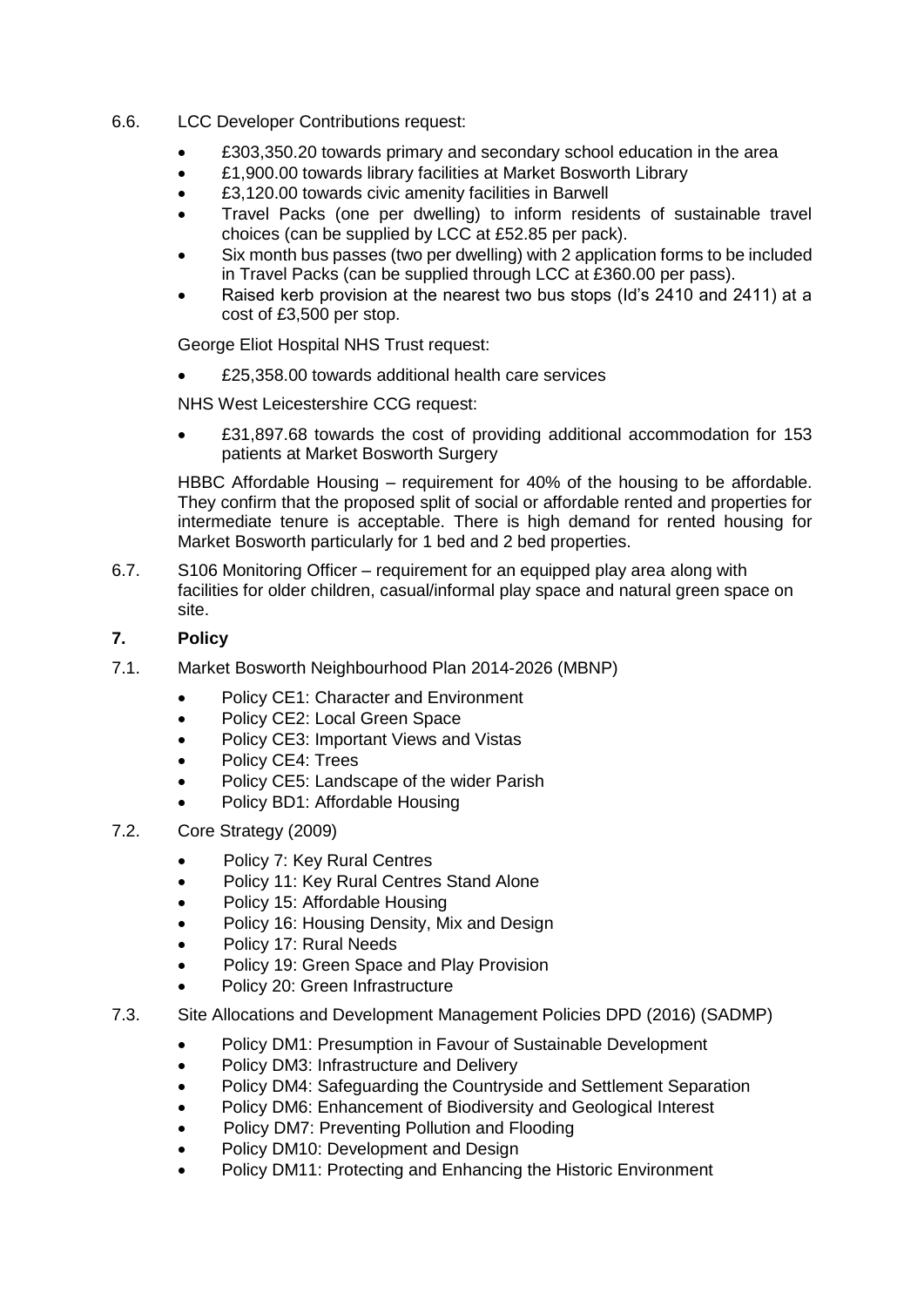- Policy DM12: Heritage Assets
- Policy DM13: Preserving the Borough's Archaeology
- Policy DM17: Highways and Transportation
- Policy DM18: Vehicle Parking Standards
- 7.4. National Planning Policies and Guidance
	- National Planning Policy Framework (NPPF) (2019)
	- Planning Practice Guidance (PPG)
	- National Design Guide (2020)
- 7.5. Other relevant guidance
	- Good Design Guide (2020)
	- Landscape Character Assessment (2017)
	- Landscape Sensitivity Assessment (2017)
	- Open Space and Recreation Study (2016)
	- Housing Need Study (2019)
	- Affordable Housing SPD (2011)
	- Leicestershire Highways Design Guide
	- Agricultural Quality of Land Surrounding Settlements in the Hinckley and Bosworth District Report (2020)

# **8. Appraisal**

- 8.1. Key Issues
	- Assessment against strategic planning policies
	- Design and impact upon the character of the area
	- Impact on the historic environment
	- Pollution from Noise
	- Impact upon neighbouring residential amenity
	- Impact upon highway safety
	- **Drainage**
	- Ecology
	- Archaeology
	- Affordable Housing Need
	- Infrastructure Contributions
	- Other Issues

Assessment against strategic planning policies

- 8.2 Paragraph 2 of the National Planning Policy Framework (NPPF) (2019) states that planning law requires that applications for planning permission must be determined in accordance with the development plan unless material considerations indicate otherwise and that the NPPF is a material consideration in determining applications. Paragraph 12 of the NPPF confirms that the presumption in favour of sustainable development does not change the statutory status of the development plan as the starting point for decision making.
- 8.3 Paragraph 11 of the National Planning Policy Framework (NPPF) and Policy DM1 of the Site Allocation and Development Management Policies Development Plan Document (SADMP) set out a presumption in favour of sustainable development, and state that development proposals that accord with the development plan should be approved unless other material considerations indicate otherwise. The development plan in this instance consists of the adopted Core Strategy (2009) the Site Allocations and Development Management Policies DPD (2016) (SADMP) and the Market Bosworth Neighbourhood Plan (MBNP) (2015).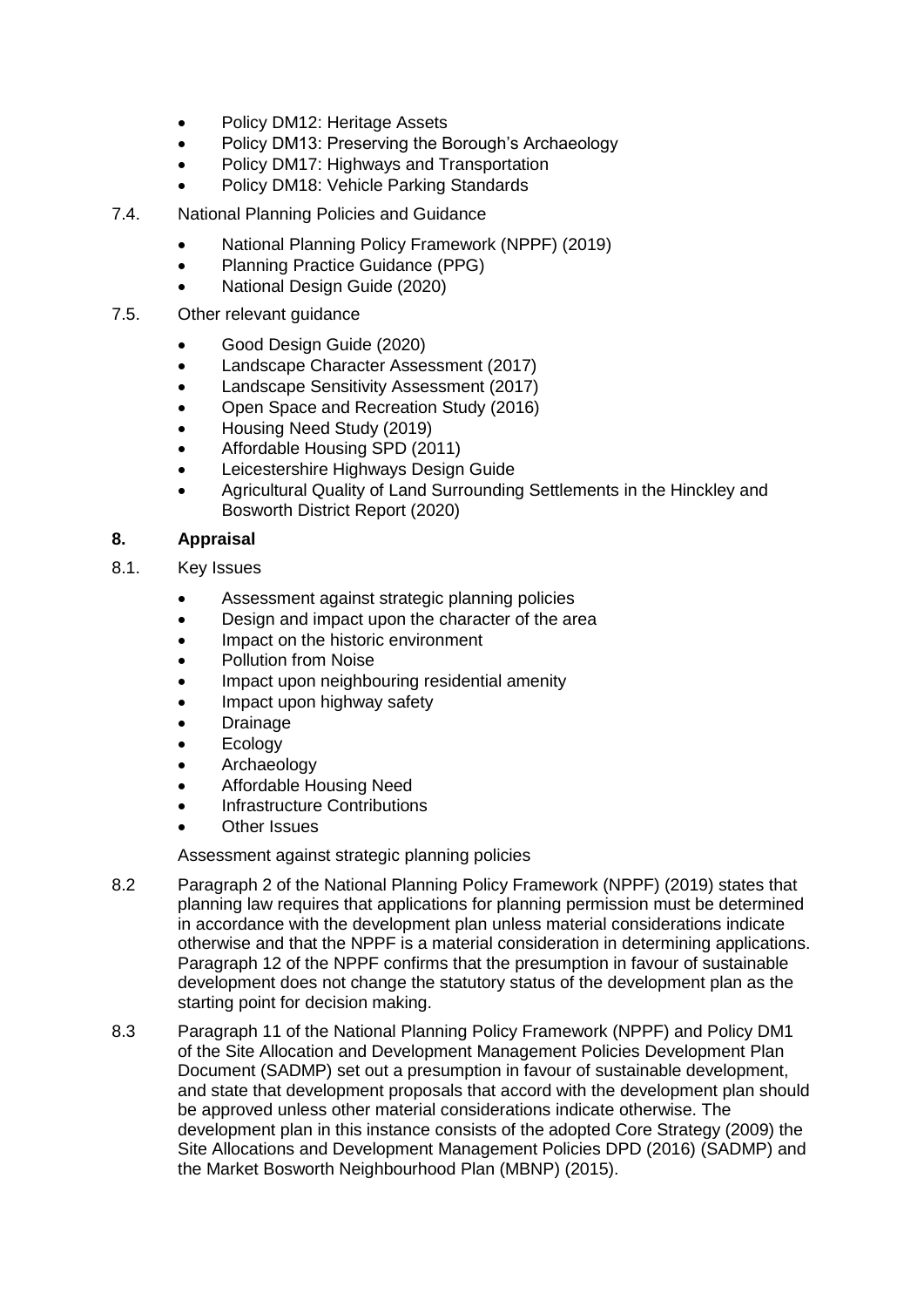- 8.4 The spatial distribution of growth across the Borough during the plan period 2006- 2026 is set out in the adopted Core Strategy. This identifies and provides allocations for housing and other development in a hierarchy of settlements within the Borough. Market Bosworth is identified as a Key Rural Centre within Policy 7 of the Core Strategy. These are settlements which have a variety of facilities and services including a primary school, local shop, post office, GP, community/leisure facilities, employment and regular access to public transport to surrounding areas. To support its role as a Key Rural Centre focus is given to development in these areas that provides housing development within settlement boundaries that delivers a mix of housing types and tenures as detailed in Policy 15 and Policy 16 as well as supporting development that meets Local Needs as set out in Policy 17.
- 8.5 Policy 11 provides the policy framework for each Key Rural Centre that stands alone in the rural area. This Policy states that the focus for these villages will be on consolidating and improving within the village and maintaining a strong sense of individual settlement identity. The first criterion for Market Bosworth seeks the provision of a minimum of 100 new homes. Developers will be required to demonstrate that the number, type and mix of housing proposed meets the needs of Market Bosworth, taking in to account the latest Housing Market Assessment. The Council's Planning Policy Officer has confirmed that as of 31<sup>st</sup> March 2019 only 85 dwellings have been completed in Market Bosworth for the plan period. A site was allocated in the MBNP for 100 dwellings (Land south of Station Road), however, this site does not have planning permission and so has not been delivered to date.
- 8.6 On 25<sup>th</sup> March 2021, ONS published the latest median housing price to median gross annual workplace based earnings ratio used in step 2 of the standard method for calculating local housing need as set out in paragraph 2a-004 of the PPG. The application of the new ratio means that the local housing need for Hinckley and Bosworth is now 450 dwellings per annum (rather than 452 dwellings per annum using the previous ratio). In addition to this on 7<sup>th</sup> May 2021 the Sketchley Lane appeal (APP/K2420/W/20/3260227) discounted some large sites included within the trajectory. Therefore, the Council can demonstrate a 4.23 year housing land supply.
- 8.7 Notwithstanding the above, the housing policies are considered to be out-of-date and therefore paragraph 11(d) of the NPPF is triggered and permission should be granted unless adverse impacts would significantly and demonstrably outweigh the benefits, when assessed against the policies in the Framework taken as a whole. This is a material consideration to weigh in the context of the statutory requirement to determine applications and appeals in accordance with the Development Plan unless considerations indicate otherwise. The tilted balance of Paragraph 11d) of the NPPF is engaged, irrespective of the housing land supply figure, which is a product of the age of the plan and the out-of-date evidence base it relies upon. The Core Strategy plans for a minimum requirement of 9,000 dwellings over a 20 year period between 2006-2026, this equates to 450 dwellings per annum. This figure was derived from the East Midlands Regional Plan and was considered the 'end point' for housing need requirements for that period. The Site Allocations and Development Management Policies DPD is also based upon these requirements in terms of the allocations it makes and the settlement boundaries it fixes. The Standard Methodology set by government currently identifies a requirement for Hinckley and Bosworth Borough Council of 450 dwellings per annum. Whilst the figure is the same as the Core Strategy requirement, it is the 'starting point' for the need; the 'end point' has not yet been assessed and the allocations to meet it / the new settlement boundaries will not be confirmed until the publication of the new Local Plan. The new Local Plan period will cover 2020-2039.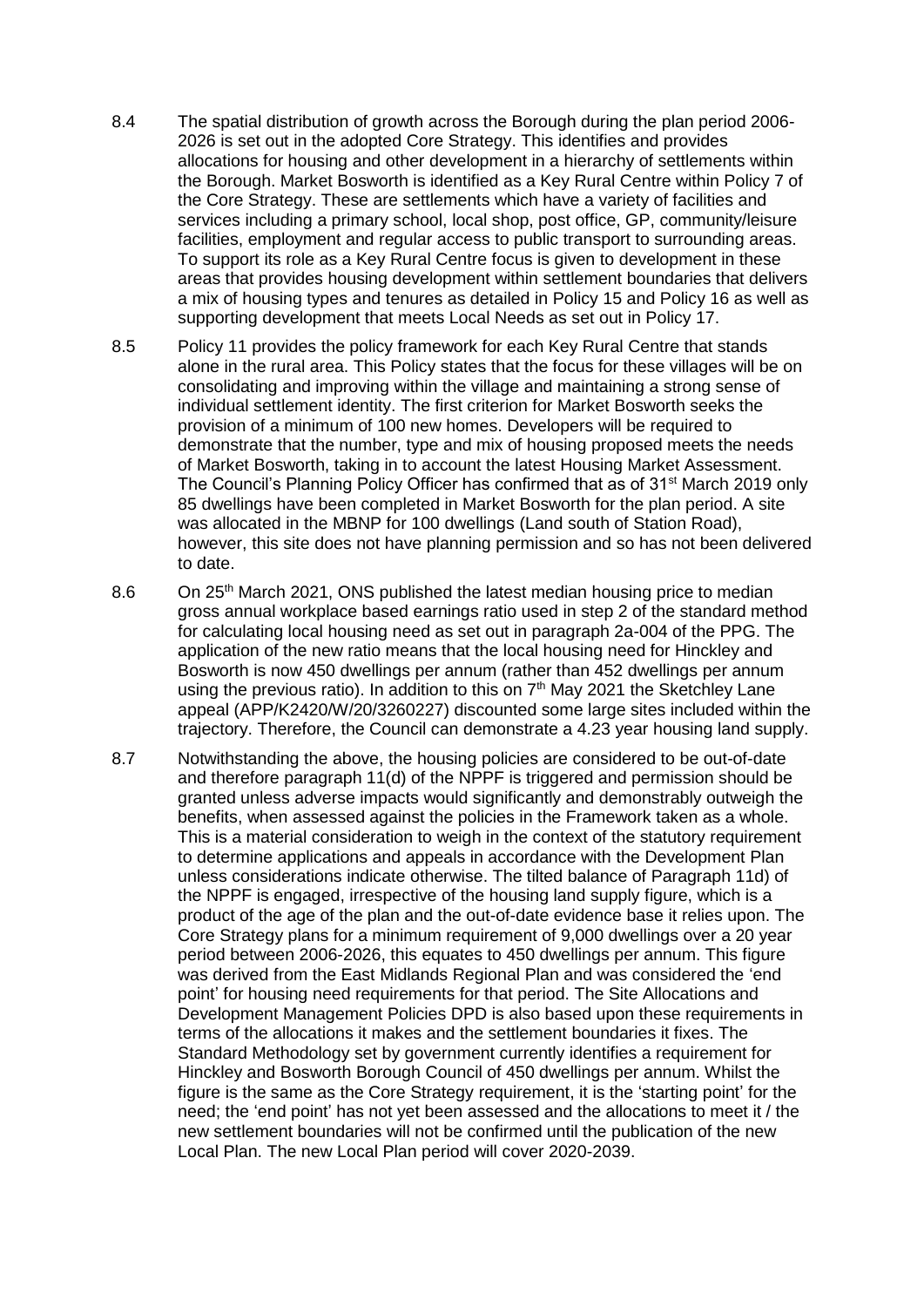- 8.8 This is weighed in the balance of the merits of the application when considered with the policies in the Site Allocations and Development Policies DPD and the Core Strategy which are attributed significant weight as they are consistent with the Framework. Therefore, sustainable development should be approved unless other material considerations indicate otherwise.
- 8.9 The MBNP housing figure is based on the Borough Council's housing policies within the Core Strategy which are considered to be out of date. HBBC Planning Policy has stated that in the absence of an up to date housing target for the neighbourhood area, an indicative housing distribution figure based on population is appropriate (suggested by the Examiner during the Hearing into the Burbage Neighbourhood Plan). Based on the population based method, over the period 2016-2039, Market Bosworth Parishes share of the current housing need for the Borough would be 173 dwellings or 191 dwellings with a 10% buffer.
- 8.10 MBNP appointed consultants to calculate an interim Housing Needs Figure (HNF) which can be included in the adopted Neighbourhood Plan until HBBC has provided Market Bosworth with a final Housing Requirement Figure (HRF). The HNF figure recommended in the Market Bosworth Neighbourhood Plan Housing Needs Assessment (2020) (HNA) is 108 dwellings between 2020 and 2026. This calculation is achieved through deducting the 16 dwelling completions in the MBNP area between 2014 and March 2020. Whilst the report acknowledges that there are currently 88 outstanding dwelling commitments in the MBNP area, the assessment acknowledges that quite often permissions are not implemented and so this does not guarantee they will be delivered within the Plan period or at all. Based on the HNF the assessment confirms that 37 affordable units are expected to be provided. The Assessment also confirms that the final, official HRF provided by HBBC will supersede the figure provided in this HNA.
- 8.11 This site lies outside of the settlement boundary of Market Bosworth and is identified as countryside on the Borough Wide Policies Map. Policy DM4 is applicable which seeks to protect the intrinsic value, beauty and open character and landscape character through safeguarding the countryside from unsustainable development.
- 8.12 Policy DM4 states that the countryside will first and foremost be safeguarded from unsustainable development. Development in the countryside will be considered sustainable where:
	- It is for outdoor sport of recreation purposes (including ancillary buildings) and it can be demonstrated that the proposed scheme cannot be provided within or adjacent to settlement boundaries; or
	- The proposal involves the change of use, re-use or extension of existing buildings which lead to the enhancement of the immediate setting; or
	- It significantly contributes to economic growth, job creation and/or diversification of rural businesses; or
	- It relates to the provision of stand-alone renewable energy developments in line with policy DM2: Renewable Energy and Low Carbon Development; or
	- It relates to the provision of accommodation for a rural worker in line with Policy DM5: Enabling Rural Worker Accommodation.

And:

- It does not have a significant adverse effect on the intrinsic value, beauty, open character and landscape character of the countryside; and
- It does not undermine the physical and perceived separation and open character between settlements; and
- It does not create or exacerbate ribbon development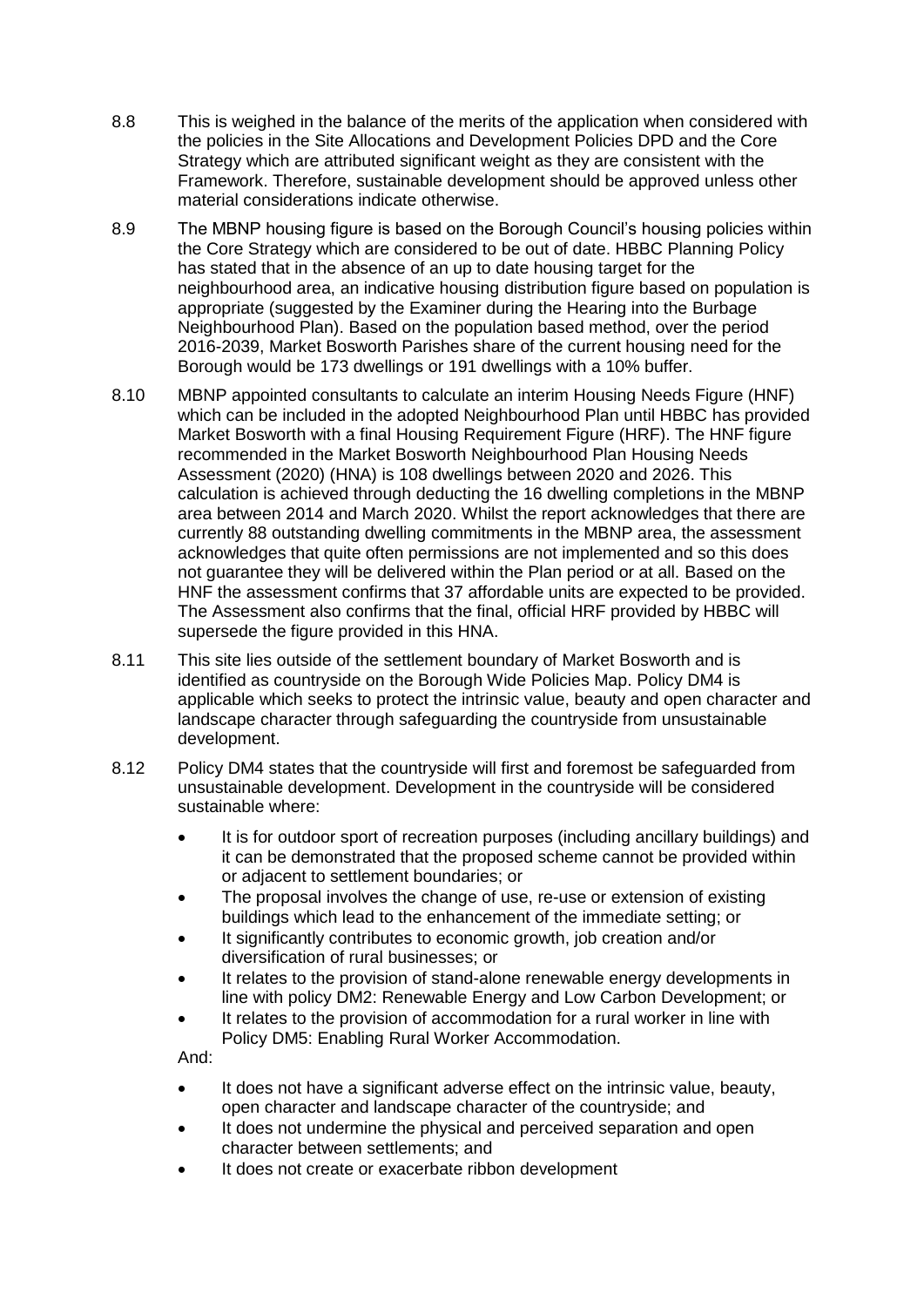- 8.13 The site does not fall under any of the categories identified in DM4 as sustainable development and so there is a clear conflict between the proposed development and the policy. This proposal will need to be carefully weighed in the planning balance along with the detailed assessment of the other relevant planning considerations in this case.
- 8.14 Policy CE5: Landscape of the MBNP, states that in the open countryside outside the settlement boundary, new development will only be permitted
	- Where it contributes to the local economy
	- For the re-use or extension of an existing building or
	- For sport and recreation or
	- For new dwellings in the circumstances identified in paragraph 55 of the **Framework**

In all cases development will only be permitted where it does not cause harm to the landscape or biodiversity of the countryside that cannot be effectively mitigated

- 8.15 The proposed application involves development of the open countryside and would result in harm, although the contribution to the local economy and assessment of proposed mitigation are considered further in the report and will be weighed in the planning balance.
- 8.16 In situations where paragraph 11d of the NPPF applies, such as this, paragraph 14 of the NPPF states that development that conflicts with the neighbourhood plan is likely to significantly and demonstrably outweigh the benefits, provided all of criteria a-d of the paragraph apply. Criteria a) is that the neighbourhood plan became part of the development plan less than 2 years before the decision is made. The MBNP was made in 2015 and had a minor modification in 2021 to include reference to a Housing Need Assessment in July 2020. However, as it not been updated, therefore paragraph 14 cannot apply and the presumption at 11d remains engaged.
- 8.17 Nonetheless, the weight to be afforded to the policies within the made MBNP is derived from their degree of consistency with the NPPF and the weight to be given to the relevant policies is assessed within this report. The HNF figure recommended in the Market Bosworth Neighbourhood Plan Housing Needs Assessment (2020) is also a material consideration which needs to be assessed in the planning balance.
- 8.18 In relation to the Market Bosworth NDP Review, this is at the very early stages and a revised document has not been consulted upon or the type of review to be undertaken agreed. The weight to be given to the neighbourhood plan review is set out in paragraph 48 of the NPPF. Factors to be considered include the stage of preparation of the plan and the extent to which there are unresolved objections to relevant policies. No draft version has been submitted to the Council for review. Therefore, the neighbourhood plan review is afforded very limited weight in the decision making process.
- 8.19 In conclusion, this housing proposal outside of the settlement boundary of Market Bosworth and within the countryside is contrary to Policies 7 and 8 of the Core Strategy and Policy DM4 of the SADMP and Policy CE5 of the MBNP. As such there is a conflict with the spatial policies of the development plan. However, paragraph 11(d) of the NPPF is engaged and therefore a 'tilted balance' assessment must be made. This must take into account all material considerations and any harm which is identified. All material considerations must be assessed to allow this balance to be made.

Design and impact upon the character of the area

8.20 Core Strategy Policy 11 states that the focus for Key Rural Centres, amongst other things is to maintain the strong sense of individual settlement identity.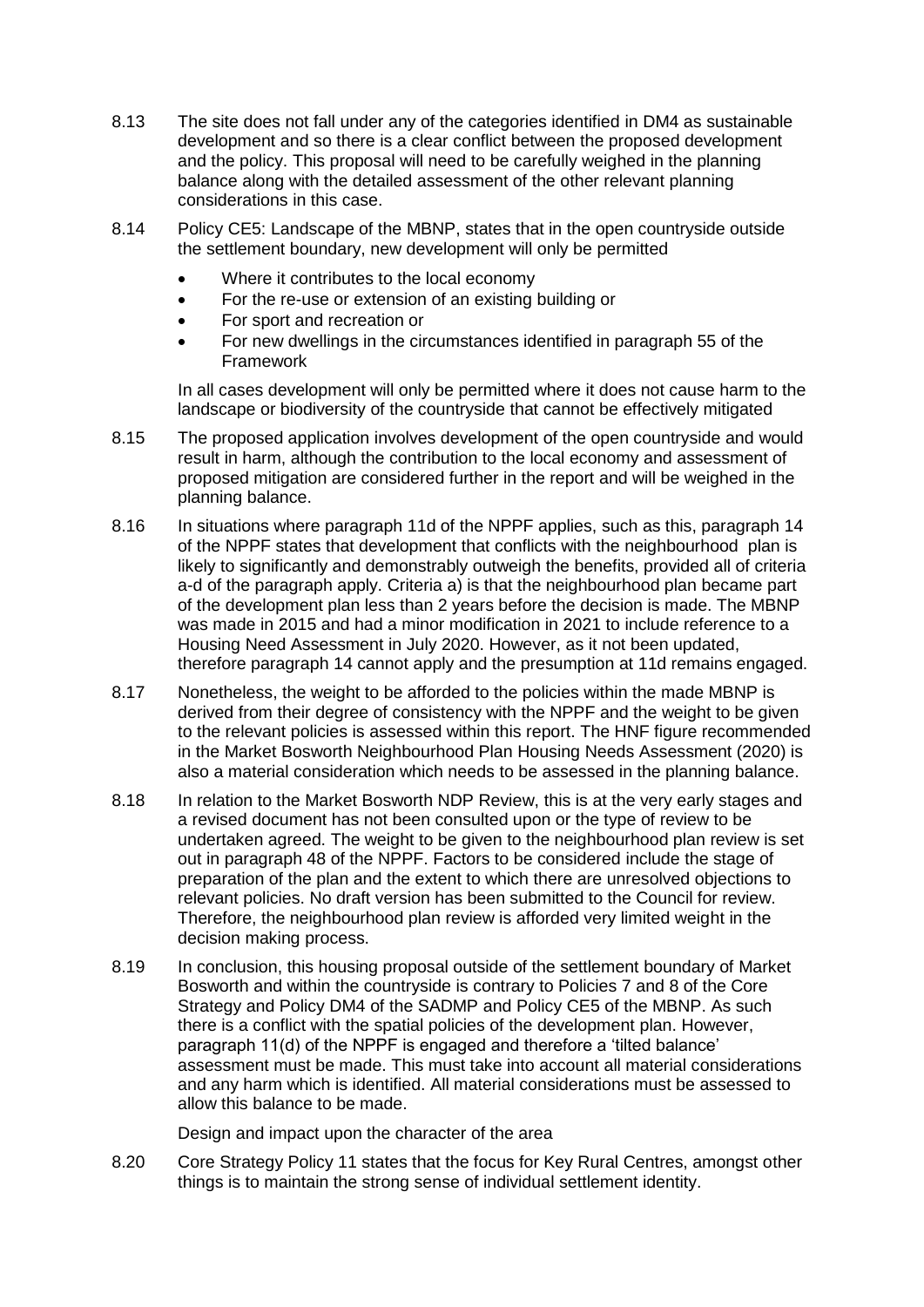- 8.21 Policy DM4 of the SADMP requires that development in the countryside does not have an adverse effect on the intrinsic value, beauty, open character and landscape character of the countryside, does not undermine the physical and perceived separation and open character between settlements and does not create or exacerbate ribbon development
- 8.22 Policy DM10 of the SADMP seeks to ensure that new development should complement or enhance the character of the surrounding area with regard to scale, layout, density, mass, design, materials and architectural features.
- 8.23 Policy CE1a of the MBNP states that all new development within Market Bosworth should be in keeping with its Character Area with regards to scale, layout and materials to retain local distinctiveness and create a sense of place. Where new development would be visible from an adjacent Character Area it should be sensitive to the principal characteristics of that area. Innovative or outstanding design will be supported if it raises the overall quality of the Character Area.
- 8.24 As the site is located outside the settlement edge it does not fall into a character area. However the site is adjacent to Character Area D: Suburban Residential to the east and south, Character Area B: Industrial to the south west and Character Area A: Leisure and Tourism to the north.
- 8.25 Policy CE3 Important Views and Vistas of the MBNP states that development which harms important views into or vistas out of Market Bosworth will be resisted. New development will not be supported if it has a significantly adverse impact on an important view or vista. View 1 along Station Road flanks the application site and Vista 11 looks across it to the north east.
- 8.26 Policy CE5: Landscape of the wider Parish, states that in the open countryside outside the settlement boundary, new development will only be permitted Where;
	- it contributes to the local economy
	- For the re-use or extension of an existing building or
	- For sport and recreation or
	- For new dwelling in the circumstances identified in paragraph 55 of the **Framework**

In all cases development will only be permitted where it does not cause harm to the landscape or biodiversity of the countryside that cannot be effectively mitigated.

- 8.27 The Council's Good Design Guide SPD sets out the process to be followed to ensure good quality design for new residential development.
- 8.28 Market Bosworth is a historic market town located in the centre of the Borough. Located on a hill the town rises gradually from the surrounding landscape with the combination of mature woodlands, farmland and extensive parkland providing a strong rural setting and approach, with green fingers of land permeating in to the centre of the town.
- 8.29 The application site lies to the west of Market Bosworth and adjoins the settlement boundary to its eastern and southern boundaries. The application site is not covered by any local or national designations but is within the vicinity of a number of Listed Buildings. A LVIA and photomontages accompany the application along with a Heritage Statement.
- 8.30 The Borough's Landscape Character Assessment (2017) (LCA) identifies that the site falls within Landscape Character Area C- Bosworth Agricultural Parkland. The Key Characteristics of this landscape character area as described by the LCA (2017) are;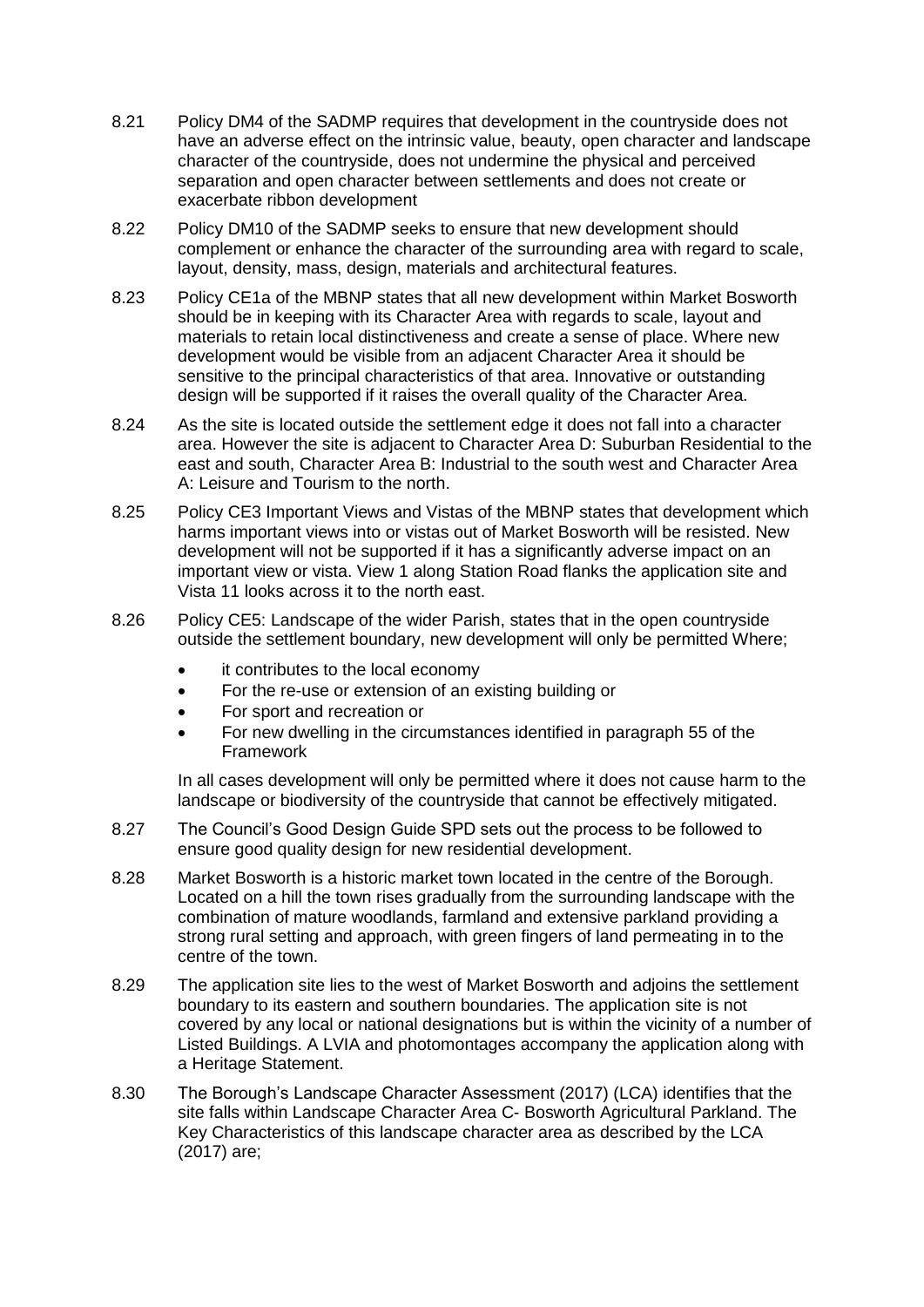- Rolling farmland and parkland with gentle slopes which rise and fall reaching a high point around the town of Market Bosworth;
- Scattered trees, woodlands and smaller fields of pasture around settlements add interest to the regular pattern of enclosure fields divided by low hawthorn hedges.
- A rural and peaceful character with development limited to scattered farm buildings and historic settlements well-integrated into the landscape by vegetation and small scale of buildings.
- Recreation and tourism- Market Bosworth Country Park and a good network of public footpaths and routes popular with cyclists. Destinations include Market Bosworth, the Battlefield Visitor Centre, the Battlefield Line Railway and the Ashby Canal.
- Market Bosworth provides an important focus within the area and St Peter's church provides a key landmark.
- 8.31 The application site does share some of the key landscape character area key characteristics being formed of single parcels of land in agricultural use, enclosed by hedgerows with a sloping landform, inclining towards the settlement. However, due to the intervening landform, the church spire of St. Peter's is not visible from the immediate context of the site and there are no public footpaths that run through the site itself.
- 8.32 The LCA (2017) identifies key sensitivities of this landscape area which include: its historic value and associations with the nearby Bosworth Battlefield, Bosworth Country Park as a valuable recreational resource; the rural character and relative sense of tranquillity; the rural settlement pattern of small linear villages and scattered farmsteads providing continuity with their agricultural origins; hedgerows and trees as important features, creating structure and pattern to the landscape; the attractive villages and small towns which feature many notable older buildings including Market Bosworth and its landscape setting of fields and trees; the rural setting and views to the church spire in Market Bosworth.
- 8.33 The LCA (2017) sets out strategies for development to consider which seek to protect the key characteristics of this landscape character area. Some of the most relevant strategies to this proposal and application site are;
	- Manage hedgerows, improving their structure and biodiversity value and strengthening landscape character.
	- Maintain the rural character of the landscape, ensuring development responds sensitively to the landscape context.
	- Maintain views to the church spire on the wooded skyline at Market Bosworth and rural views and setting of Market Bosworth.
- 8.34 The Landscape Character Assessment (2017) also includes urban character assessments. Urban Character Area 6 considers the build character of Market Bosworth and its setting within the identified landscape character area. The Key Characteristics and the setting of Market Bosworth includes:
	- Hilltop settlement that is well-integrated with the surrounding rural landscape with woodland, mature trees and extensive parkland.
	- Setting provided by the open countryside and farmland of the surrounding landscape which lends a rural and peaceful character and permeates into the town.
	- A more loose-knit urban grain towards the edges of the town where trees and open spaces create a gradual transition between town and countryside.
	- Well-vegetated character provided by mature trees and hedges and green spaces.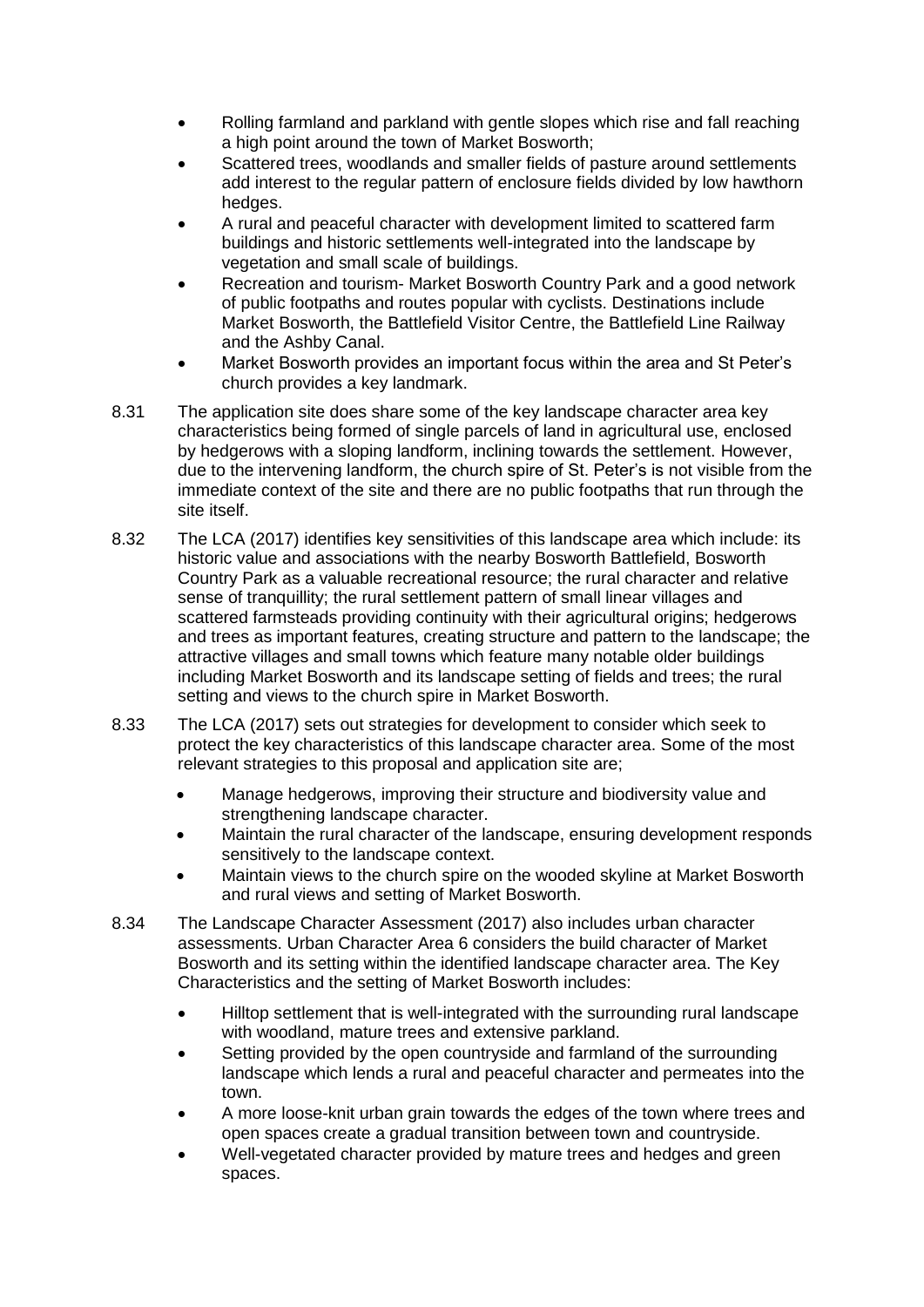- 8.35 Key sensitivities of this urban character area are:
	- The distinctive character and historic value of the market place including the historic buildings and the historic link between the town, Bosworth Hall and parkland and the surrounding agricultural landscape and Bosworth Battlefield.
	- Green spaces and features which penetrate into the historic core including Bosworth Country Park, the parkland around Bosworth Hall and scattered small woodlands and mature trees which create a transition to the surrounding landscape as well as multifunctional environmental benefits, leisure and visual amenity.
	- The rural setting which lends a distinctive character as well as recreational and visual amenity value.
	- Views to and from the surrounding landscape are important to the character of the town with a number of vistas to the Battlefield.
	- The wooded skyline and church spire is a landmark feature in views from the surrounding farmland.
- 8.36 The submitted Landscape and Visual Assessment states that the site is influenced by the existing urban edge of Market Bosworth to the south along Station Road. Commercial and residential development both introduce strong built-form overlooking the site whilst to the west the post-2000 development off Pipistrelle Drive is experienced as part of the sequential journey on the approach to Market Bosworth The residential development beyond the site's eastern boundary is accepted as lacking intervisibility with the site due to the mature woodland boundary which forms the eastern boundary. However, the LVIA does note the consented Kyngs Golf and Country Club development to the adjacent north of the site which would obstruct views across the landscape from Station Road. The LVIA notes that whilst the site contains no features either nationally or locally designated as notable, the site does feature within the MBNP key 'View 1' and 'Vista 11' and so its landscape value is considered Medium at a localised site-specific level.
- 8.37 The LVIA concludes that the proposed development would not result in significant landscape and visual effects over the long term. It sets out the proposed mitigation measures including the layout, scale and height of properties, the retention and enhancement of existing hedgerows, trees and woodland and the large areas of the site left undeveloped which would form publically accessible green spaces with elevated vantages across the wider countryside. It therefore concludes that the proposed development would have a site-wide, localised Minor Adverse effect upon the landscape character of the site, despite there being a Medium magnitude of change. At a wider scale, the development would have a negligible landscape effect due to the containment of the site and proposed houses in the landscape and its relationship with the existing and consented development surrounding the site and the proposal would not constitute an incongruous feature in the area.
- 8.38 As stated above the MBNP does include View 1 along Station Road which adjoins the site and Vista 11 which includes the site and looks towards the open landscape to the north from Station Road. The mitigation measures proposed for view 1 include setting the development away from Station Road behind an area of public open space and boundary hedgerow so that this view would be retained of an open landscape when viewed from the railway bridge from Station Road. The application submission is accompanied by photomontages of the development from this view point.
- 8.39 Whilst the application site comprises open land, Station Road to the east of the site is predominantly characterised by existing development on both sides of the road which leads into the centre of Market Bosworth. The existing development opposite the application site comprises development close to the road behind limited front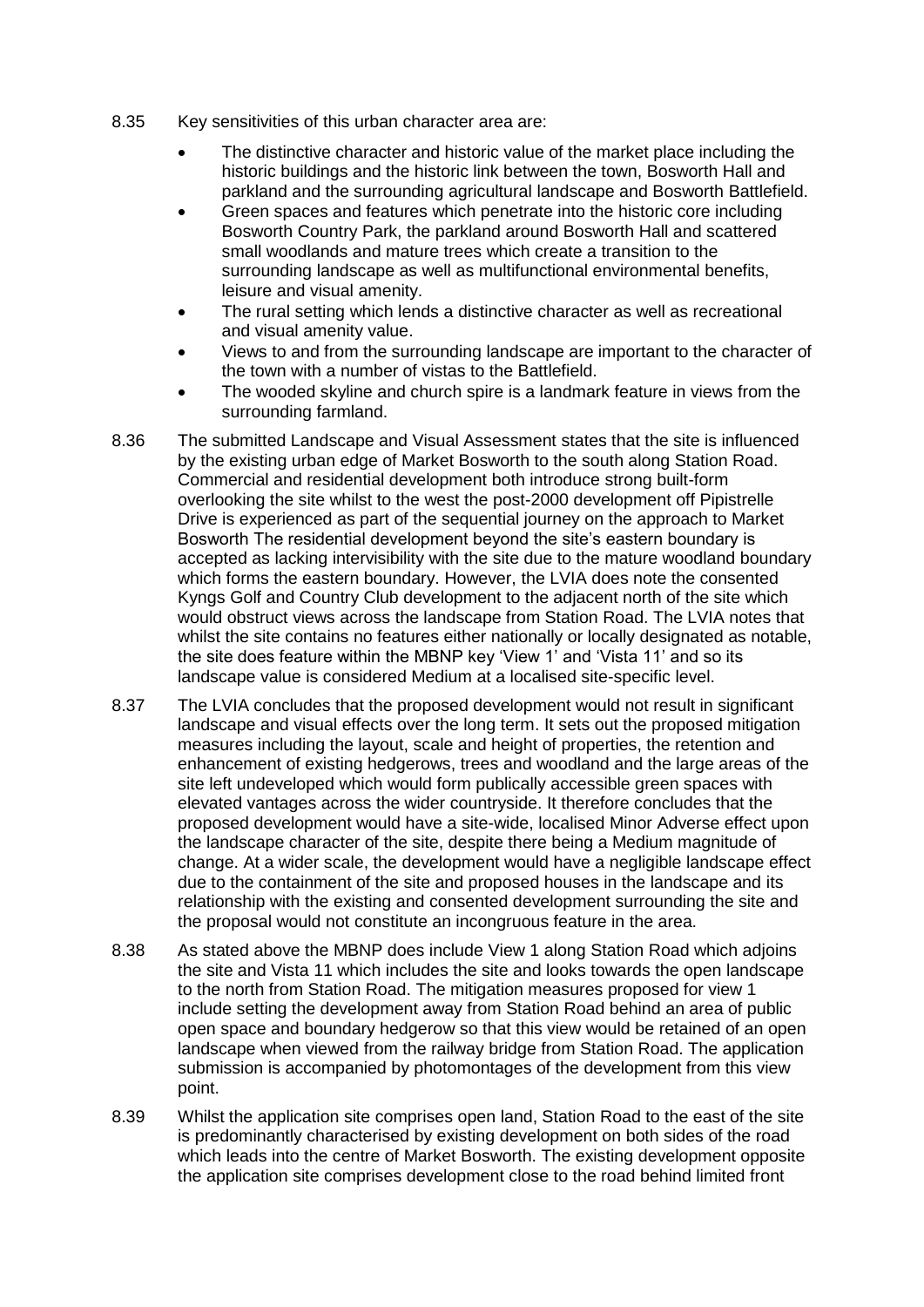gardens and low hedging in comparison to the existing development to the north of Station Road which is predominantly characterised by properties located away from the road in plots with extensive landscaping in their front gardens. Indeed, the existing mature trees and hedges and front gardens of these plots combined with small woodlands create a well-vegetated character and a strong link with the surrounding landscape. It is considered that the proposed siting of the development in excess of 17 metres from Station Road behind a boundary hedgerow along with the area of open space and landscaping proposed to the east would maintain the well-vegetated character of the northern side of Station Road whilst acknowledging the character of the existing residential development opposite the site.

- 8.40 Vista 11 in the MBNP includes the site. There would be notable changes from this vista and the local residents of properties along Station Road would experience Moderate Adverse effects. However, the LVIA includes mitigation measures to reduce this impact. These are: 1) avoiding any development on the upper slopes towards the eastern part of the site and instead retaining and enhancing this area as public open space; 2) restricting the height of the properties to 5.5 metres next to this vista, this would maintain the key countryside views to the north beyond Kyngs Golf and Country Club. The application submission is accompanied by photomontages from Vista 11 along Station Road and from Vista 11 within the proposed area of public open space.
- 8.41 A review of the LVIA has been submitted to accompany a letter of objection from a local business. The review concludes that the proposal would lead to a permanent 'Major adverse change in the landscape character of this site and its setting.' The site would change to a housing estate which would adversely affect the rural setting of Market Bosworth. The review states that the LVIA submitted with the application "down-plays" the landscape effects and visual effects of such a development change from rural to urban character on the site. The review also states that the LVIA "down-plays" the impact on View 1 as a very narrow 'tunnel vision' along Station Road would be created. Vista 11 would also be lost being replaced with a very narrow new Vista about 85 metres to the east. The Review concludes that there would be permanent long-term 'major adverse' landscape effects to the site and permanent 'minor adverse' landscape effects to the LCA-C Bosworth Parkland. Following completion of the project after mitigation the review concludes that there would be permanent long-term 'major adverse' visual effects on recreational users of the public footpath along Station Road, for residents along Station Road and Godsons Hill and for residents of woodland on the eastern boundary of the site.
- 8.42 The Council has commissioned its own specialist landscape consultants to undertake a review of the LVIA submitted with the application and to take into account the findings of the Review submitted with the objection letter. Following additional information provided by the applicant, the Council's landscape consultants has advised that for 'View 1' the photomontage viewpoint demonstrates that the wooded backdrop to the existing view would be largely preserved. They agree with the assessment that on the occupation phase, the effect on views available to transient users of Station Road would be 'Minor Adverse'. To ensure that the landscaped mitigation area along Station Road is achieved, an appropriately worded condition should be imposed on any consent granted to ensure that the reserved matters submitted is in accordance with the approved parameters plan.
- 8.43 With regards to 'Vista 11' the Council's landscape consultants conclude that the photomontage viewpoint indicates that, even with bungalows to the east of the site, views towards open countryside to the north-west are almost entirely restricted leaving only a narrow view to the north. Therefore, from Station Road and Godsons Hill much of the "extensive views of north west Leicestershire" for which Vista 11 is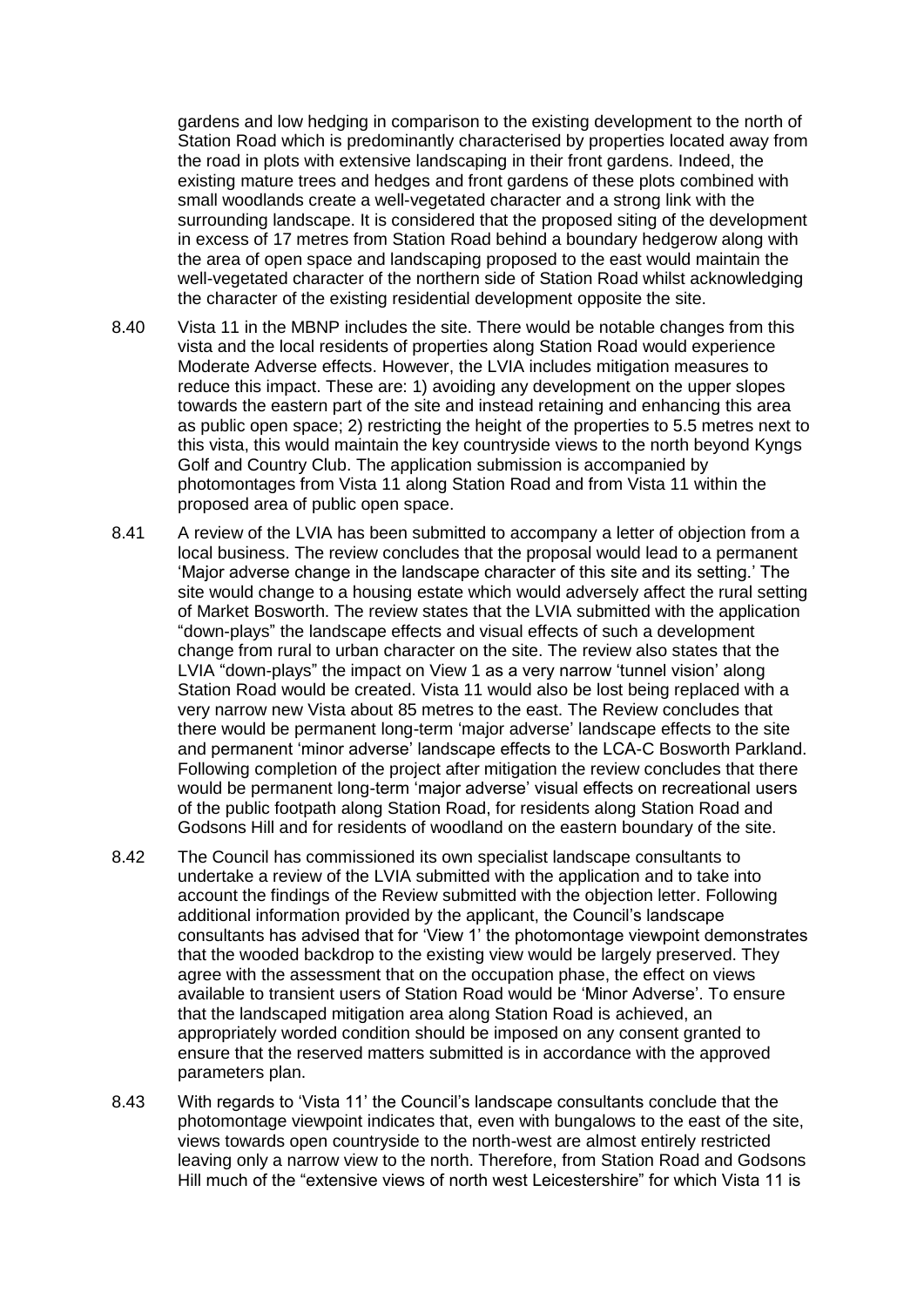considered important would be lost. Indeed, when assessing the occupation phase effects (year 1 and year 15) on views available to residents on Godsons Hill and Station Road, the review undertaken by the Council's landscape consultants concludes that the introduction of the proposed development would cause a high magnitude of change and would result in a major adverse level of effect in that the development would be irrevocably visually intrusive and would disrupt fine and valued views both into and across the area.

- 8.44 In response to the above assessment, the applicant has submitted a new Vista 11 which would be achieved from the elevated public open land proposed within the site. This new vista would be in addition to the existing Vista 11. When compared to the existing Vista 11, the new vista would offer more extensive open views over the countryside of North West Leicestershire due to the elevation of the land and its location beyond the golf course built development.
- 8.45 The review by the Council's landscape consultants did highlight the need to ensure that the development proposal enhances the boundary vegetation to the west of the site which is bound by open countryside. The LVIA Addendum submitted by the applicant in response to this review does include revisions to the Landscape Strategy Plan to include additional enhancements of the western boundary hedgerow with additional characteristic tree planting. The Council's landscape consultants confirm that this planting would assist with softening views of the proposed properties on the lower ground within the site whilst retaining open views of the wooded backdrop of the site's eastern boundary. Whilst it is found that there is no heritage connection to the airfield to the west of the site, through enhancing this boundary would further bolster the setting of the reserve airfield and its former uses.
- 8.46 Therefore, it is agreed that the proposal would have major adverse landscape effects on the application site at the construction phase. However, this impact would be temporary and would reduce to moderate adverse effects at year one occupation. The proposal would have moderate adverse visual effects on recreational users of footpath S70/1, users of Kyngs Golf and Country Club (future receptor) and transient users of Station Road at construction. However, there would be major adverse visual effects on residents to the south at construction which would lessen to residual moderate visual effects on these residents at Year 15 occupation. This would in turn impact on the fine and valued views from Vista 11. Although the proposal for bungalows to the east would lessen this impact, LUC has concluded that views towards open countryside to the north-west are almost entirely restricted leaving only a narrow view to the north.
- 8.47 However, the creation of a new Vista 11, achieved from the elevated public open land proposed within the site, would offer more extensive open views over the countryside of North West Leicestershire due its elevation and its location beyond the golf course built development. The Council's landscape consultants has advised that the effects of the development should be considered as part of the overall planning balance. The retention of the land to the east as public open space would form part of the wording in the Section 106 Agreement for the proposal along with the installation of footpath links from Station Road into this land.
- 8.48 The parameters plan could form part of an appropriately worded condition requiring the restriction on the area of land used for built development and the restriction in height of the properties within Vista 11. The Indicative Layout proposes plots with small front gardens and larger rear gardens in general accordance with the layout of the residential properties opposite the site. The reserved matters submission would need to demonstrate a high quality of design of the properties in keeping with the area and extensive landscaping throughout the site and along Station Road. The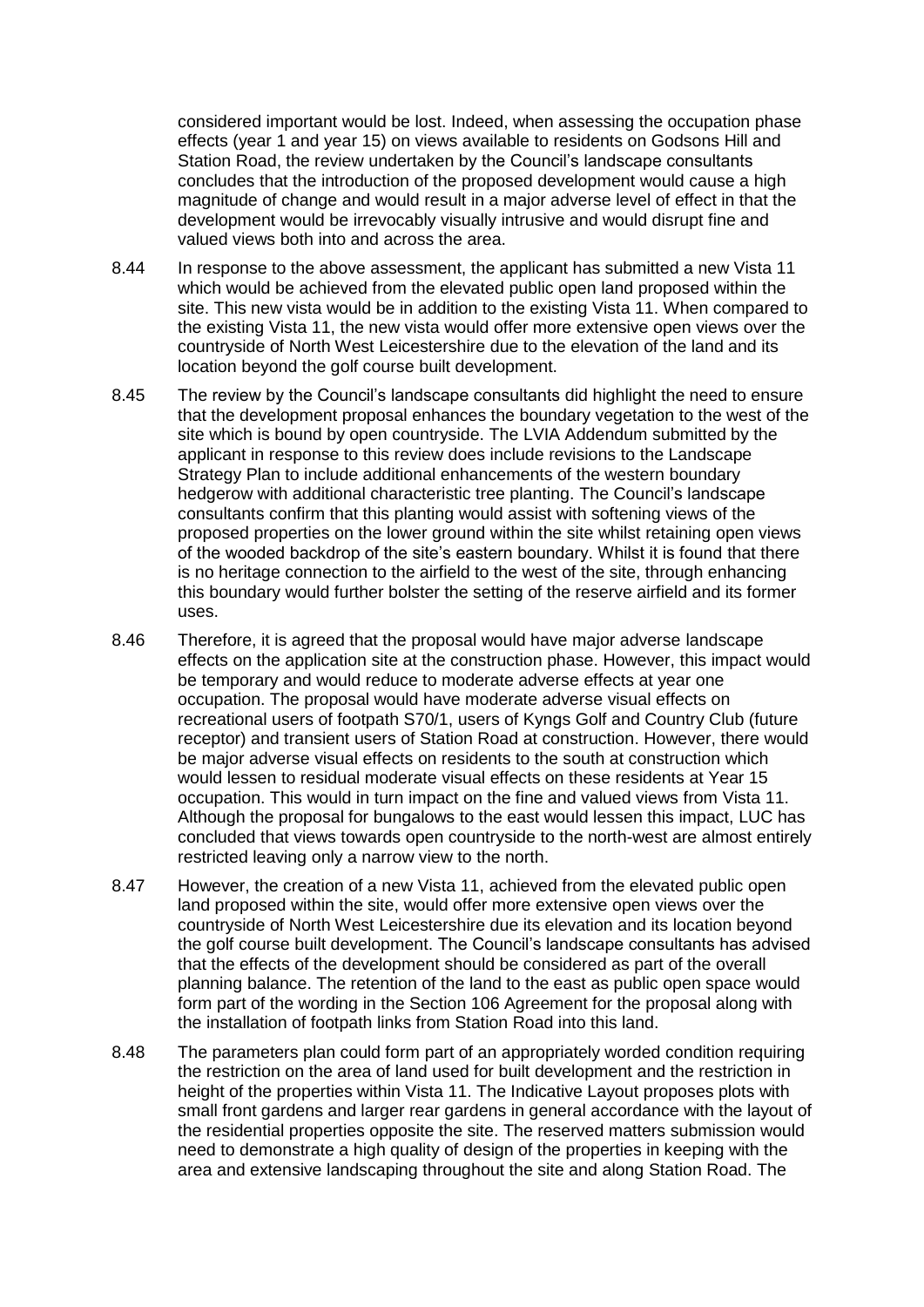indicative layout demonstrates that a housing proposal could be designed in accordance with advice in the Council's Good Design Guide SPD with regards to separation distances between properties and the amount of private amenity space would could be allocated to each property.

- 8.49 Therefore, the proposal would extend built development beyond the settlement boundary of Market Bosworth and it is considered that the proposal would result in a moderate degree of harm to the character and appearance of the area at Year 1 Occupation which would conflict with Policy DM4 of the SADMP. The proposal would also impact on Vista 11 leaving only a narrow view of the open countryside to the north in conflict with Policy CE3 of the MBNP which seeks to resist new development which has a significant adverse impact on any important view or vista.
- 8.50 Mitigation measures have been incorporated into the proposed layout of the scheme to minimise this harm. The mitigation measures include the retention and enhancement of all of the existing boundary vegetation. New tree and hedgerow planting would be provided within the site including a new hedgerow along Station Road to provide high quality landscaping taking into account the key sensitivities of the LCA. A parameters plan has been submitted showing large areas of the site left free from development and designated as public open space. A new vista has been created from an elevated part of the site. Other areas of the site have housing restricted in height to 5.5 metres.
- 8.51 It is therefore considered that the layout proposed in the parameters plan as submitted along with improvements to landscaping and ecological enhancements would reduce the level of harm from the proposal on the wider countryside. Whilst there would be some conflict with Policy DM4 of the SADMP (2016) and Policy CE3 of the MBNP, mitigation measures have been incorporated into the scheme to ensure that the development complements the character of the surrounding residential areas as required by Policy DM10 of the SADMP (2016) and advice in the Council's Good Design Guide SPD.

Impact on the Historic Environment

- 8.52 In determining applications, paragraph 189 of the NPPF requires an applicant to describe the significance of any heritage assets affected, including any contribution made by their setting. As confirmed by the Council's Conservation Officer, the submitted Heritage Statement does provide a reasonable and proportionate assessment of the impact of the proposal on affected heritage assets and their settings.
- 8.53 Paragraph 190 of the NPPF also requires LPAs to identify and assess the particular significance of any heritage asset that may be affected by a proposal. There are no designated or non-designated heritage assets within the site itself. There is one scheduled monument (Roman foundation east of Barton Road) located 900m northeast of the application site. The historic core of Market Bosworth is reflected within the boundaries of the Market Bosworth Conservation Area some 700 metres to the east of the application site. The majority of the 52 listed buildings near to the application site are located within the boundaries of this designated heritage asset with a small number located at the edges of the historic settlement core along Station Road. The Ashby Canal is 300 metres west of the site and the length of the canal is designated as the Ashby Conservation Area.
- 8.54 Section 66 of the Planning (Listed Buildings and Conservation Areas) Act 1990 places a duty on the local planning authority when determining applications for development which affects a listed building or its setting to have special regard to the desirability of preserving the listed building or its setting or any features of special architectural and historic interest which it possesses.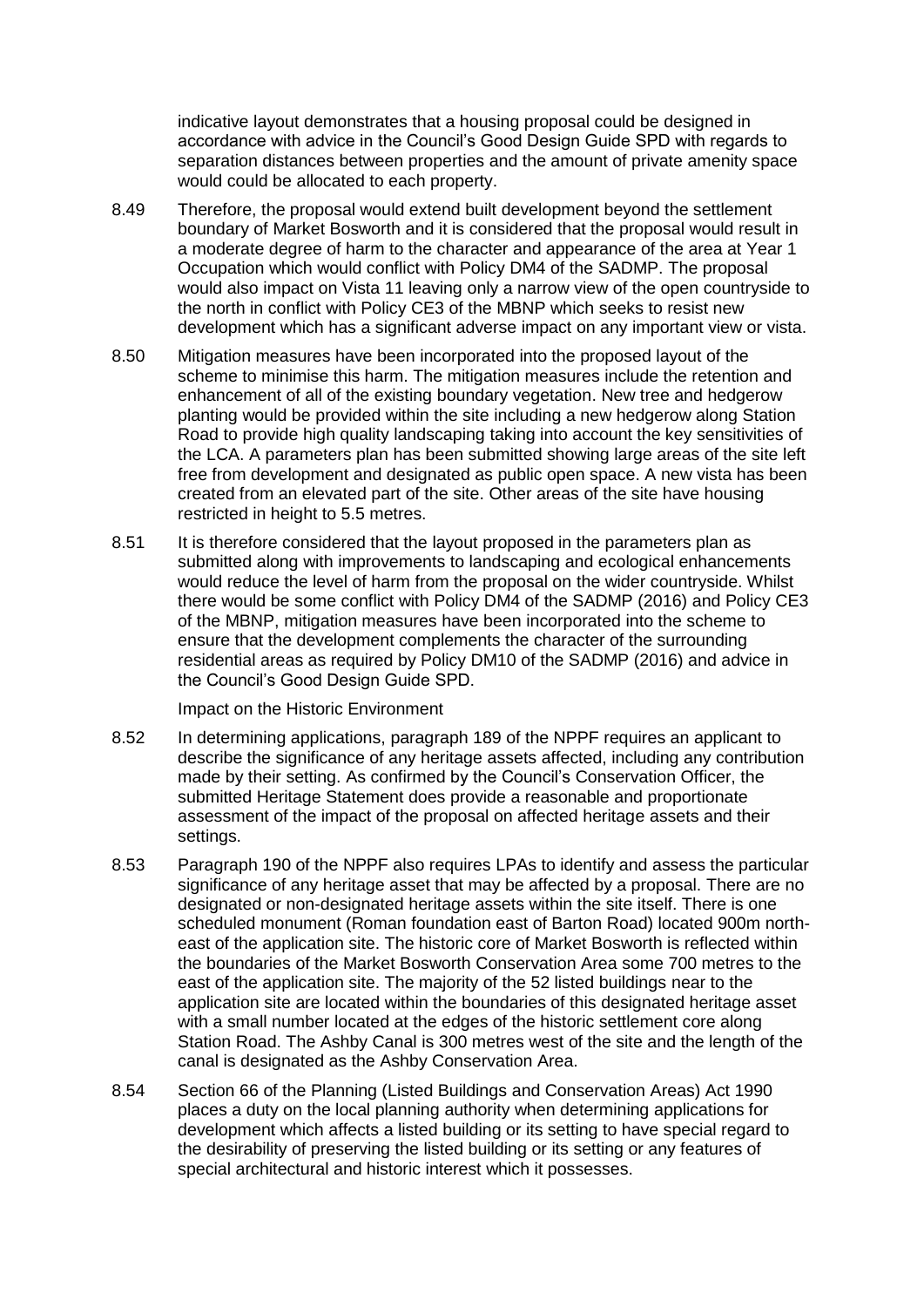- 8.55 Section 16 of the NPPF provides the national policy on conserving and enhancing the historic environment. Paragraph 193 states that when considering the impact of a proposed development on the significance of a designated heritage asset, great weight should be given to the asset's conservation. Paragraph 196 states that where a development proposal will lead to less than substantial harm to the significance of a designated heritage asset, this harm should be weighed against the public benefits of the proposal including, where appropriate, securing its optimum viable use.
- 8.56 Policies DM11 and DM12 of the SADMP seek to protect and enhance the historic environment and heritage assets. Policy DM11 states that the Borough Council will protect, conserve and enhance the historic environment throughout the borough. This will be done through the careful management of development that might adversely impact both designated and non-designated heritage assets. Policy DM12 requires all development proposals to accord with Policy DM10: Development and Design. Policy DM12 also states that all proposals for development affecting the setting of listed buildings will only be permitted where it is demonstrated that the proposals are compatible with the significance of the building and its setting.
- 8.57 The Borough Council's Good Design Guide SPD (2020) also identifies design objectives for the settlement of Market Bosworth to retain its key characteristics
- 8.58 As there are designated heritage assets located within a proportionate search area around the application site, it must be assessed if the site falls within the setting of these assets.
- 8.59 Historic England recommends undertaking a five step approach to assessing change in the setting of heritage assets. The first step is to identify which heritage assets and their settings are affected by the proposal.
- 8.60 Due to variations in topography and the presence of intervening built form and vegetation there is no inter-visibility between the application site and the majority of the designated heritage assets identified within the search area, nor is there any known key historic, functional or other relevant relationships between the application site and these heritage assets. The application site is therefore not considered to fall within their setting and due to the form of the proposal this position would not be altered following the development. Only a small number of designated heritage assets have the potential to be sensitive to the proposed development and these are identified below.
- 8.61 The Church of St Peter is a grade II\* listed building situated some 1km east of the site upon the ridge-top of the historic settlement core of Market Bosworth. There are no views of the church from or across the application site as a result of the intervening built form and vegetation but due to the presence of the church in the surrounding landscape the upper sections of its tower and spire and the application site are both appreciable in publicly accessible wider views when approaching Market Bosworth from the west. The application site is therefore considered to fall within the setting of this designated heritage asset.
- 8.62 There is no visibility of any part of the Market Bosworth Conservation Area from the site as a result of the intervening built form and vegetation. The Market Bosworth Conservation Area Appraisal (MBCAA) (2014) does not identify any important views or vistas to be protected from or towards the site. The only element of the conservation area that it is possible to experience in conjunction very distantly with the site is the church tower and spire as identified above. The site provides no contribution to the understanding or appreciation of the elements that define the character and appearance and the significance of the conservation area, so it is not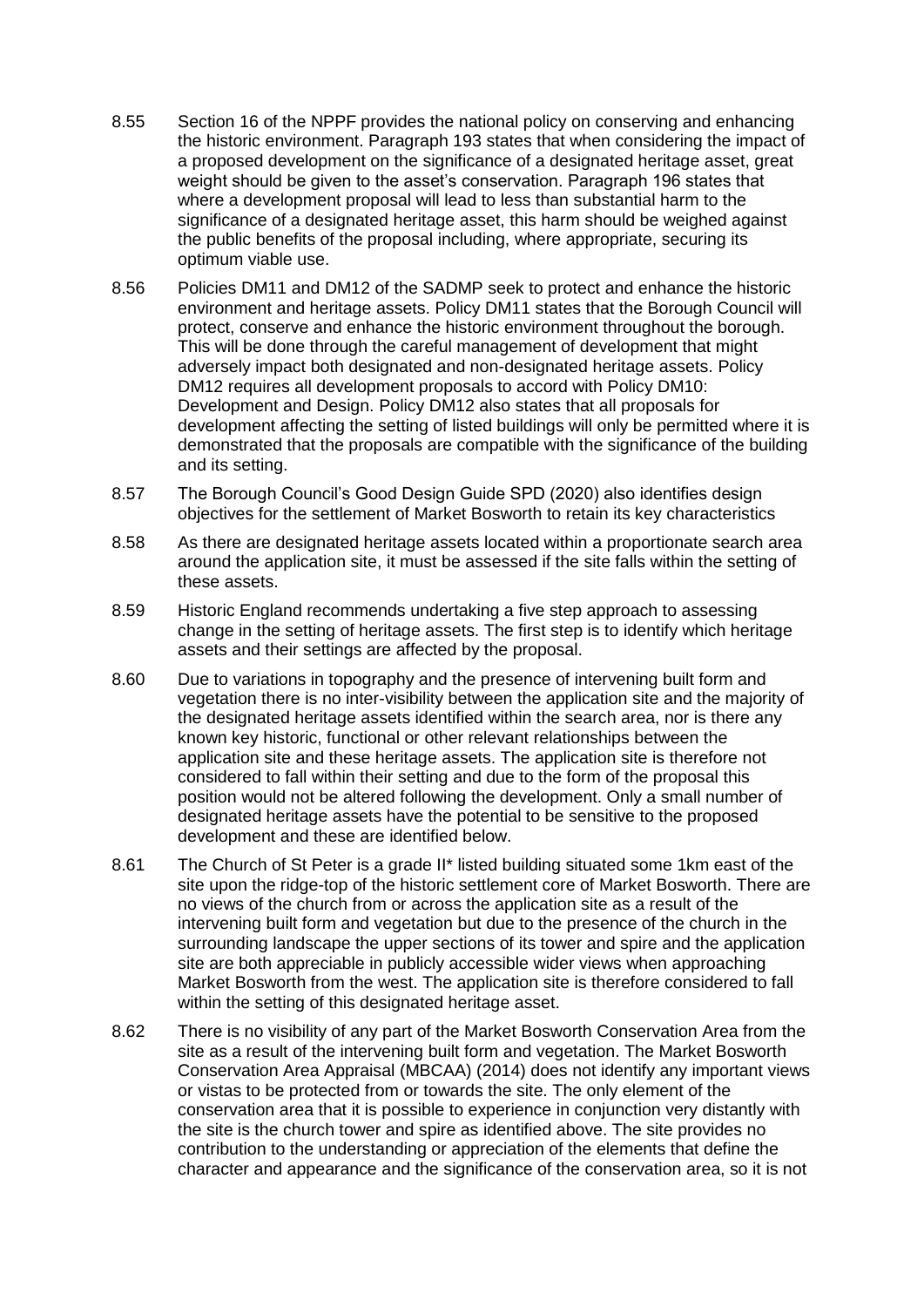currently considered to form part of its setting and due to the form of the proposal it is considered this position would not be altered following the development.

- 8.63 Due to the presence of intervening fields, the Battlefield Railway Line and built form, including at Pipistrelle Drive and along Station Road, there are no appreciable views to and from the application site towards the Ashby Canal Conservation Area. As the observer travels north along the canal towpath beyond Pipistrelle Drive, views are opened up looking south-eastwards towards the site, but due to the distance involved, the lower level of the canal and intervening vegetation, the site is not appreciable from either the towpath or the elevated position of Bridge 43. As such the site is not considered to form part of the surroundings within which the Ashby Canal Conservation Area is experienced and the due to the form of the proposed development it would not affect the character and contribution its current setting makes to its significance.
- 8.64 The MBNP (2015) identifies views and vistas from and towards Market Bosworth that are considered important for defining the characteristics of the settlement and highlight the transition between and urban and rural landscape. View 1 is looking eastwards upon the approach to the village from Wellsborough and terminates on the wooded hilltop comprising the eastern field of the application site and the scattered residential development above. Vista 11 looks northwards from Station Road over the application site out into the wider countryside over the golf course. The view and the vista are not considered to allow for any direct appreciation of the significance of any designated or non-designated heritage assets.

Significance of affected heritage assets

- 8.65 Step 2 is to assess the degree to which these settings make a contribution to the significance of the heritage asset or allow significance to be appreciated.
- 8.66 The grade II\* listed Church of St Peter comprises an early 14<sup>th</sup> century church constructed of limestone with a west tower and spire. The church is located on slightly raised ground within an extensive church yard and is surrounding by a semirural and parkland setting. This immediate setting is relatively contained and contributes positively to the church's significance, reinforcing its historic, architectural and communal values. By virtue of the height of the church tower and spire and position of the church on the ridge top the church can also be seen within a much wider setting. Such views do demonstrate the importance of the church within the wider landscape and the application site does form part of its wider setting, although the site does not form part of the direct views of the church from the west across open countryside. The only understanding of the site is where it forms part of the periphery of a wider view of the church and the existing built development along Station Road. The site is considered to therefore comprise a neutral element of the wider setting of the church and it makes no particular contribution to its significance.

# The Proposal

8.67 A site layout plan has been submitted which indicates outline details of the proposal. The existing driveway to the golf course is proposed as the primary street with secondary streets and private drives situated off the drive providing access to up to 63 dwellings sited with the western and central of the fields. Development within the eastern field which has the steepest topography is limited to the creation of a LEAP and trail. Existing boundary hedgerows and intermittent trees are to be largely retained and supplemented with new planting where possible, which includes along the northern boundary to the golf course.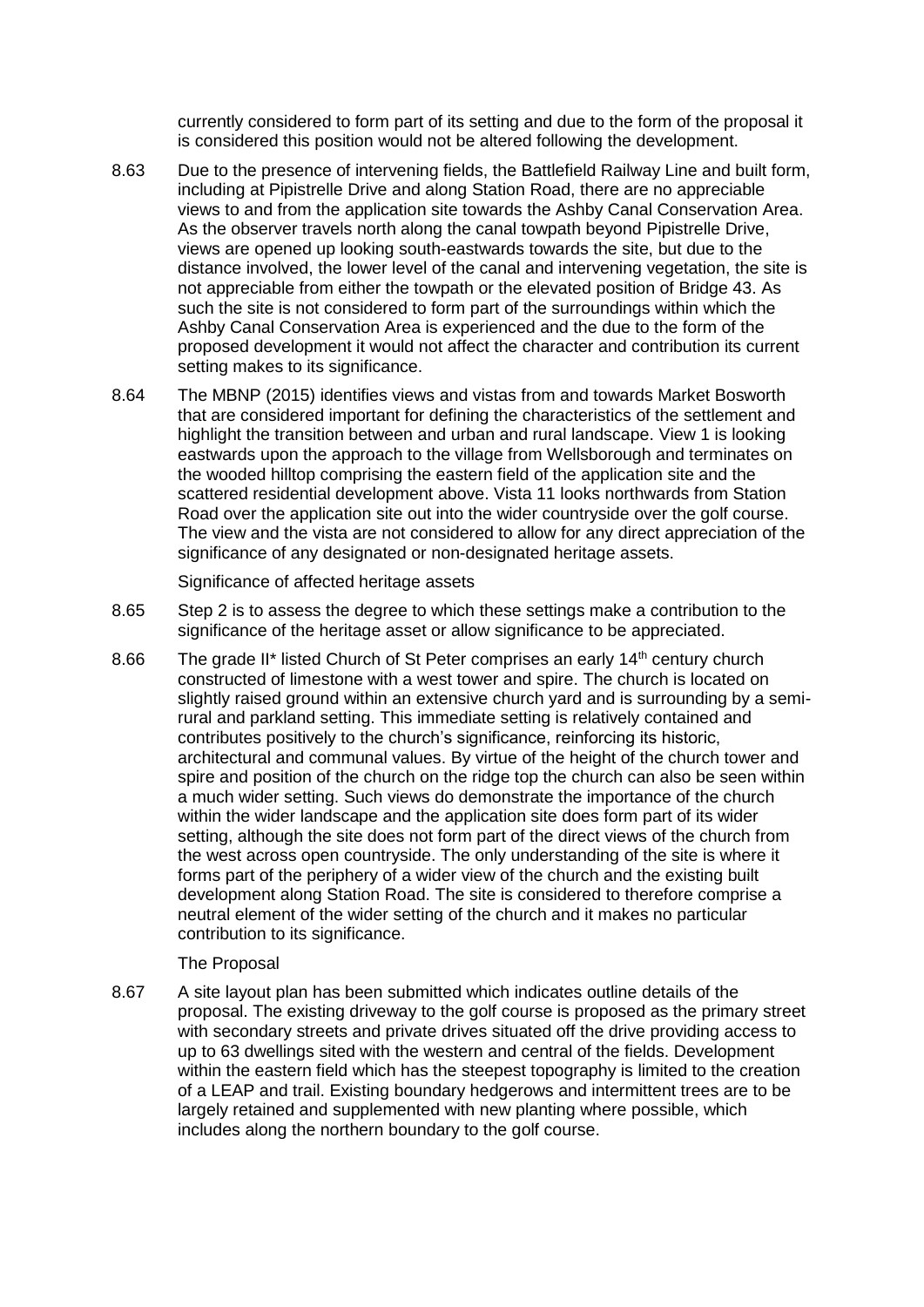Impact of the proposal upon the significance of affected heritage assets

- 8.68 Step 3 of the Historic England Good Practice in Planning Note 3 is to assess the effects of the proposal, whether beneficial or harmful, on the significance of affected heritage assets or on the ability to appreciate that significance. Access is the only matter for consideration as part of this application with all other matters reserved (appearance, landscaping, layout and scale), however the details provided including an indicative layout and landscaping proposal allow for a reasoned assessment of the impact of the proposal upon the significance of the affected heritage asset.
- 8.69 The application site is considered to comprise a neutral element of the wider setting of the grade II\* listed Church of St Peter. Due to the peripheral nature of the site within any wider views of the church tower and spire offered from the open countryside to the west, development being restricted to the lower (western and central fields only), the retention and strengthening of the soft landscaped boundary across the northern edge of the site, and the presence of existing built form already being established in any such views, the proposal is considered to result in only a negligible visual change within the wider setting of the church. As a result the impact of the proposal upon the significance of the church is not considered to be adverse.
- 8.70 Step 4 in the Historic England assessment approach is to explore ways to maximise enhancement and avoid or minimise harm. As identified above it is considered that the landscaping details and layout of the site included within this application should be delivered at reserved matters stage to avoid the possibility of increasing the level of impact from the proposal upon the significance of the church.
- 8.71 Step 5 relates to making and documenting the decision and monitoring outcomes. It is considered that such recommended good practice has been achieved by setting out the assessment stage of the decision-making process in an accessible way in the body of this report.
- 8.72 Therefore, whilst the proposal affects the significance of the grade II\* listed building the Church of St Peter by virtue of its location within the wider setting of this designated heritage asset, the application site forms a neutral element of its wider setting. Overall the proposal for development is considered to result in only a negligible visual change within the periphery of limited views of the church. As a result the impact of the proposal upon the significance of the church is not considered to be adverse. The proposal is therefore compatible with the significance of the listed building and consequently accords with Policies DM11 and DM12 of the SADMP, section 16 of the NPPF and the statutory duty of Section 66 of the Planning (Listed Building and Conservation Areas) Act 1990.

# Pollution from Noise

- 8.73 Policy DM7 of the SADMP seeks to ensure that adverse impacts from pollution are prevented, this include impacts from noise, land contamination and light.
- 8.74 Policy DM10 of the adopted SADMP requires that development would not have a significant adverse effect on the privacy or amenity of nearby residents and occupiers of adjacent buildings and the amenity of the occupiers of the proposed development would not be adversely affected by activities within the vicinity of the site.
- 8.75 A Technical Note on Noise has been submitted which takes into account the noise report submitted in 2013 (under ref: 13/00520/FUL) which focused on potential noise effects from the road and the 24-hour operations at the JJ Churchill site on the south side of Station Road, south west of the development. The report concluded that the dominant source of the noise was the local road traffic along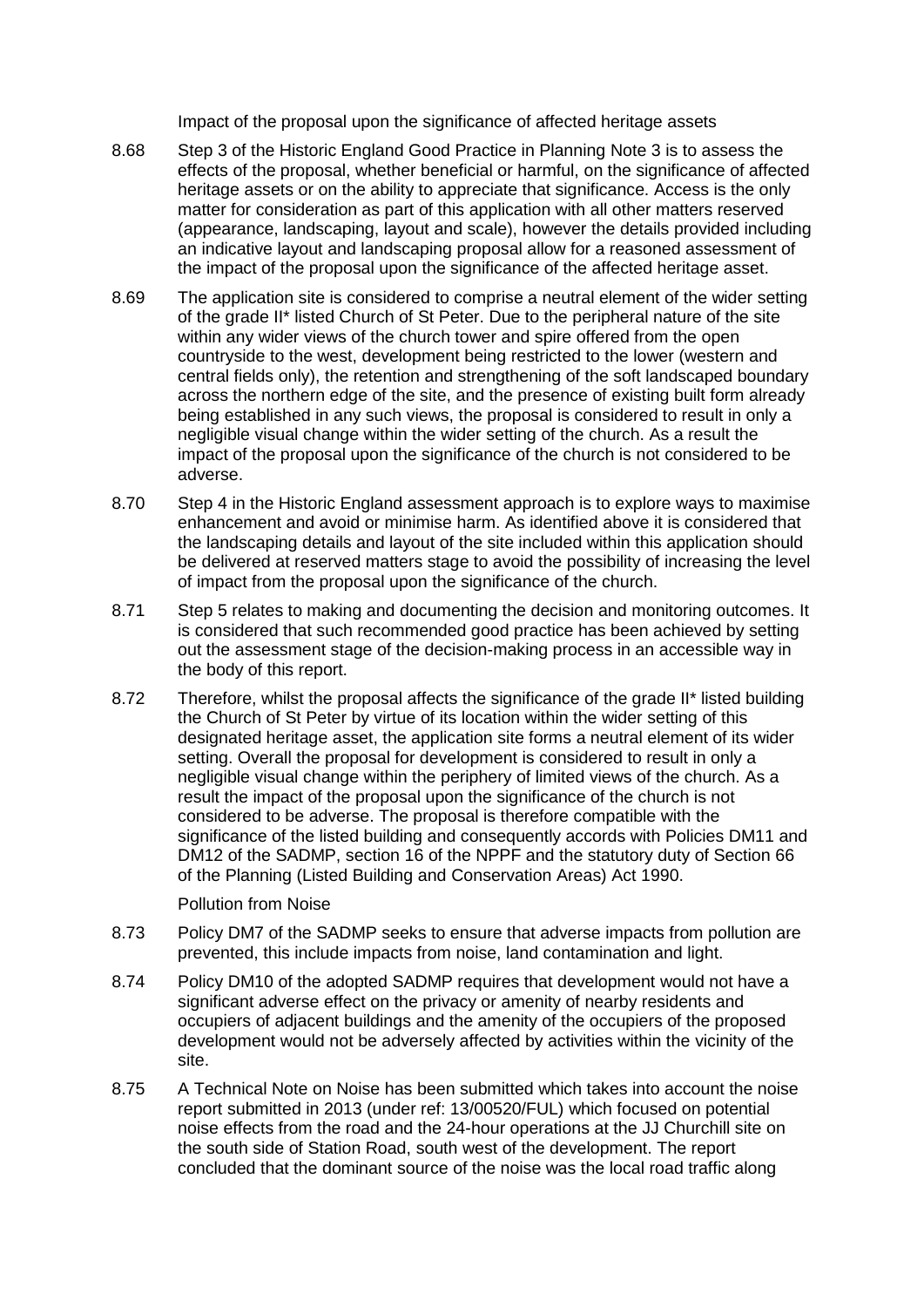Station Road, with no 'significant noise from the industrial units on the south side of Station Road.'

- 8.76 A Noise Assessment was also submitted in October 2020 which found that the dominant source of noise was the local road traffic along Station Road and that properties within 20 metres of the road would require mitigation measures incorporated into their internal fabric.
- 8.77 An objection has been received from an occupier of a neighbouring Industrial unit. They raise concerns about their 24-hour operation having a detrimental impact on the residential amenity of the proposed residents. They are concerned that due to the pandemic, their operations need to intensify to meet demand and if noise complaints are received from the new residents this could prevent the company operating at nights and weekends. They raise concerns about the noise monitoring submitted with the application which they state is more inadequate than the 2013 report conclusions due to the analysis being carried out during a period of minimal working during the current pandemic when the majority of the workforce were furloughed, the reporting sites were chosen to be the most distant and shielded from the factory and the monitoring does not cover the most relevant time period when 24-hour operations would be occurring. They conclude that the company would have to close if they had restrictions on their operation due to noise.
- 8.78 The objection letter makes reference to a residential scheme on the site being refused on noise grounds in 2013 on the application site. The proposed layout of this residential scheme is different to the scheme submitted in 2013. The parameters plan submitted with this current application demonstrates that the developable area would be sited some 70 metres further east and so away from the area closest to the Industrial Estate. The public highway (Station Road) is located within this intervening area and the Noise Assessment has taken into account the potential noise generation from this highway.
- 8.79 The area which adjoins the airfield to the west would be designated as an area of public open space with an attenuation pond. The distance between industrial units, in particular the JJ Churchill site and the nearest proposed dwelling has increased from 48 metres (proposed in 2013) to 110 metres and the dwellings have been sited further away from Station Road to take into account road traffic noise.
- 8.80 There are existing residential properties along Station Road which are sited closer to the industrial units and on the same side of the carriageway when compared with the proposed dwellings. Although the objection letter supports the residential development site allocated on land to the South of Station Road, the two options proposed in the Council's Development Brief/Accessibility Version (November 2020), (which has recently been the subject of public consultation) include residential development along the internal access road off Station Road. As such, the layouts proposed in the Development Brief would also involve residential development in closer proximity to the industrial units and on the same side of the carriageway compared with the application site layout submitted.
- 8.81 The Council's Environmental Health Officer has been consulted on the application and has no objections to the proposal subject to the imposition of a precommencement condition. This condition would require a scheme for protecting the proposed dwellings from noise from the nearby road, airfield and adjacent industrial estate to achieve internal noise levels as detailed in BS8233. Mitigation measures proposed include internal glazing and mechanical ventilation which would achieve internal noise levels as detailed in BS8233.
- 8.82 It is thus considered that the recommended internal noise levels can be achieved across the development without the requirement for significant mitigation measures.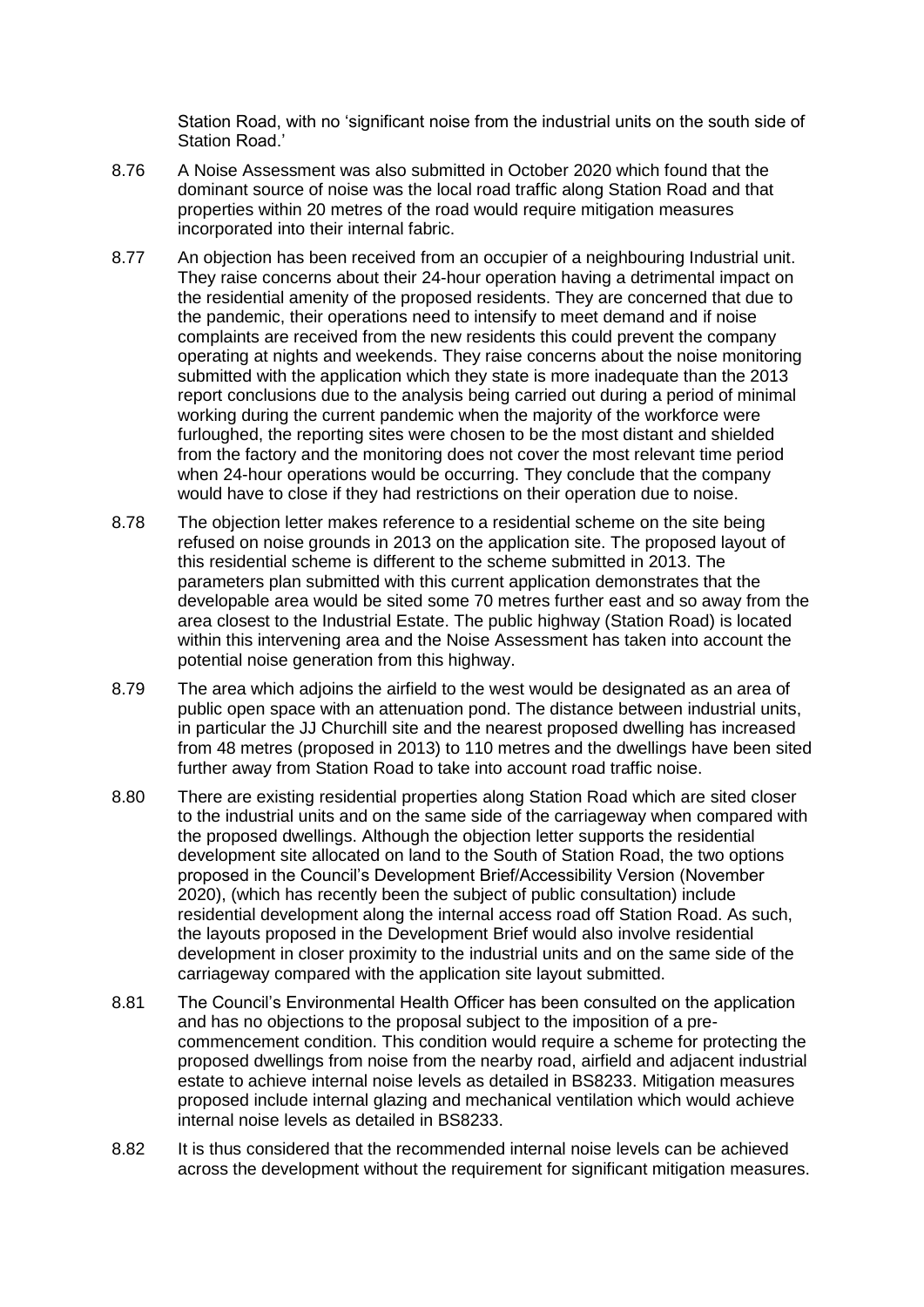Therefore, the proposal would comply with Policies DM7 and DM10 of the SADMP (2016).

Impact upon neighbouring residential amenity

- 8.83 Policy DM10 of the SADMP requires that development would not have a significant adverse effect on the privacy or amenity of nearby residents and occupiers of adjacent buildings and the amenity of the occupiers of the proposed development would not be adversely affected by activities within the vicinity of the site.
- 8.84 Given the close proximity of the proposal to surrounding residential uses and other sensitive receptors it is considered that a construction environmental management plan should be required via condition to control pollution during construction phases. This should also include proposed construction hours. Whilst there are existing dwellings near to two of the site's boundaries, the properties near to the southern boundary are separated from the site by Station Road. The indicative layout shows that all of the properties fronting onto Station Road would be set behind a grassland area and new roadside hedgerow. This would create an intervening distance of at least 45 metres from existing properties along Station Road.
- 8.85 The Council's Good Design Guide (2020) states that the minimum distances laid out in this document are not applicable where principal windows are separated across a road as these windows are already overlooked within the public realm. In view of the distances involved and the intervening main road it is considered that the proposal would not impact on the residential amenity of the occupiers of these properties along Station Road.
- 8.86 Greater distances of a minimum of 110 metres between the proposed properties and the existing properties to the east of the site would be achieved due to the proposal to create an area of public open space on this intervening land. The mature landscaping along this boundary would be retained and enhanced. Therefore the proposal would not impact on the residential amenity of the occupiers of these properties to the east.
- 8.87 Any reserved matters should demonstrate through layout and scale that the proposed development would provide adequate residential amenity for potential future occupiers of the proposal. However, there have been no matters identified through the consideration of this application that would suggest that the application site could not provide adequate residential amenity for occupiers of the site or surrounding residential properties.
- 8.88 As such the proposal is considered to be in accordance with Policy DM10 in this regard as the amenity of neighbouring occupiers of the proposed development would not be adversely affected to warrant refusal of the application.

Impact upon highway safety

- 8.89 Policy DM17 of the adopted SADMP supports development that would not have any significant adverse impacts on highway safety. Policy DM18 requires new development to provide an appropriate level of parking provision to serve the development proposed. Policy 109 of the Framework states that development should only be prevented or refused on highway grounds if there would be an unacceptable impact on highway safety, or the cumulative impacts on the road network would be severe.
- 8.90 Access is a matter being considered by the proposal and a detailed access plan has been provided. In addition to this the proposal has been supported by the submission of a Transport Assessment and Travel Plan.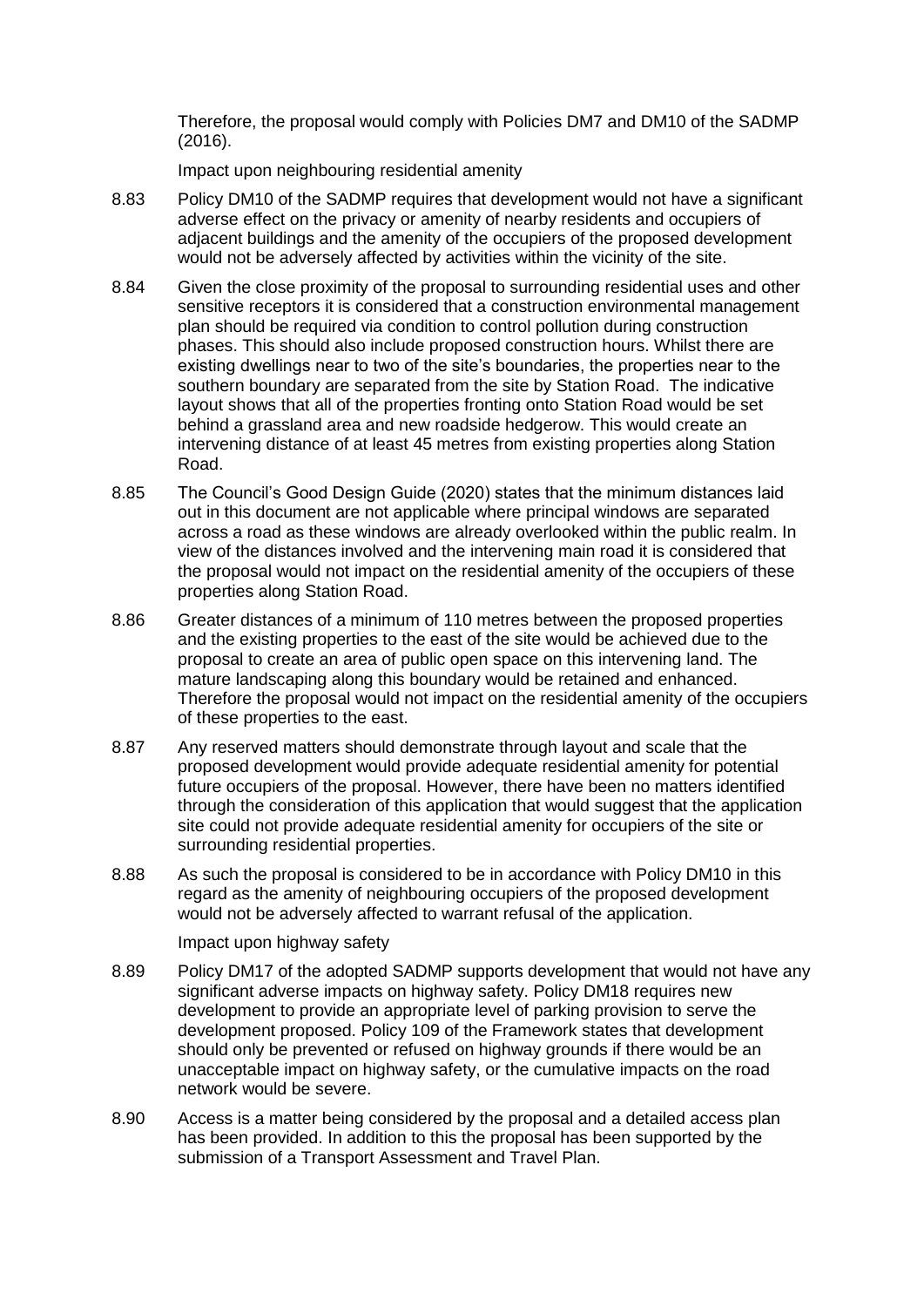Site Access

- 8.91 Access to the site is proposed off Station Road which is a C classified road subject to a 30mph speed limit. The proposal is to upgrade the existing access to Kyngs Golf Club (located within the red line application site boundary) with the provision of a 6.0m wide carriageway, 10m kerbed radii and 2.0m wide footways on both sides of the access road fronting the development. The access proposals are in line with those conditioned as part of application ref: 19/01437/FUL for the erection of a multi-purpose golf clubhouse (D2), formation of new car parking areas, access roads and the erection of 6 golf holiday homes.
- 8.92 Visibility splays have been provided based on the speed survey data for application ref: 19/01437/FUL (undertaken in 2018) which indicated 85%ile speeds of 38.2mph eastbound and 34.9mph westbound. Visibility splays of 2.4m x 74m to the west and 2.4m x 59m to the east have therefore been provided. The applicant has submitted vehicle tracking of a refuse collection vehicle entering and exiting the site in all directions and also an independent Stage 1 Road Safety Audit (RSA) with Designers Response.
- 8.93 The Highway Authority (LHA) has been consulted on the application and agree with the visibility splays and the access arrangements proposed. The LHA has considered the allocated mixed use development site to the south of Station Road where it is understood that an emerging Development Brief indicates plans to provide some form of traffic calming along Station Road to reduce speeds along the road.
- 8.94 A letter has been received stating that a ghost right hand turn lane should be provided into the site from Station Road. The LHA do not consider that the level of additional traffic generated from the allocated site would justify the provision of a ghost right hand turn lane access into the application site and that any future development which intensified the use of the access would be considered on its own merits.
- 8.95 The LHA confirm that it has been adequately demonstrated that safe and suitable access has been provided to the application site in accordance with Paragraph 108 of the NPPF and Policy DM17 of the SADMP. They state that the access road and pedestrian footways should be implemented as part of appropriately worded conditions.

Trip Generation

- 8.96 Objections have been received with regards to the increase in traffic generated from this proposal on the local highway network in particular the allocated housing and employment site opposite the application site. The submitted Transport Assessment assesses the impact that the proposed development would have on the operational performance of the highway network and concludes that the proposed development would have no material detrimental impact.
- 8.97 The Highway Authority has assessed the personal injury collision (PIC) data for the road network along with the trip generation of the proposed housing scheme. They agree with the applicant's assessment that based on 2011 Census journey to work data, 51% of trips will arrive/depart to the east of the site and 49% will arrive/depart from the west.

Junction Capacity

8.98 To understand the impact of the proposed development traffic on the surrounding network the applicant has undertaken capacity assessment of the site access/Station Road junction and Station Road/Wellsborough Road/ Pipistrelle Drive roundabout. Due to the covid-19 pandemic, the applicant has utilised traffic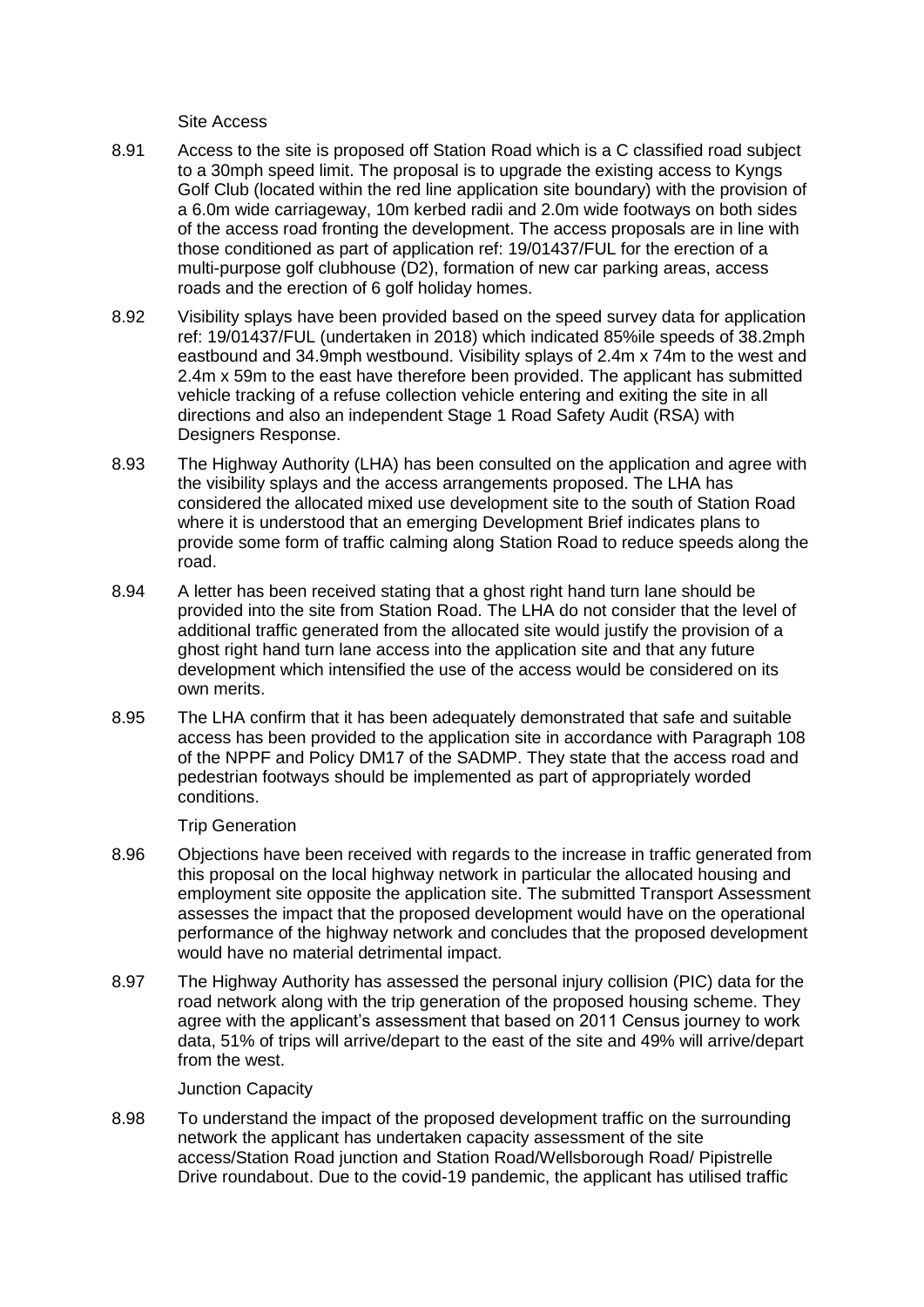count data from a number of recent planning applications including 20/00131/FUL (Sedgemere up to 76 dwellings) and 19/01437/FUL & 18/00732/FUL (Kyngs Golf Course). Tempro growth traffic flow factors have been applied to the 2018 traffic count, first to factor up traffic levels up to a 2020 base year and then to a future year of 2025. The LHA confirms that they accept the Tempro traffic growth factors.

- 8.99 Committed development flows from developments 20/00131/FUL and 19/01437/FUL have been included as part of the assessment. The Ratio of Flow to Capacity (RFC) of Junction 1 is not proposed to exceed the threshold of 0.85 (practical capacity) with the development in place in 2025. The LHA confirms that they are satisfied that the junction will operate within capacity.
- 8.100 The applicant also undertook a sensitivity test which included two additional developments being the HBBC Allocated Site SA5 (south of Station Road) and 20/00345/OUT at Land south of Market Bosworth Cemetery. Whilst there is not a planning application for the SA5 site, predictions on this site are contained within the Transport Assessment. The LHA consider that following a review of the proposed developments a sensitivity test is not required.

#### Internal Layout

8.101 The application is submitted in outline format and so the internal layout is not to be considered as this stage. However, the LHA has advised that if the existing access drive is to be put forward for adoption then given its occasional use by coaches visiting the golf club, the access road should be designed with a 6 metre wide carriageway.

Transport Sustainability

- 8.102 The application is accompanied by a Travel Plan. The LHA state that the centre of the site is approximately a 200 metre walk from bus stops with an hourly service between Market Bosworth and Leicester. The site is also within a 500 metre walk of a primary school and a 1.1km walk from the centre of Market Bosworth. The proposal is to upgrade the existing bus stops along with the provision of 2 x 6 month bus passes per dwelling in order to promote sustainable travel. These are welcomed by the LHA and should be required as part of a Section 106 agreement.
- 8.103 Planning conditions are requested to require a construction traffic management plan, implementation of the access road and surfacing details/drainage prior to the occupation of any of the dwellings.
- 8.104 It is therefore considered that the impacts of the development on highway safety would not be unacceptable, and when considered cumulatively with other developments, the impacts on the road network would not be severe. The proposal would thus be in accordance with Policy DM17 of the SADMP (2016) and the National Planning Policy Framework (NPPF).

Drainage

- 8.105 Policy DM7 of the SADMP seeks to ensure that development does not create or exacerbate flooding.
- 8.106 A Flood Risk Assessment has been submitted with the application in accordance with paragraph 163 of the NPPF. The site is identified as being within flood zone 1 where residential development is considered compatible with reference to the Planning Practice Guidance flood risk vulnerability table.
- 8.107 LCC as the Lead Local Flood Authority (LLFA) has assessed the FRA and conclude that the site is at low risk of flooding from a number of sources including surface water runoff. The scheme proposes an attenuation basin to accommodate the surface water within the site, which is shown to be located within the south-western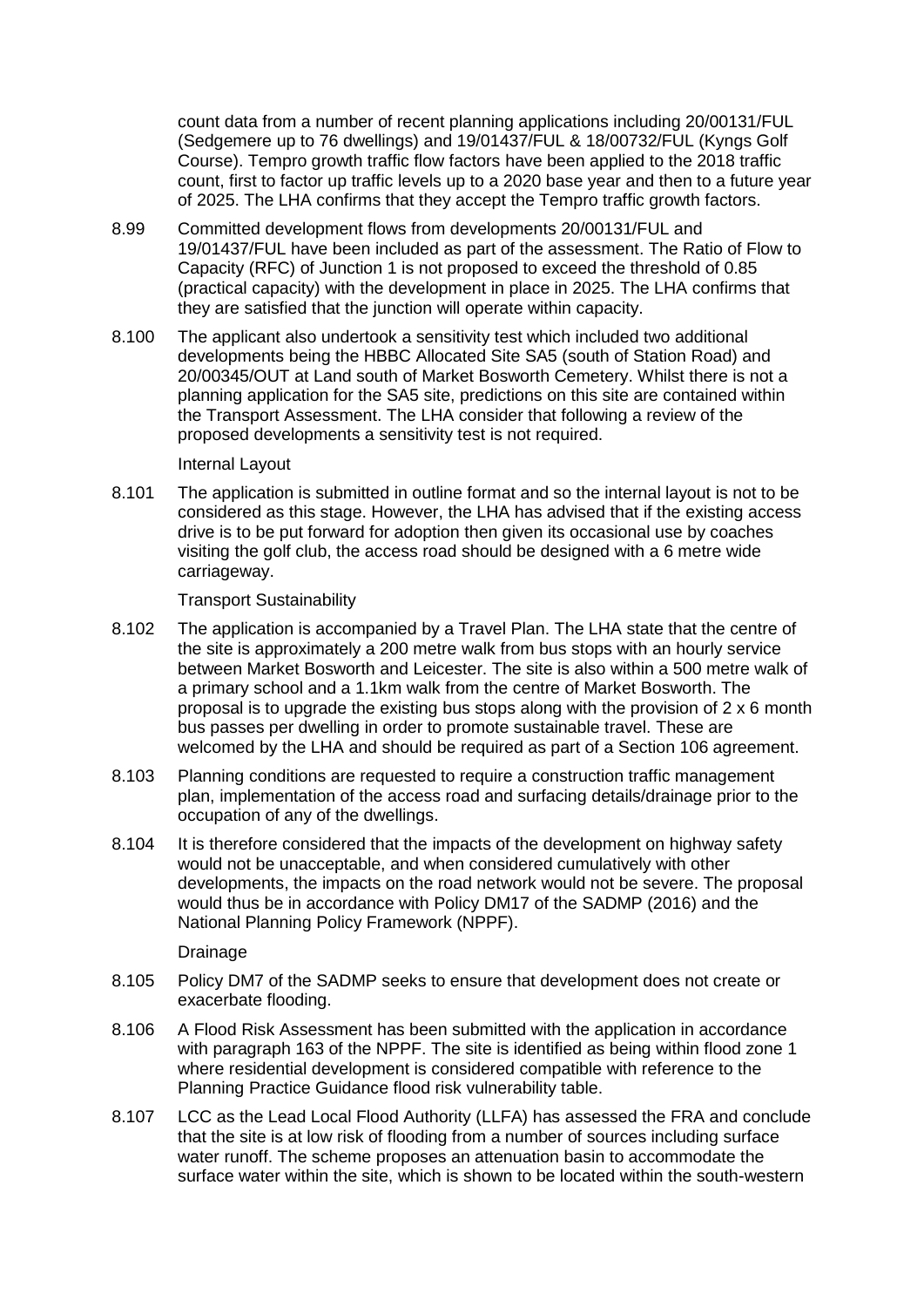area of the site. Surface water would discharge to an onsite attenuation basin before being discharged at a QBar discharge rate of 8.3 l/s in the 1 in 100 year (+40% Climate Change) event, to an existing ordinary watercourse.

- 8.108 The LLFA advises that the proposals for surface water drainage are acceptable subject to pre-commencement conditions being attached to any planning permission granted.
- 8.109 The proposed development is considered to accord with Policy DM7 of the SADMP and would not create or exacerbate flooding and is located in a suitable location with regard to flood risk. However, further details of the surface water drainage strategy would be required via condition should the scheme receive outline planning permission.

Ecology

- 8.110 Policy DM6 of the SADMP requires development proposals to demonstrate how they conserve and enhance features of nature conservation. If the harm cannot be prevented, adequately mitigated against or appropriate compensation measures provided, planning permission will be refused.
- 8.111 Paragraph 170 of the NPPF states that development should result in a net gain for biodiversity by including ecological enhancement measures within the proposal.
- 8.112 The presence of protected species is a material consideration in any planning decision, it is essential that the presence or otherwise of protected species, and the extent to which they are affected by proposals is established prior to planning permission being granted. Furthermore, where protected species are present and proposals may result in harm to the species or its habitat, steps should be taken to ensure the long-term protection of the species, such as through attaching appropriate planning conditions.
- 8.113 The Ecological Appraisal identifies that the site comprises of grassland which is species-poor. LCC Ecology has been consulted on the application and they confirm that they do not object to the loss of this grassland. A veteran ash tree is located in the eastern part of the site (T5) within an area of open space. LCC Ecology confirm that this tree meets their Local Wildlife Site criteria. As such a condition should be imposed on any consent granted to ensure that the tree is protected during construction and landscaping works.
- 8.114 LCC Ecology further advise that a pond on-site has great crested newts (GCNs), but is in a poor condition being infested with the invasive non-native Crassula helmsii or New Zealand pygmy weed. The pond does not have a sustainable future. Therefore, LCC Ecology agree with the proposal to relocate the GCNs to two new ponds, under appropriate licensing from Natural England. When doing so, care must be taken to avoid infecting the new ponds with the invasive waterweed and so it is recommended that appropriate biosecurity measures are built into the mitigation plans which would need to be provided as a planning condition. The removal and safe disposal of the New Zealand pygmy weed should also form part of an appropriately worded condition to ensure that it does not spread into other ponds or the canal.
- 8.115 LCC Ecology confirm that the Ecology Report proposes on-site biodiversity enhancements and habitat creation which would compensate for the loss of habitats and that using the DEFRA biodiversity metric there would be a 2.0 net-gain after development. This gain would be conditional on the landscape strategy presented and especially on the successful enhancement of retained grassland through seeding and aftercare. Whilst these details are not required to be submitted for this outline application, the reserved matters proposal would need to provide details and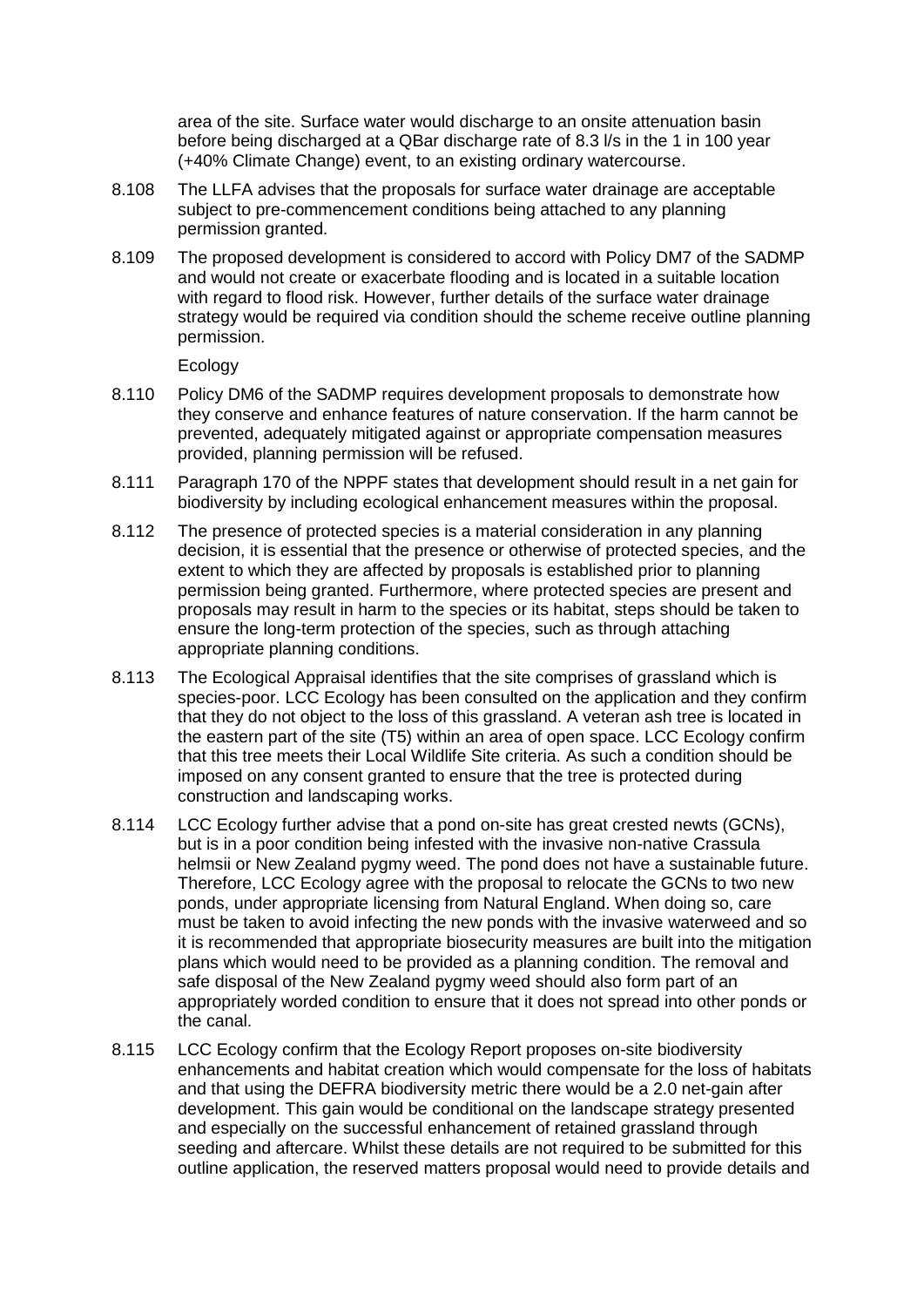the metric would need to be re-run to ensure that net-gain is still achievable. The net-gain should be achieved on site.

8.116 The recommended mitigations in the ecology survey are considered to be reasonable and necessary and therefore suitably worded conditions should be applied to any permission so that the overall, impact of the proposed development on protected species accords with Policy DM6 of the SADMP DPD and the general principles of the NPPF.

### Archaeology

- 8.117 Policy DM13 states that where a proposal has the potential to impact a site of archaeological interest, developers should set out in their application an appropriate desk-based assessment and, where applicable, the results of a field evaluation detailing the significance of any affected asset.
- 8.118 The application is accompanied by an Archaeological desk-based assessment and a Geophysical Survey Report. A fluxgate gradiometer survey has been undertaken across the majority of the survey area with small gaps in the data being due to the presence of a particularly steep slope.
- 8.119 LCC Archaeology has been consulted on the proposal. They confirm that whilst the geophysical survey can be a useful tool in identifying the presence of certain types of magnetically sensitive activity beneath the ground surface, there are certain categories of archaeological activity such as prehistoric remains or burials that do not typically provide a strong geomagnetic response and are not usually identified by this means. Whilst the geophysical survey on this site has not provided any definitive evidence for archaeological activity, it has picked up some anomalies of uncertain origin and an archaeological provenance for these has not been ruled out.
- 8.120 Given the scale of the development site and the paucity of previous intrusive archaeological investigation in the vicinity, there remains potential for the presence of previously unidentified archaeological deposits within the development area. However, LCC Archaeology confirm that from evidence contained within the HER and following a review of the archaeological information submitted by the applicant there is sufficient information submitted to make a decision on the outline planning application.
- 8.121 In the context above, it is recommended by LCC Archaeology that the outline application is approved subject to conditions for an appropriate programmed of archaeological mitigation, including as necessary, intrusive and non-intrusive investigation and recording. In accordance with Paragraph 189 of the NPPF this would require the submission of the result of archaeological trial trench investigation to identify and locate any remain of significance and propose suitable mitigation or further archaeological work to be secured through a pre-commencement condition. Compliance with such a condition would ensure that the proposal complies with the requirements of Policy DM13 of the SADMP.

#### Affordable Housing Need

8.122 Policy 15 of the Core Strategy includes a requirement for 40% affordable housing to be provided on the site. HBBC's Affordable Housing Officer has advised that on 17.8.20 the housing register shows a requirement for 125 rented properties comprising of 65 1-bed; 35 2-bed, 15 3-bed and 10 4 or more beds. There are a further 54 applicants whose information is either incomplete or pending assessment. No applicants state that they have a local connection to Market Bosworth and there is no recent local housing needs survey for the settlement, as the village was scheduled to have a survey carried out in 2020.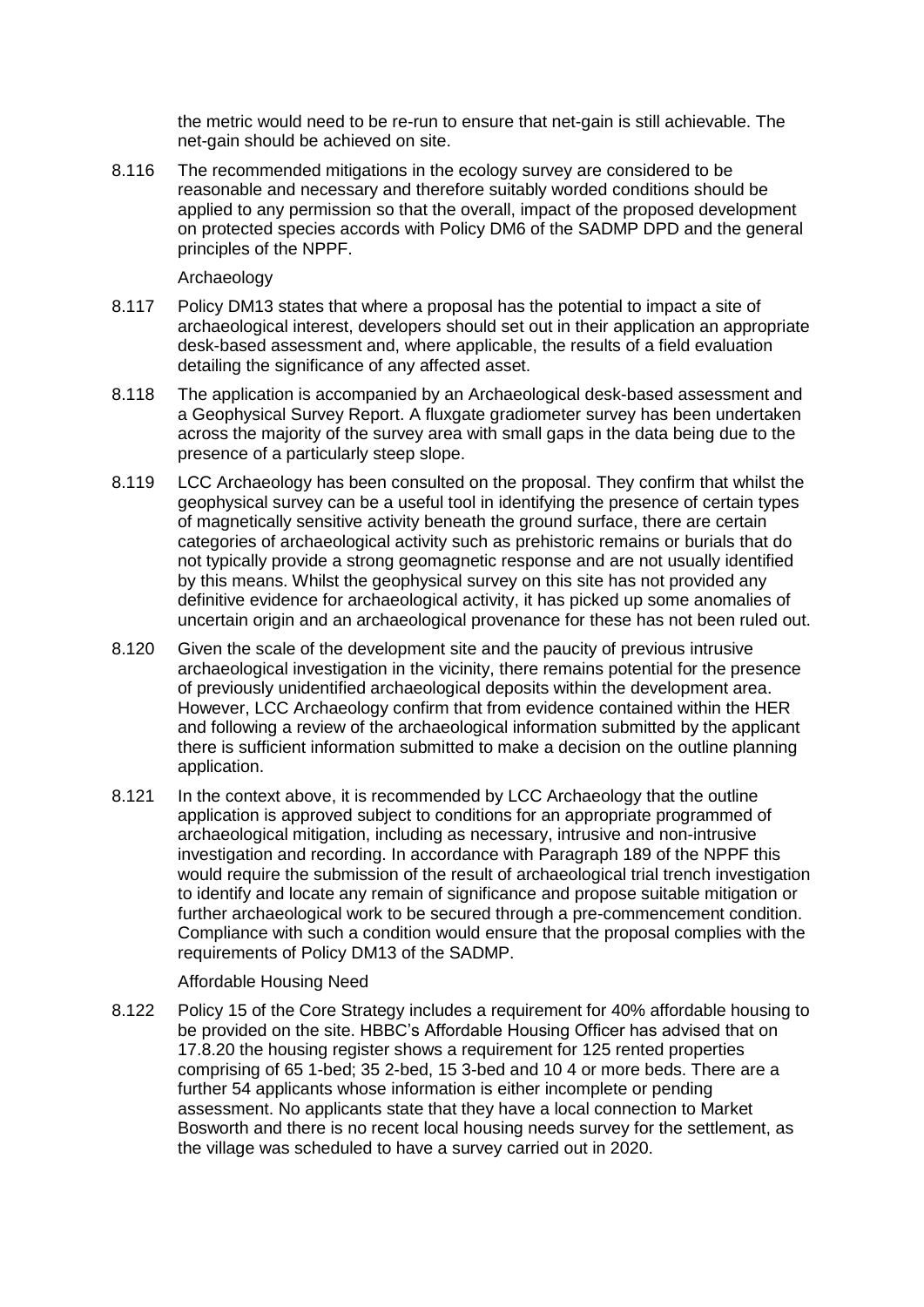- 8.123 The Affordable Housing Officer agrees that 25 dwellings for affordable housing should be provided on the site and that the split should be 75% of the properties to be rented properties and 25% of the properties to be shared ownership.
- 8.124 To provide a good balance of affordable houses for rent, the Affordable Housing Officer confirms that for rent the mix should be 6 x 1 bed 2 person flats or quarter houses; 3 x 2 bed 4 person bungalows; 6 x 2 bedroomed 4 person houses and 4 x 3 bedroomed 5 person houses. The shared ownership properties should be a mix of 2 x 2 bed 4 person bungalows and 4 x 2 bed houses.
- 8.125 There is a requirement for applicants in the first instance to have a local connection to Market Bosworth with a cascade in the second instance for a connection to the Borough of Hinckley and Bosworth. Overall it is considered that the proposal is compliant with the provisions of Policies 15 and 16 of the Core Strategy.
- 8.126 This provision of affordable housing should be included in the Section 106 Agreement. Policy 15 is consistent with Section 5 of the NPPF which seeks to deliver a sufficient supply of homes, to meet the needs of different groups within the community including those requiring affordable housing. Policy 15 seeks to provide affordable housing as a percentage of dwellings provided on site, therefore the obligation directly relates to the proposed development. The level of affordable housing represents the policy compliant position. There will be a requirement for the affordable housing to be delivered on a cascade approach with residents with a connection to Market Bosworth. Therefore the obligation is directly related to the proposed development. The extent of the affordable housing obligation is directly related in scale and kind to the development as it represents a policy compliant position, expected by all development of this typology. No issues of viability have been raised with this scheme.

Infrastructure Contributions

- 8.127 Policy DM3 of the adopted SADMP requires development to contribute towards the provision and maintenance of necessary infrastructure to mitigate the impact of additional development on community services and facilities.
- 8.128 The request for any planning obligations (infrastructure contributions) must be considered alongside the requirement contained within the Community Infrastructure Levy Regulations 2010 (CIL). The CIL Regulations confirm that where developer contributions are requested they need to be necessary to make the development acceptable in planning terms, directly related and fairly and reasonably related in scale and kind to the development proposed.

Play and Open Space

8.129 Policy 19 of the Core Strategy identifies standards for play and open space within the borough. Developments should accord with the policy and provide acceptable open space within the development, or if that is not possible contribute towards the provision and maintenance of open space off site. The Open Space and Recreation Study 2016, updates these standards and also identifies the costs for off-site and on-site contributions. In line with the up to date standards identified in the 2016 study the table below identified the requirements for open space, which is provided on site and what would be the requirements off site.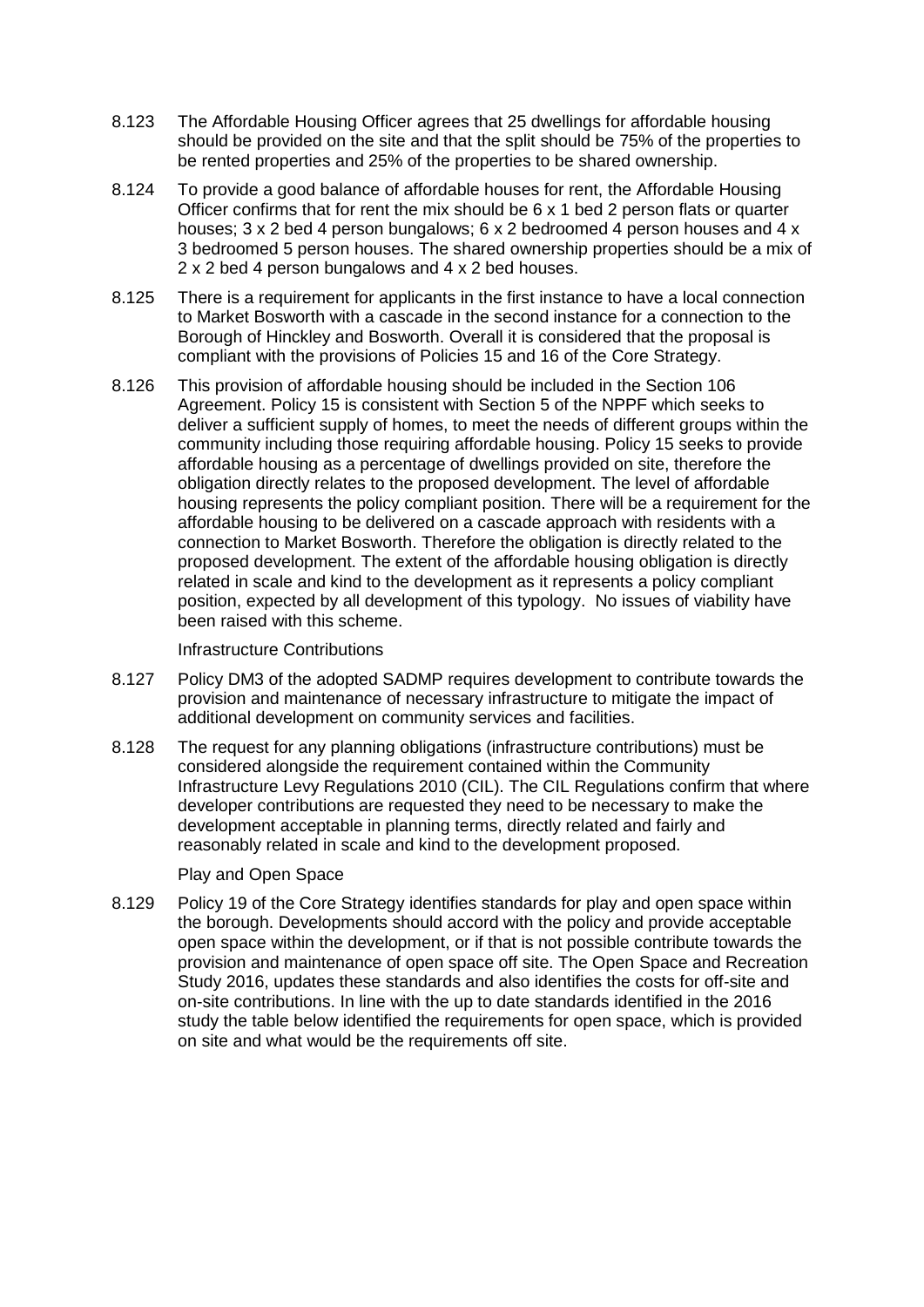|                                                      | Policy<br>Requirement<br>per dwelling                                                  | Requirement<br>of open<br>space for the                             | Provided<br>on site | On site<br>maintenance<br>contribution | Provision<br>Contribution | Off site<br>maintenance<br>$(10 \text{ years})$ |
|------------------------------------------------------|----------------------------------------------------------------------------------------|---------------------------------------------------------------------|---------------------|----------------------------------------|---------------------------|-------------------------------------------------|
|                                                      | (sqm) based<br>on $2.4$<br>people per<br>dwelling<br>using<br><b>CENSUS</b><br>average | proposed<br>development<br>of 63<br>dwellings<br>(square<br>metres) |                     | $(20 \text{ years})$                   |                           |                                                 |
| Equipped<br>Children's<br>Play Space<br>& Trim Trail | 3.6                                                                                    | 226.8                                                               | 500                 | £87,800.00                             | £90,965.00                | None                                            |
| Casual/<br>Informal Play<br><b>Spaces</b>            | 16.8                                                                                   | 1058                                                                | 1058                | £11,426.40                             | None                      | None                                            |
| Outdoor<br><b>Sports</b><br>Provision                | 38.4                                                                                   | None                                                                | None                | None                                   | None                      | None                                            |
| Accessibility<br>Natural<br>Green<br>Space           | 40                                                                                     | 2520                                                                | 20042               | £284,596.40                            | None                      | None                                            |

- 8.130 The Open Space and Recreation Study (2016) requires developments of 10-200 dwellings to provide equipped open space on site with all dwellings within 100m of a LAP and 400m of a LEAP. The Open Space and Recreation Study (2016), highlights that residents in the East and Centre of Market Bosworth do not have adequate access to play facilities and therefore on site play equipment is a priority. The proposal includes a LEAP and a Trim Trail within an area of Casual/Informal play space.
- 8.131 The policy requirement would be for 226.8sqm of onsite equipped play, the indicative layout plan indicates that an area of play is to be provided, however the minimum size requirement of a LEAP is 400sqm which will have to be provided. The figures above reflect the maintenance cost of 500sqm of LEAP and the Trim Trail. This area of land would be sufficient to meet the requirements of the Policy. 1058sqm of casual informal play space should be provided on site, however, this should not include infrastructure features such as pumping stations or the SUDS features. The indicative development layout shows, casual informal play space and/or natural green space to the east and west of the site and within and around the edges. The application submission states that the site can accommodate a total of 2.16 hectares of public open space. Some 20,042 sqm would comprise of accessible natural green space. This exceeds the minimum requirement of 2520 sqm of natural green space. It is clear from the indicative layout that there is no onsite outdoor sports provision, which would therefore have to be provided and maintained off site. Given that the submission is provided in outline, the sums of money above are indicative and will be dependant of final layout submissions, however, any agreed s.106 would obligate the developer to provide the minimum policy requirements.
- 8.132 The nearest off site public open space that contains outdoor sport provision is MKBOS26 Market Bosworth Hall, which has a quality score of 82% exceeding the target of 80%. Therefore, the offsite, outdoor sport provision is not necessary.
- 8.133 The developer will also be obligated to provide and then transfer the on-site open space area to a management company, or, in the alternative, request that either the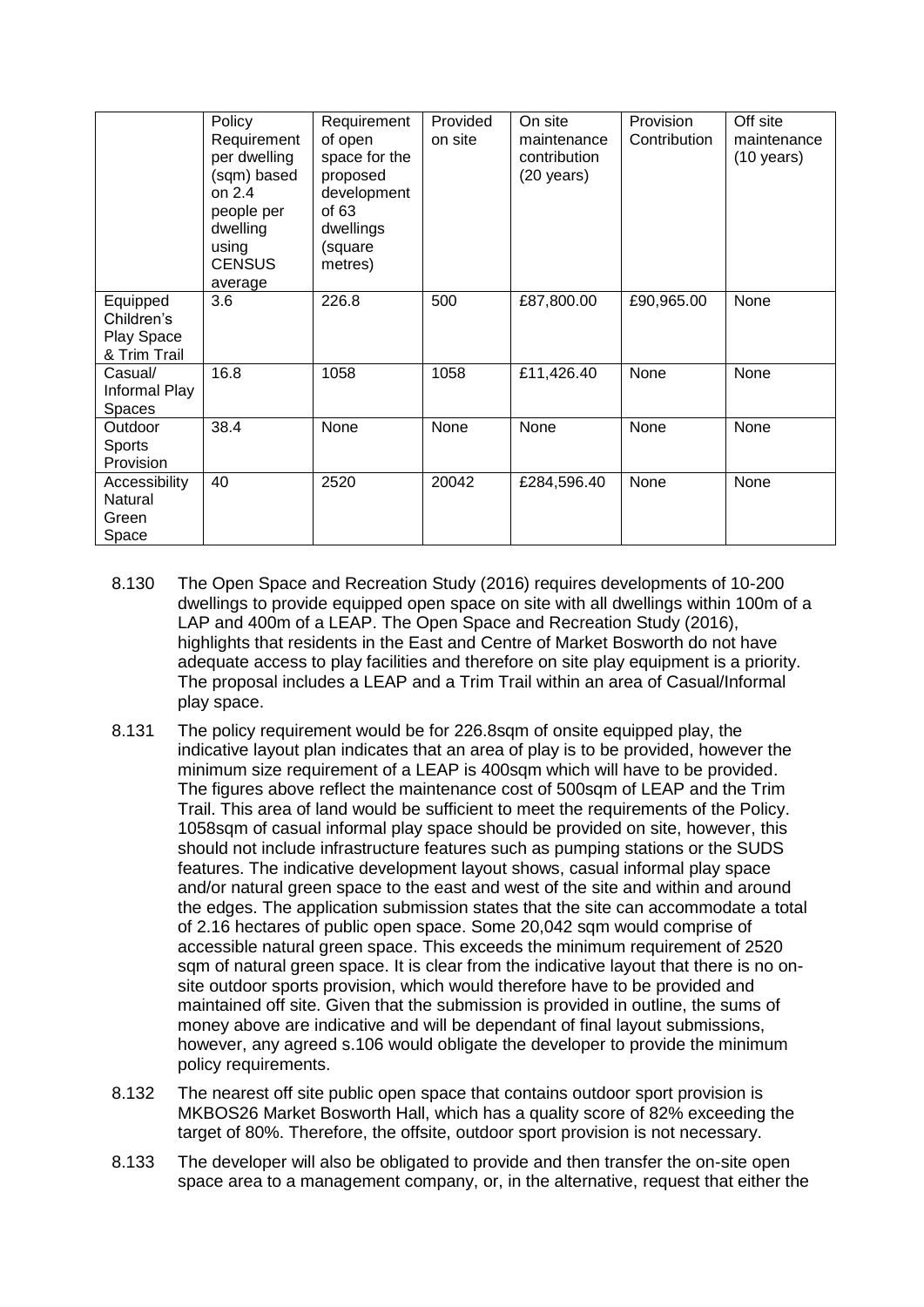Borough Council or the Parish Council maintain it. If the land is transferred to the Borough Council or Parish Council, the open space area would be transferred to the relevant authority together with a maintenance contribution.

8.134 The provision of Play and Open Space is required for compliance with Policies 11 and 19 of the Core Strategy and Policy DM3 of the adopted SADMP. These Policies are consistent with the NPPF in helping to achieve the social objective of sustainable development through promoting healthy and safe communities as addressed in section of 8 of the NPPF. The provision of play and open space helps support communities health, social and cultural well-being and is therefore necessary. Core Strategy Policy 11 requires development in Market Bosworth to address existing deficiencies in the quality, quantity and accessibility of green space and play provision. Policy 19 sets out the standards to ensure all residents within the borough, including those in new development have access to sufficient high quality accessible green spaces. The indicative only layout of the proposed development suggests the provision of open space around the site to include a LEAP, a Trim Trail, informal space and a large amount of natural green space. Using the adopted Open Space and Recreation Study (2016) the obligations and contributions directly relate to the proposed development. The extent of the Open Space and Recreation contribution and provision is directly related in scale and kind to the development and its impacts upon surrounding publicly accessible open spaces. The delivery of these obligations is policy compliant and has been applied fairly as with all development of this typology, the developer is not obligated to provide anything above policy compliant position and therefore the contribution relates in scale and kind.

#### Civic Amenity

- 8.135 LCC Waste Management requested a contribution of £3120.00 towards Barwell Household Waste Recycling Centre. It is calculated that the proposed development would generate 13 tonnes per annum of additional waste and the contribution is to maintain level of services and capacity for the residents of the proposed development.
- 8.136 This contribution is necessary in meeting Policy DM3 of the SADMP and achieving the environmental objectives of the Framework in ensuring this facility can continue to efficiently and sustainably manage waste. The contribution directly relates the proposal as the contribution is calculated from the tonnage of waste the development is likely to generate and is directed towards the nearest facility to the proposal. The contribution fairly relates in scale and kind as the contribution is requested using a formula applied to developments of the scale and typology across the County.

# Libraries

- 8.137 LCC Library services have requested a sum of £1900 towards provision of additional resources at Market Bosworth Library, which is the nearest library to the development.
- 8.138 The contribution towards addressing the impact of the development upon library facilities is required for compliance with Policy DM3 of the adopted SADMP and addressed the impacts of the development on essential infrastructure within the local area. Market Bosworth library on Station Road is within 0.8km of the site, the request states that the proposed development will add 189 to the existing library's catchment population which would have a direct impact upon the local library facilities, this is accepted in this instance given that the library is within a reasonable walking distance of the site and is accessible by pubic footpaths, therefore the contribution directly relates to the proposal. The contribution is calculated using a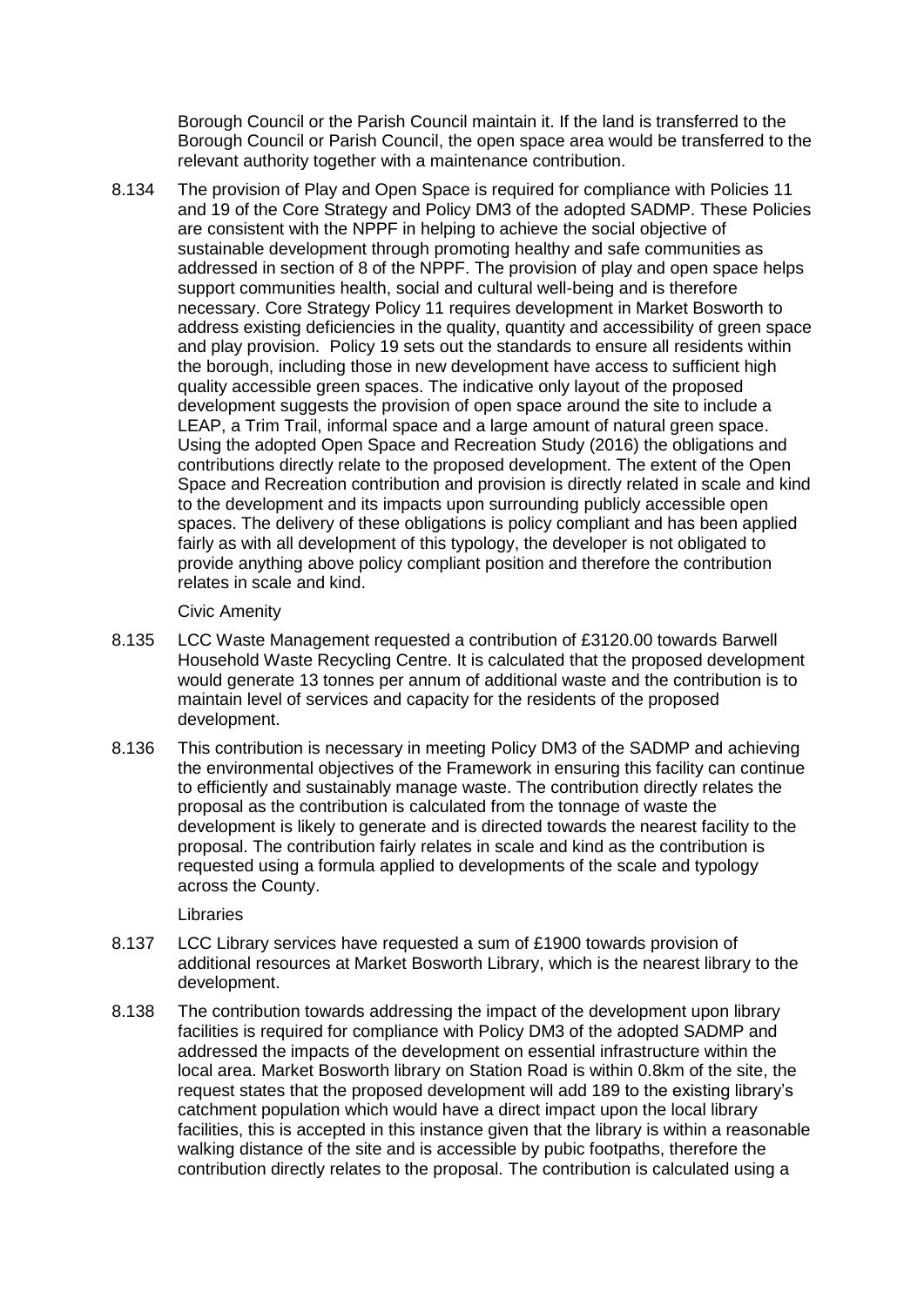methodology that is attributed to all developments of this typology across the county and relates to the number of dwellings proposed, therefore the contribution relates fairly and reasonably in scale and kind.

NHS West Leicestershire CCG – Health Care

- 8.139 The West Leicestershire CCG has requested a contribution of £25,358 towards addressing the deficiencies in services at Market Bosworth Surgery, which is the closest available GP practice to the development. This practice has already identified that the premises are fully utilised and therefore funds would look at internal layout and improving facilities in order to ensure optimum number of clinicians are available to meet the demand. An increase of 153 patients from the proposal would significantly impact on patient demand in the area.
- 8.140 The provision of a Health Care contribution is required for compliance with Policy DM3 of the adopted SADMP. The requirement of funding for Health Care Provision at identified local GP Surgeries, addresses the impacts of the development on existing and future need of this vital infrastructure provision, helping to meet the overarching social objectives contained within the NPPF in achieving sustainable development, thus making the obligation necessary. The identified increase in patients would have a direct impact on the local surgery at Market Bosworth, as set out in the request, arising from the additional demand on services directly related to the population generated from the development. The extent of the Health Care contribution is directly related in scale and kind to the development, the obligation is calculated using population projections applied to all developments of this typology. The obligation sets out current capacity or otherwise of local services and how this proposal leads to direct impact, the developer is not obligated to provide contributions to address need in excess of that generated directly from the development, therefore the contribution fairly relates in scale and kinds to the development proposed.

# Education

- 8.141 LCC Children and Family Services has requested a contribution towards primary and secondary school education, based on a formula using the average cost per pupil place, against the anticipated likely generation of additional school places from the proposed development. Capacity at the nearest schools to the proposal for each sector of education (early years, primary, secondary and SEN) is then considered and it is determined whether the proposal would create demands upon these services. The total contribution is £303,350.20 to be used to accommodate the capacity issues created by the proposed development by improving, remodelling or enhancing existing facilities at St Peter's Church of England Primary Academy (£115,276.80) and Bosworth Academy (£188,073.40).
- 8.142 The contribution towards addressing the impact of the development upon education is required for compliance with Policy DM3 of the adopted SADMP and would address the impacts of the development on essential infrastructure within the local area. This helps to meet the overarching social objectives within the NPPF helping to contribute to sustainable development, thus is necessary. The contribution is calculated by attributing a monetary value to the number of additional pupil places generated directly from the development and then requesting the money towards each sector of the education sector where there is an identified deficit of places, therefore the contribution directly relates to the proposal. The contribution is calculated using a methodology that is attributed to all developments of this typology across the county and has only been requested where there is an identified deficit of places. Therefore the contribution relates fairly and reasonably in scale and kind.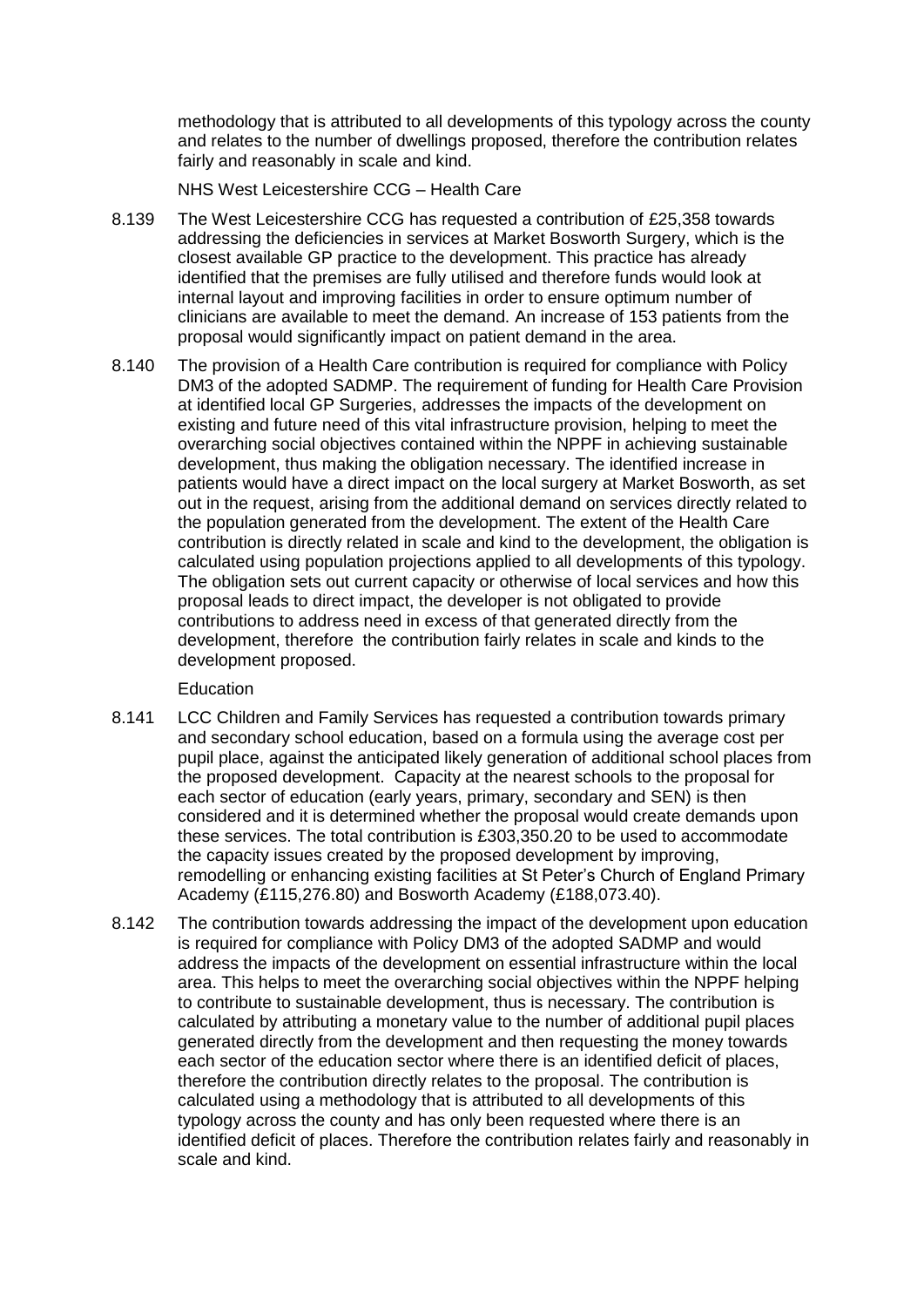George Eliot Hospital Trust (GEHT)

- 8.143 GEHT requested a contribution to address NHS revenue shortfalls for acute and emergency treatment. This is by way of a monetary contribution of £31,952.00 towards the 12 month gap in the funding in respect of A &E and acute care at GEHT.
- 8.144 It is not considered that the payments to make up funding which is intended to be provided through national taxation can lawfully be made subject to a valid S106 obligation, and such payments must serve a planning purpose and have a substantial connection to the development and not be merely marginal or trivial. Notwithstanding the above, the legal requirements of reg. 122(2) of the CIL Regulations 2010 (as amended) are also not satisfied due to the quality of information submitted by GEHT to date. The contribution is not necessary, when funding for this type of NHS care is intended to be provided through national taxation. GEHT is unable to demonstrate that the burden on services arises directly from the development proposed, as opposed to a failure in the funding mechanisms for care and treatment. The request made is to meet a funding gap over the forthcoming 12 month period and is requested on commencement of development, consideration should be given as to whether it is likely that this development is likely to be built out and occupied by residents from outside of the existing trust area within 12 months, and therefore be the source of burden on services as calculated. GEHT has not demonstrated through evidence that the burden on services arises fairly from the assessment of genuine new residents likely to occupy the dwellings. Further to this there are issues with the data and methodology used by GEHT for example the inflated population projections compared to those used by Leicestershire Authorities when calculating housing need, or the failure to address funding needs from housing projections set out in the Joint Strategic Needs Assessment and Joint Health Wellbeing Strategy referred to in their request, therefor it has not been demonstrated that the request fairly and reasonable relates in scale and kind to the development proposed.
- 8.145 This request is therefore not considered to meet the test of the CIL Regulations.
- 8.146 A similar request was considered by an inspector at inquiry APP/K2420/W/19/3235401, where it was found that there was insufficient evidence from the Hospital Trusts to warrant or justify the contribution sought against the CIL Regulations.

Other issues

- 8.147 HBBC's Agricultural Quality of Land Surrounding the Settlements in the Hinckley and Bosworth District Report (2020) states that the majority of the site is grade 3b agricultural land. This land is not considered to be the Best and Most Versatile Land as it comprises of heavy slowly permeable land limited by wetness. However, the land to the east of the development is classed as Grade 2 land. The report states that land within grade 2 in Market Bosworth comprises of deep permeable clay loam soils limited by wetness. The moderately high topsoil clay content of these soils leads to slight access restrictions to farm machinery, affecting the cultivation/harvesting of winter crops in wet years under the local climate. This area of land is small in scale. The proposal is for this land to remain free from development being used as public open space. The loss of this land should be weighed in the balance of the merits of the scheme.
- 8.148 The site is not within an area recorded to require a Coal Authority mining report, therefore, the risk from coal mining is considered to be negligible.
- 8.149 HBBC (Waste) has recommended a condition requiring adequate provision for waste and recycling storage and collection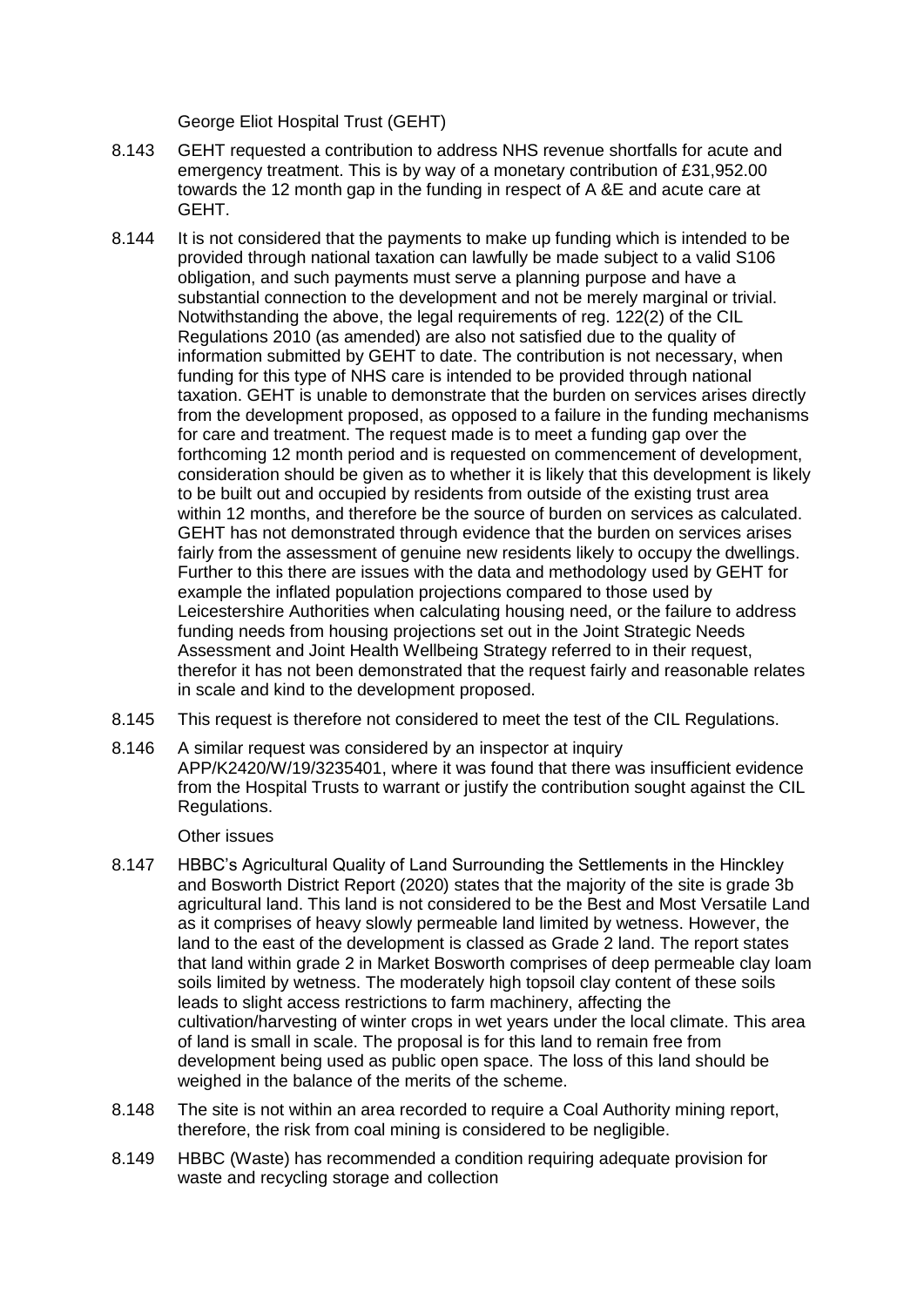8.150 A Phase 1 Desk Study Report has been submitted with the application. This recommends that further intrusive works are carried out to assess potential land contamination and ground gas on the site. The Council's Environmental Health Officer has recommended that this work is undertaken as part of a planning condition. It is considered that a pre-commencement condition is proportionate to ensure that the potential for land contamination is assessed under Policy DM7 of the SADMP.

# **9. Planning Balance**

- 9.1 The Council cannot demonstrate a 5 year housing land supply and the housing policies in the adopted Core Strategy, the adopted SADMP and the MBNP are considered to be out of date as they focussed on delivery of a lower housing requirement than now required. Therefore, the 'tilted' balance in paragraph 11(d) of the NPPF applies where the permission should be granted unless adverse impacts would significantly and demonstrably outweigh the benefits, when assessed against the policies in the Framework taken as a whole.
- 9.2 The proposal would be in conflict with Core Strategy Policy 7 and 11 and Policy DM4 of the SADMP. These policies are consistent with the Framework and are afforded significant weight. The proposal would extend built development beyond the settlement boundary of Market Bosworth and it is considered that the proposal would result in a moderate degree of harm to the character and appearance of the area at Year 1 Occupation which would conflict with Policy DM4 of the SADMP and Policy CE5 of the MBNP.
- 9.3 The proposal also causes harm to key characteristics of Vista 11 identified within the MBNP leaving only a narrow view of the open countryside to the north in conflict with Policy CE3 of the MBNP which seeks to resist new development which has a significant adverse impact on any important view or vista. Policy CE3 is given moderate weight when measured against consistency with the Framework. They advise that in terms of the conformity of Policy CE3 against the revised NPPF, it is recommended that moderate weight is given to the policy. A similar policy was recently examined as part of the Examination into the Burbage NDP. In this case the Examiner's report introduced a wording amendment so that the policy included the following wording "*which cannot be mitigated will not be supported*." This wording was inserted to ensure the NDP allowed for sustainable development which is a NDP Basic Condition. An assessment on how the impact of the development can mitigate any potential negative impact on the views and vistas should therefore be made rather than a blanket approach to resist. The mitigation measures proposed will be assessed below.
- 9.4 The proposal would result in the loss of agricultural land, using mapping available the land is identified as grade 2 and grade 3b as Agricultural Land. Therefore, this does add to the value of the landscape. Whilst the proposal would involve some grade 2 land, this land is small in size and would remain free from development as public open space. It is thus considered this the loss of this agricultural land would have moderate weight in the planning balance.
- 9.5 Weighed against this conflict with the Development Plan is the Government's commitment to significantly boosting the supply of housing through the Framework. The proposal would result in the delivery of 63 houses (including 25 affordable homes). The HNF figure recommended in the Market Bosworth Neighbourhood Plan Housing Needs Assessment (2020) (HNA) is 108 dwellings between 2020 and 2026. HBBC Planning Policy state that based on the population based method, over the period 2016-2039, Market Bosworth Parishes share of the current housing need for the Borough would be 173 dwellings or 191 dwellings with a 10% buffer. As confirmed in Policy 11 of the Core Strategy, the housing figures for Market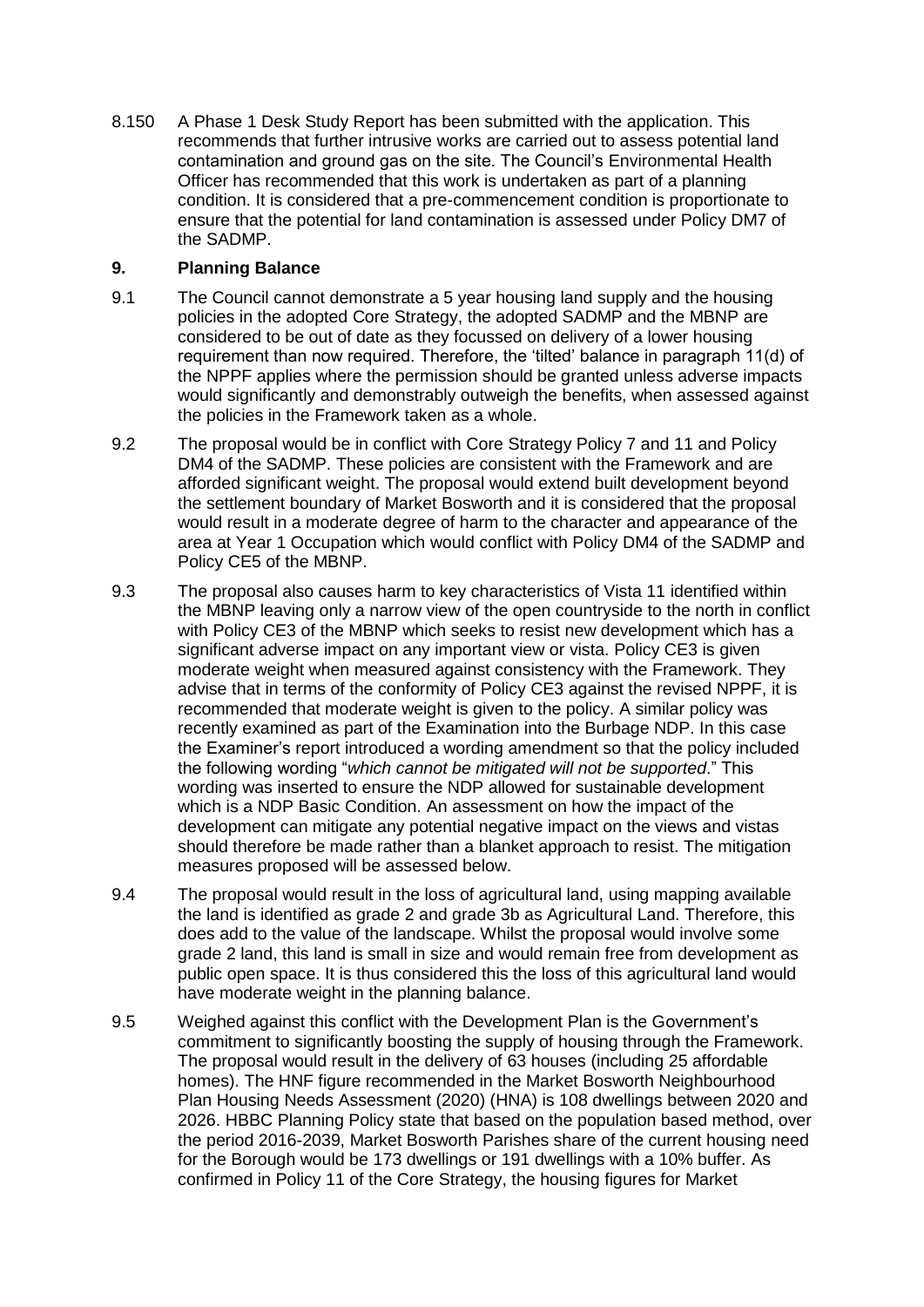Bosworth are a minimum number. Therefore, whilst there is an allocated housing site along Station Road which has yet to be developed and planning permissions have been granted for additional dwellings in the MBNP area, the additional houses and affordable houses proposed in this planning application would have significant weight in the planning balance in delivering housing in the Market Bosworth area.

- 9.6 Paragraph 11 of the NPPF states that any harm identified should be significant and demonstrably outweigh the benefits of the scheme. It is therefore important to identify any further benefits. Following the three strands of sustainability the benefits are broken down into economic, social and environmental.
- 9.7 The proposal would result in economic benefits through the construction of the scheme albeit for a temporary period. Additionally the residents of the proposed development would provide ongoing support to local services.
- 9.8 As discussed above, the proposal would deliver 63 dwellings, of which 40% would be affordable. Market Bosworth is an identified District Centre where the centres consist of at least one supermarket and a range of non-retail services and public facilities as well as a library and residential development would help to maintain and support local services which serve the local community. This would result in a moderate social benefit to the area and also to the borough as required by Policy CE5 of the MBNP. The proposal would also involve the provision of areas of public open space (POS) and new tree planting. The POS would be connected to existing pedestrian footpaths to provide a benefit to the wider area.
- 9.9 Some environmental benefits would be provided such as additional planting through the landscaping to be provided in the open space. There would be some benefit for biodiversity associated with the reinforcement and new planting of hedgerow and trees around the site and the provision of SUDS which can be designed to include benefits to biodiversity, secured via condition.
- 9.10 It has been concluded that the proposal would have major adverse landscape effects on the application site at construction phase, however, this impact would be temporary and would reduce to moderate adverse effects at year one occupation. The proposal would have moderate adverse visual effects on recreational users of footpath S70/1, users of Kyngs Golf and Country Club (future receptor) and transient users of Station Road at construction. However, there would be major adverse visual effects on residents to the south at construction which would lessen to residual moderate visual effects on these residents at Year 15 occupation. This would in turn impact on the fine and valued views from Vista 11. Whilst there is conflict with the strategic policies of the Development Plan only moderate localised landscape harm has been identified at Year 15 construction. A new Vista 11 would also be provided within the site with elevated views across North West Leicestershire. It is thus considered on balance that this level of harm does not significantly and demonstrably outweigh the identified benefits of the scheme when assessed against the Framework as a whole. Therefore, the presumption in favour of sustainable development does apply in this case and material considerations outweigh the conflict with some elements of the development plan.

# **10. Equality implications**

- 10.1 Section 149 of the Equality Act 2010 created the public sector equality duty. Section 149 states:-
	- (1) A public authority must, in the exercise of its functions, have due regard to the need to:
	- (a) eliminate discrimination, harassment, victimisation and any other conduct that is prohibited by or under this Act;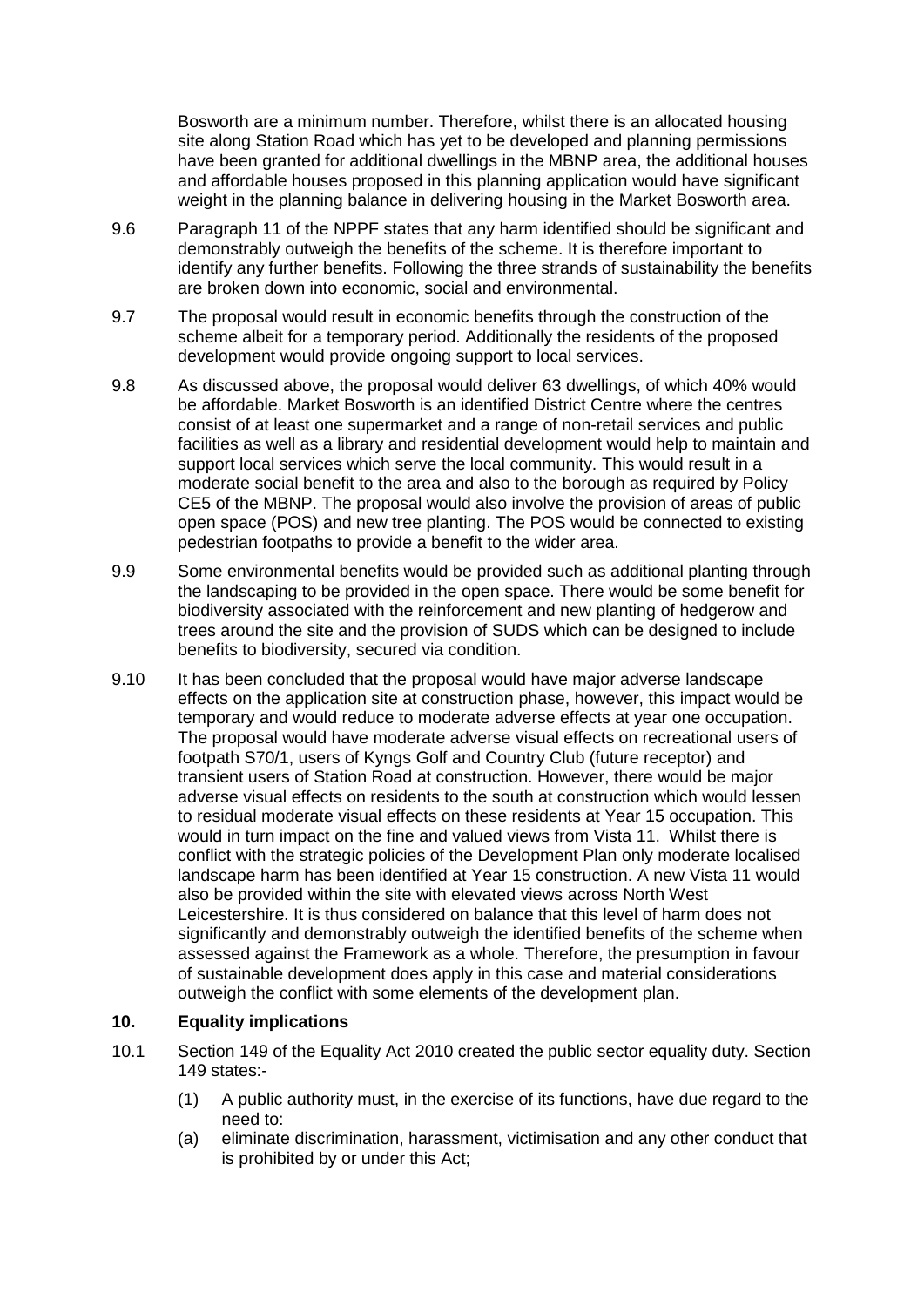- (b) advance equality of opportunity between persons who share a relevant protected characteristic and persons who do not share it;
- (c) foster good relations between persons who share a relevant protected characteristic and persons who do not share it.
- 10.2 Officers have taken this into account and given due regard to this statutory duty in the consideration of this application. The Committee must also ensure the same when determining this planning application.
- 10.3 There are no known equality implications arising directly from this development.
- 10.4 The decision has been taken having regard to all relevant planning legislation, regulations, guidance, circulars and Council policies, including General Data Protection Regulations (2018) and The Human Rights Act (1998) (HRA 1998) which makes it unlawful for the Council to act incompatibly with Convention rights, specifically Article 6 (right to a fair hearing); Article 8 (right to respect for private and family life); Article 1 of the First Protocol (protection of property) and Article 14 (prohibition of discrimination).

#### **11. Conclusion**

- 11.1 Section 38(6) of the Planning and Compulsory Purchase Act 2004 and S70(2) of the Town and Country Planning Act 1990 require that applications for planning permission must be determined in accordance with the development plan unless material considerations indicate otherwise.
- 11.2 The Council cannot demonstrate a 5 year housing land supply and the housing policies in the adopted Core Strategy, the adopted SADMP and the MBNP are considered to be out of date as they focussed on delivery of a lower housing requirement than now required. Therefore, the 'tilted' balance in paragraph 11(d) of the NPPF applies where the permission should be granted unless adverse impacts would significantly and demonstrably outweigh the benefits, when assessed against the policies in the Framework taken as a whole.
- 11.3 The proposal would be in conflict with Core Strategy Policy 7 and 11 and Policy DM4 of the SADMP. These policies are consistent with the Framework and are afforded significant weight. The proposal would extend built development beyond the settlement boundary of Market Bosworth and it is considered that the proposal would result in a moderate degree of harm to the character and appearance of the area at Year 1 Occupation which would conflict with Policy DM4 of the SADMP and Policy CE5 of the MBNP.
- 11.4 The proposal also causes harm to key characteristics of Vista 11 identified within the MBNP leaving only a narrow view of the open countryside to the north in conflict with Policy CE3 of the MBNP which seeks to resist new development which has a significant adverse impact on any important view or vista.
- 11.5 It has been concluded that the proposal would have major adverse landscape effects on the application site at construction phase, however, this impact would be temporary and would reduce to moderate adverse effects at year one occupation. The proposal would have moderate adverse visual effects on recreational users of footpath S70/1, users of Kyngs Golf and Country Club (future receptor) and transient users of Station Road at construction. However, there would be major adverse visual effects on residents to the south at construction which would lessen to residual moderate visual effects on these residents at Year 15 occupation. This would in turn impact on the fine and valued views from Vista 11. Whilst there is conflict with the strategic policies of the Development Plan only moderate localised landscape harm has been identified at Year 15 construction. A new Vista 11 would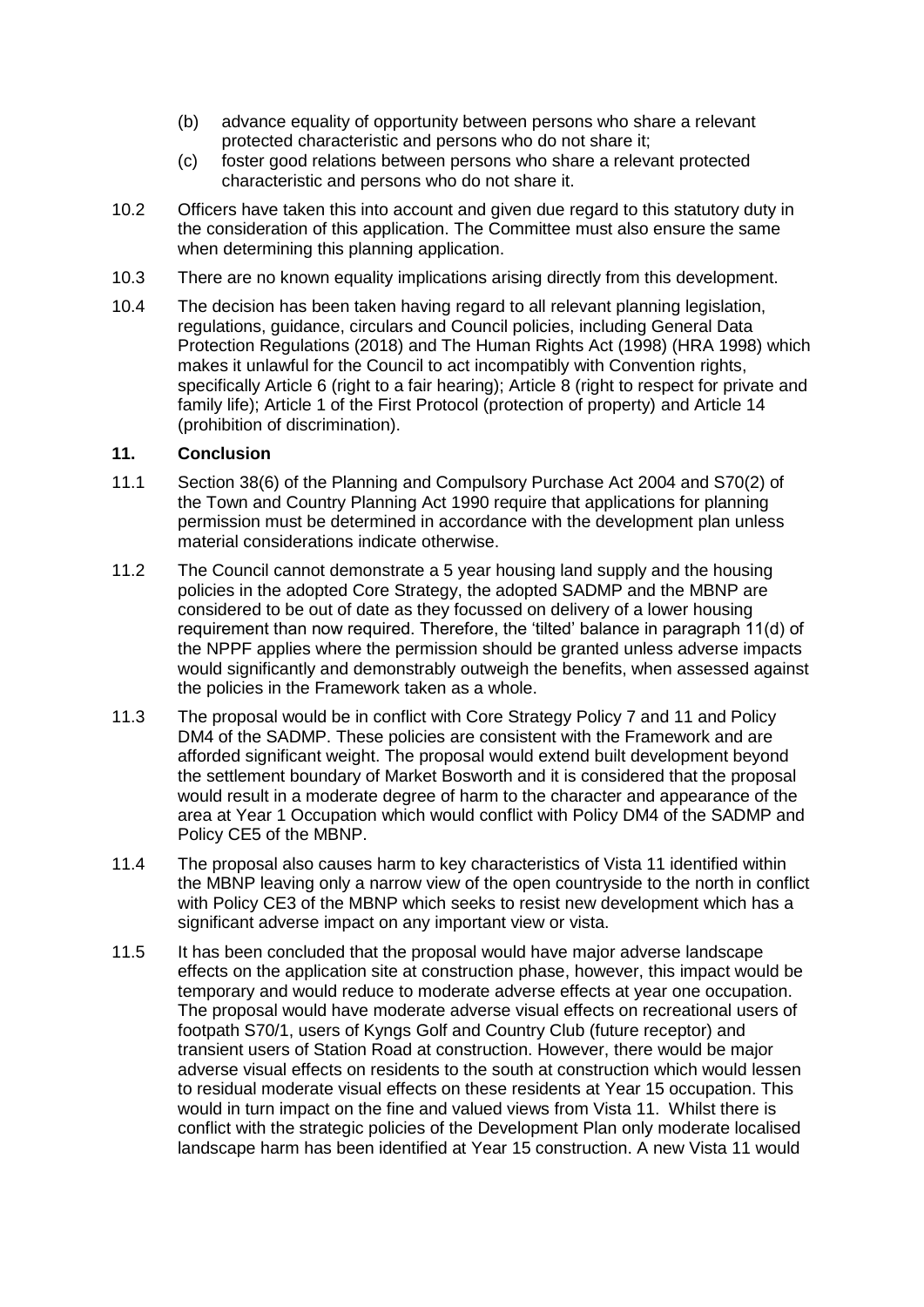also be provided within the site with elevated views across North West Leicestershire.

- 11.6 It is thus considered on balance that this level of harm does not significantly and demonstrably outweigh the identified benefits of the scheme when assessed against the Framework as a whole. Therefore, the presumption in favour of sustainable development does apply in this case and material considerations outweigh the conflict with some elements of the development plan.
- 11.7 Subject to conditions the proposal would not have any significant adverse impacts on the historic environment, noise, residential amenity, vehicular or pedestrian safety, ecology, archaeology, drainage and land contamination. It is considered that the proposed development is in accordance with Policies DM6, DM7, DM10, DM11, DM13, DM17 and DM18 of the SADMP (2016) and is therefore recommended for approval subject to the conditions and planning obligations listed below.

# **12.0 Recommendation**

- 12.1 **Grant planning permission** subject to
	- The completion within 6 months of this resolution of a S106 agreement to secure the following obligations:
		- 40% Affordable Housing (25 units) with a split of 75% of the units as affordable rented and 25% of the units as shared ownership
		- Affordable rented mix shall comprise of: 6 x 1 bed 2 person flats or quarter houses; 3 x 2 bed 4 person bungalows; 6 x 2 bedroomed 4 person houses and 4 x 3 bedroomed 5 person houses
		- Shared ownership mix shall comprise of: 2 x 2 bed 4 person bungalows and 4 x 2 bed houses
		- £1,900.00 for library facilities at Market Bosworth Library
		- £3120.00 towards improving existing waste facilities at Barwell HWRC
		- £31,897.68 towards the cost of providing additional accommodation for 153 patients at Market Bosworth GP Surgery
		- On-site Open Space requirement of 500m<sup>2</sup> of equipped play area and Trim Trail with equipment to a minimum value of £90,965 and maintenance costs of £87,800; 1058m<sup>2</sup> of Casual/Informal Play Space and maintenance costs of £11,426 and  $20042m^2$  of natural green space along with maintenance costs of £284,596.40
		- £303,350.20 towards primary and secondary school education in Market Bosworth
		- 6 month bus passes two per dwelling (2 application forms to be included in Travel Packs and funded by the developer) – can be supplied through LCC at £360.00 per pass
		- Travel Plan monitoring fee of £6,000
	- Planning conditions outlined at the end of this report.

That the Planning Manager be given powers to determine the final detail of planning conditions.

That the Planning Manager be given delegated powers to determine the terms of the S106 agreement including trigger points and claw back periods.

# 12.2 **Conditions and Reasons**

1. Application for the approval of reserved matters shall be made within 18 months from the date of this permission and the development shall be begun not later than two years from the date of approval of the last of the reserved matters to be approved.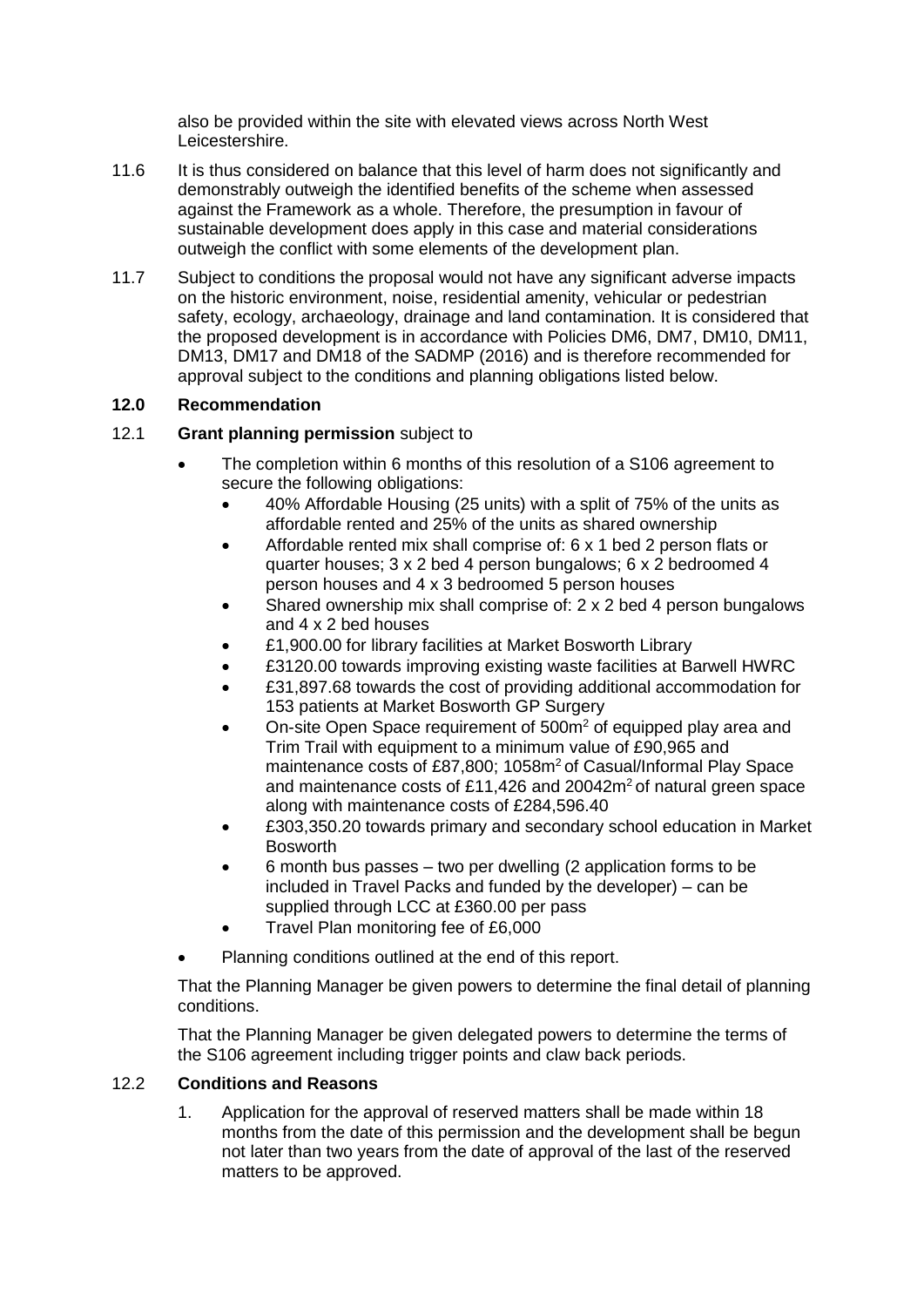**Reason**: To comply with the requirements of Section 92 of the Town and Country Planning Act 1990 as amended by the Planning and Compulsory Purchase Act 2004.

- 2. No development shall be commenced until plans and particulars of "the reserved matters" referred to in the above conditions relating to the:
	- a) appearance
	- b) landscaping
	- c) layout
	- d) scale

have been submitted to and approved, in writing, by the Local Planning Authority. The development shall be carried out in accordance with the approved details.

**Reason**: To ensure a satisfactory form of development in accordance with Policies DM1 and DM10 of the Site Allocations and Development Management Policies Development Plan Document (2016).

3. The development hereby permitted shall be carried out in accordance with the following approved plan received by the local planning authority on 29 September 2020 but only insofar as they relate to access to the site: Drw No: T18522 001 Rev B

**Reason**: To ensure a satisfactory form of development in accordance with Policies DM1, DM10, DM17 and DM18 of the Site Allocations and Development Management Policies Development Plan Document (2016).

4. No more than 63 dwellings shall be constructed on the site.

**Reason**: To ensure a satisfactory form of development in accordance with Policies DM1 and DM10 of the Site Allocations and Development Management Policies Development Plan Document (2016).

5. All reserved matters application shall be in general accordance with the Parameters Plan (Drw No: P20-1243\_05 Rev A), Illustrative Masterplan (Drw No: P20-1243 02 Rev D) and the Landscape Strategy Plan (Drw No: 11776/P08b).

**Reason**: To ensure a satisfactory form of development in accordance with Policies DM1 and DM10 of the Site Allocations and Development Management Policies Development Plan Document (2016).

6. Any reserved matters application shall be accompanied by a scheme which details the proposed housing mix for the development which should be in accordance with the Council's adopted Development Plan and the housing needs of the area. The development shall then be completed in accordance with the approved details.

**Reason**: To ensure an appropriate housing mix to meet the housing needs of the locality is provided in accordance with Policy 16 of the Core Strategy 2009.

7. No development shall commence on the site until such time as a construction traffic management plan, including as a minimum wheel cleansing facilities, vehicle parking facilities and a timetable for their provision, has been submitted to and approved in writing by the local planning authority. The construction of the development shall thereafter be carried out in accordance with the approved details and timetable.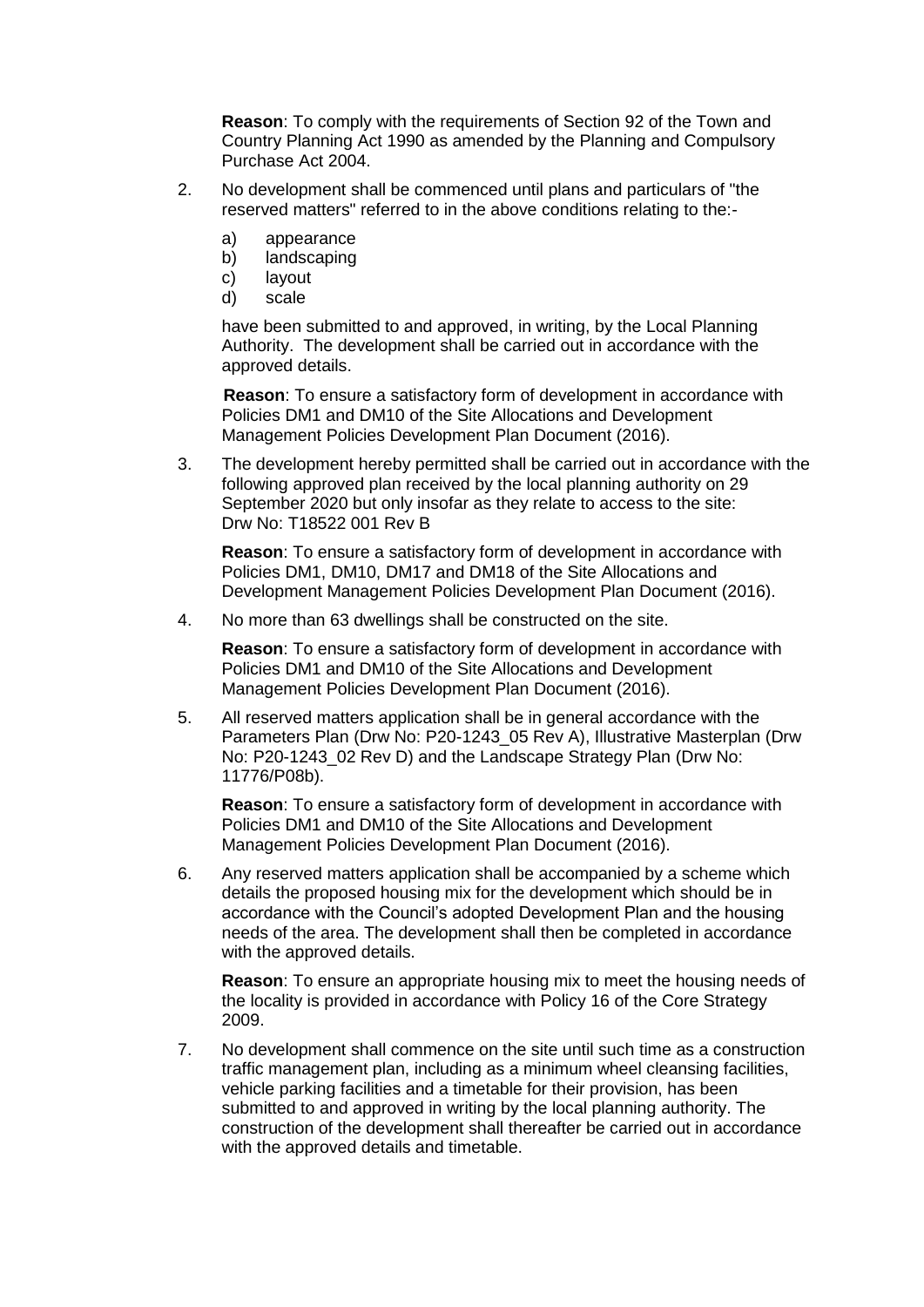**Reason**: To reduce the possibility of deleterious material (mud, stones etc.) being deposited in the highway and becoming a hazard for road users, to ensure that construction traffic does not lead to on-street parking problems in the area in accordance with Policies DM17 and DM18 of the SADMP (2016).

8. Construction works of the development hereby permitted shall not take place other than between the hours of 07:30 hrs and 18:00 hrs on weekdays and 08:00 hrs and 13:00 hrs on Saturdays and at any time on Sundays and Bank Holidays.

**Reason**: To minimise disruption to the neighbouring residents in accordance with Policy DM7 and DM10 of the SADMP (2016).

9. Prior to the commencement of any development on site a scheme for protecting the proposed dwellings from noise from the nearby road, airfield and adjacent Industrial estate which includes remediation works (where required) and a programme of implementation shall first be submitted to the local planning authority for their approval in writing. The scheme shall be designed to achieve internal noise levels as detailed in BS8233 and all works which form part of the scheme approved by the LPA shall be completed before first occupation of each of the dwellings to which it relates.

**Reason**: To safeguard the amenities of future occupiers of the proposed dwellings in accordance with Policy DM10 of the SADMP (2016) and advice in the NPPF.

10. Prior to the commencement of development a Construction Environmental Management Plan shall be submitted to and agreed in writing by the LPA. The plan shall detail how, during the site preparation and construction phase of the development, the impact on existing and proposed residential premises and the environment shall be prevented or mitigated from dust, odour, noise, smoke, light and land contamination. The plan shall detail how such controls will be monitored. The plan will provide a procedure for the investigation of complaints. The agreed details shall be implemented throughout the course of the development.

**Reason**: To ensure that the proposed use does not become a course of annoyance to nearby residents in accordance with Policy DM10 of the Site Allocations and Development Management Policies Development Plan Document (2016).

11. No development approved by this permission shall be commenced until a scheme for the investigation of any potential land contamination on the site has been submitted in writing to and agreed in writing by the Local Planning Authority which shall include details of how any contamination shall be dealt with. The approved scheme shall be implemented in accordance with the agreed details and any remediation works so approved shall be carried out prior to the site first being occupied.

**Reason**: To ensure that risks from land contamination to the future users of the land and neighbouring land are minimised in accordance with Policy DM7 of the Site Allocations and Development Management Policies Development Plan Document (2016).

12. If during development, contamination not previously identified is found to be present at the site, no further development shall take place until an addendum to the scheme for the investigation of all potential land contamination is submitted in writing to and approved in writing by the Local Planning Authority which shall include details of how the unsuspected contamination shall be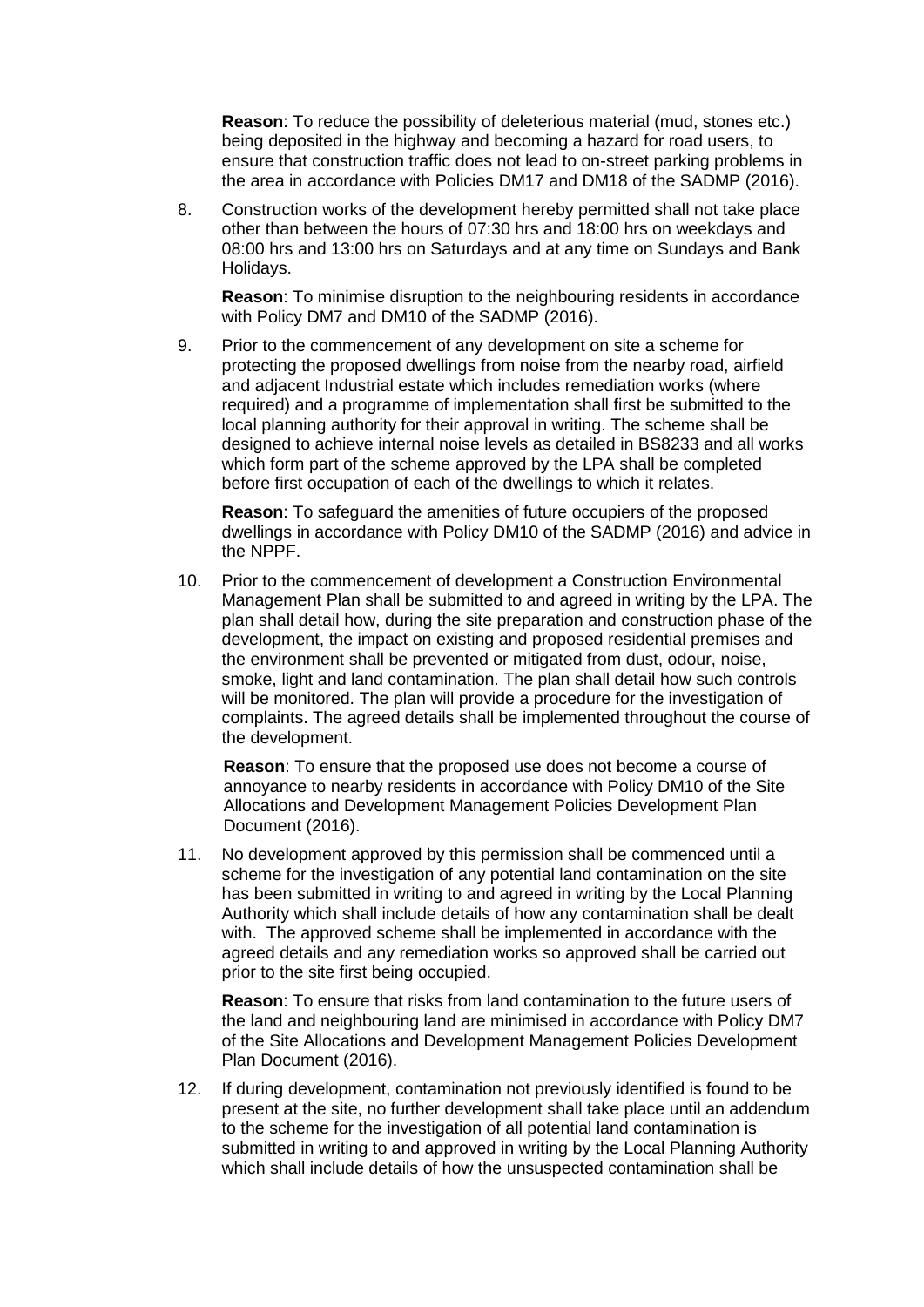dealt with. Any remediation works so approved shall be carried out prior to the first dwelling being occupied.

**Reason**: To ensure that risks from land contamination to the future users of the land and neighbouring land are minimised in accordance with Policy DM7 of the Site Allocations and Development Management Policies Development Plan Document (2016).

13. No development shall take place until details of the pedestrian links to be provided from the application site to Station Road have been submitted to and approved in writing by the local planning authority. The approved footpath links shall be implemented in full and made available for use in accordance with the approved details prior to the occupation of the  $50<sup>th</sup>$  dwelling.

**Reason**: To improve connectivity of the site to the surrounding area in accordance with Policy DM1 of the SADMP (2016).

14. No development shall commence on site until drainage details for the disposal of surface water have been submitted in writing to and approved in writing by the Local Planning Authority. The submitted details shall include infiltration testing. The approved details shall be implemented in full before the occupation of the first dwelling hereby approved.

**Reason**: To ensure that the development is provided with a satisfactory means of drainage as well as to reduce the risk of creating or exacerbating a flooding problem and to minimise the risk of pollution in accordance with Policy DM7 of the Site Allocations and Development Management Policies Development Plan Document (2016).

15. Prior to the commencement of development details in relation to the management of surface water on site during construction of the development shall be submitted to, and approved in writing by, the Local Planning Authority. Details should demonstrate how surface water will be managed on site to prevent an increase in flood risk during the various construction stages of development from initial site works through to completion. This shall include temporary attenuation, additional treatment, controls, maintenance and protection. Details regarding the protection of any proposed infiltration areas should also be provided.

**Reason**: To prevent any increase in flood risk, maintain the existing surface water runoff quality and to prevent damage to the final water management systems through the entire development construction phase in accordance with Policy DM7 of the Site Allocations and Development Management Policies DPD.

16. Prior to the commencement of development details in relation to the long term maintenance of the sustainable surface water drainage system on the development shall be submitted to and approved in writing by the Local Planning Authority. Details of the SuDS Maintenance Plan should include for routine maintenance, remedial actions and monitoring of the separate elements of the system and should also include procedures that must be implemented in the event of pollution incidents within the development site.

**Reason**: To establish a suitable maintenance regime that may be monitored over time; that will ensure the long term performance, both in terms of flood risk and water quality, of the sustainable drainage system within the proposed development in accordance with Policy DM7 of the Site Allocations and Development Management Policies DPD.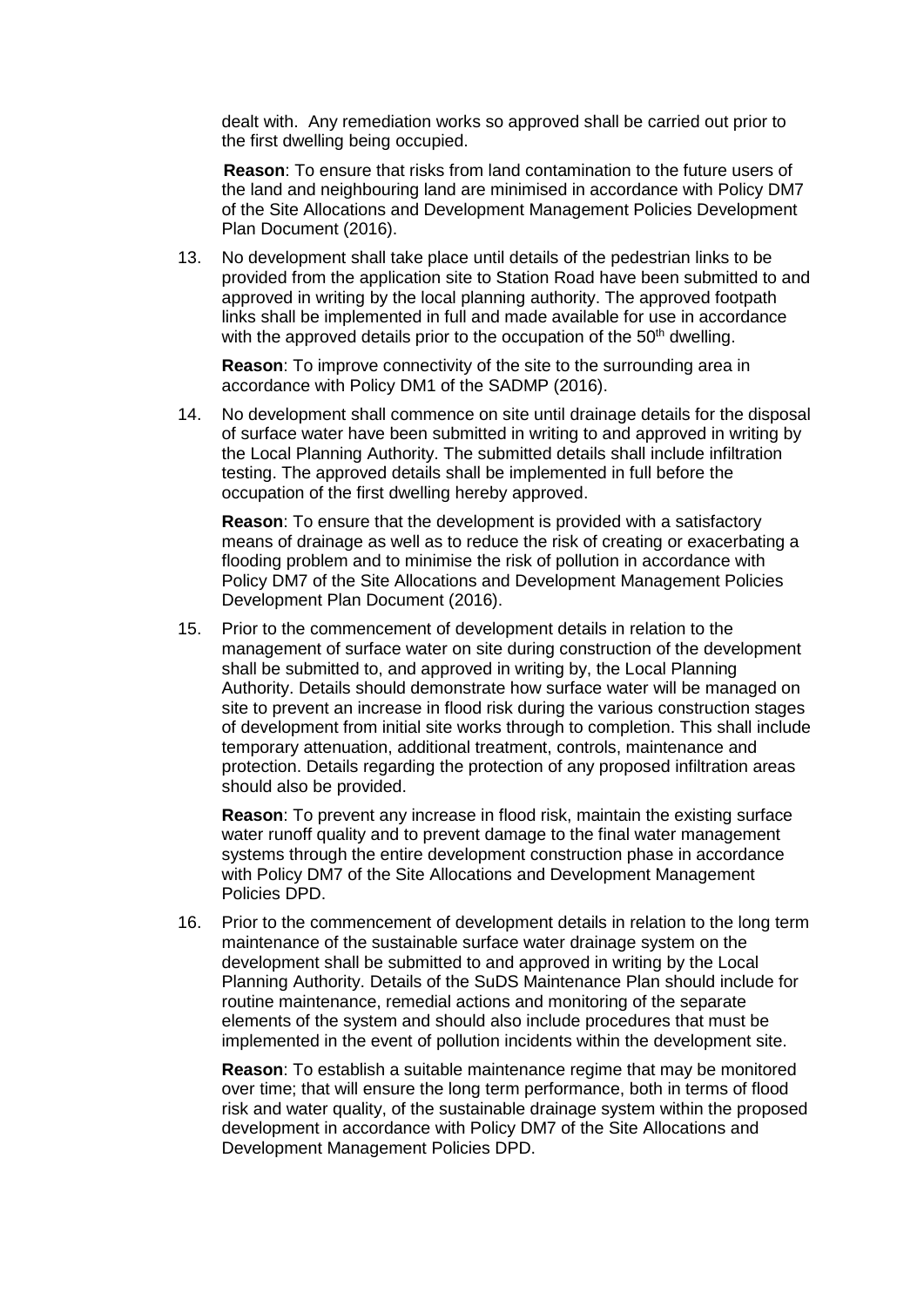- 17. No demolition/development shall take place/commence until a staged programme of archaeological work, commencing with an initial phase of trial trenching has been undertaken. Each stage will be completed in accordance with a written scheme of investigation (WSI), which has been submitted to and approved in writing by the local planning authority. For land that is included within the WSI, no demolition/development shall take place other than in accordance with the agreed WSI, which shall include the statement of significance and research objectives, and:
	- The programme and methodology of site investigation and recording and the nomination of a competent person(s) or organisation to undertake the agreed works.
	- The programme for post-investigation assessment and subsequent analysis, publication and dissemination and deposition of resulting material. This part of the condition shall not be discharged until these elements have been fulfilled in accordance with the programme set out in the WSI.

No development shall then take place other than in accordance with the approved Written Scheme of Investigation.

**Reason**: To allow proper investigation and recording of the site, which is potentially of archaeological and historic significance in accordance with Policies DM11, DM12 and DM13 of the adopted Site Allocations Development Management Policies Development Plan Document (2016).

18. No development shall commence on site until a Biodiversity Management Plan for the site which shall set out the site-wide strategy for protecting and enhancing biodiversity including the detailed design of proposed biodiversity enhancements and their subsequent management once the development is completed, has been submitted to the local planning authority and has been approved in writing by them. The submitted plan shall include all retained and created habitats within the red line of the approved Site Location Plan including SUDs and all landscaping to informal play space and natural open space should be comprised of native species wildflower grassland. Development shall be implemented and thereafter maintained in accordance with the approved Management Plan.

**Reason**: To enhance the ecological value of the proposed development in accordance with Policy DM6 of the SADMP.

19. No development shall commence on site until full details of the protection of trees and hedgerows to be retained on site as shown on Drw No: 11776/P08b including the protection of the veteran Ash Tree (T5) during the construction phase have been submitted to and approved in writing by the local planning authority. The approved details shall be implemented in full prior to the commencement of any work on site and shall remain in place for the duration of the construction activity.

**Reason**: To enhance the ecological value of the proposed development in accordance with Policy DM6 of the SADMP.

20. No development shall commence on site until full details of the removal of New Zealand pygmy weed have been submitted to and approved in writing by the local planning authority. The approved details shall be implemented in full prior to the commencement of any development on site.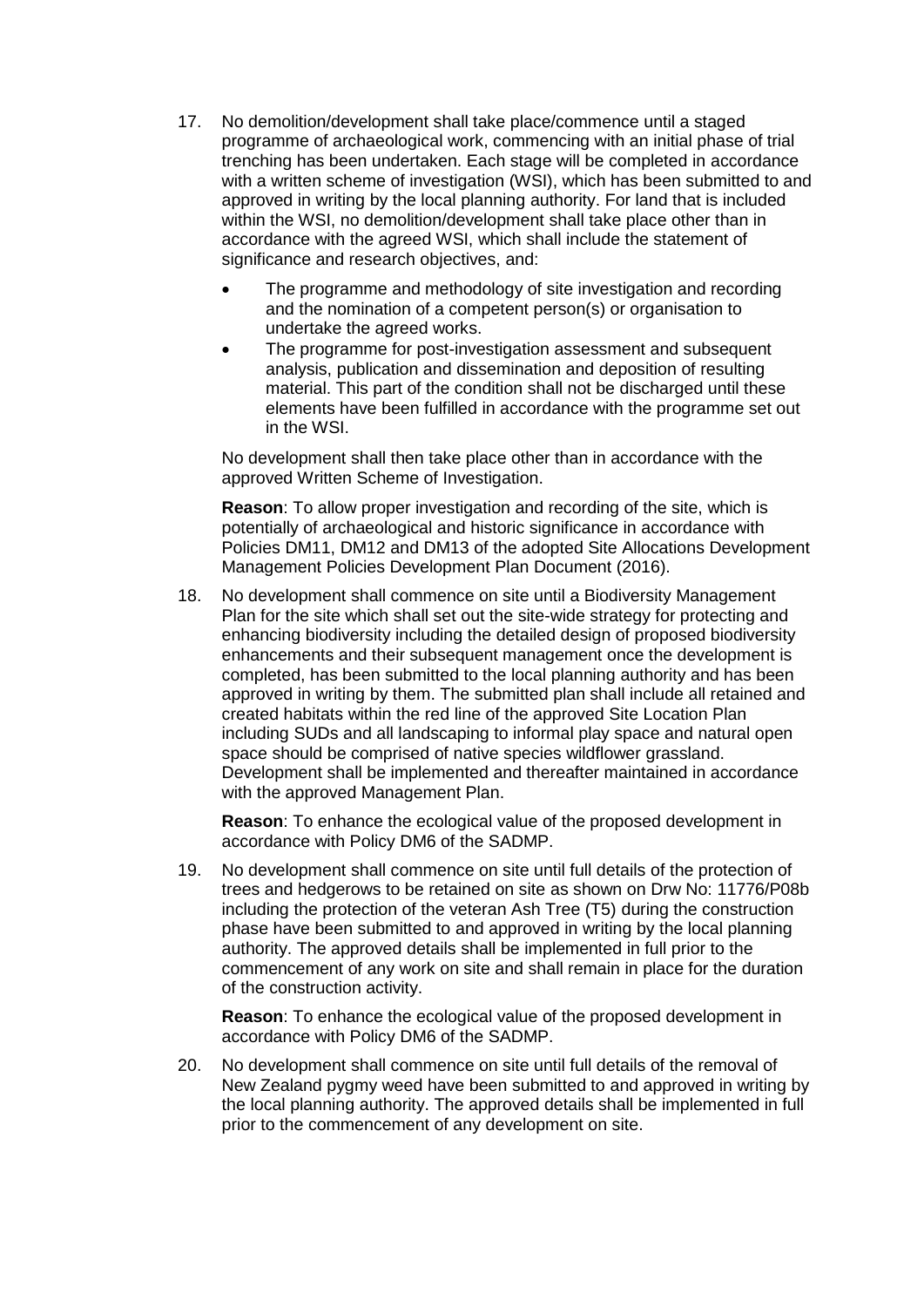**Reason**: To enhance the ecological value of the proposed development in accordance with Policy DM6 of the SADMP.

21. No works shall commence on site until full details of the finished floor levels for each of the approved dwellings has been submitted to and approved in writing by the local planning authority. The scheme shall be implemented in full accordance with the approved details.

**Reason**: To ensure that the development has a satisfactory appearance in accordance with Policies DM4 and DM10 of the SADMP (2016).

22. Prior to the construction above foundation level of any of the dwellings hereby approved, a scheme for the delivery of full fibre broadband connections to serve each dwelling on the application site shall be submitted to and approved in writing by the local planning authority. The approved scheme shall be implemented in full.

**Reason**: To ensure the provision of a high quality and reliable communications infrastructure network to serve the development to accord with paragraph 112 of the NPPF (2019).

23. None of the dwellings hereby approved shall be occupied until such time as the access arrangements shown on approved Drw No: T18522.001 Rev B have been implemented in full.

**Reason**: To ensure that vehicles entering and leaving the site may pass each other clear of the highway and to ensure pedestrian safety in accordance with Policy DM17 of the SADMP (2016).

24. None of the dwellings hereby approved shall be occupied until such time as the offsite works (footway improvements) shown on Drw No: T18522.001 Rev B have been implemented in full.

**Reason**: To mitigate the impact of the development in the general interests of highway safety and in accordance with Policy DM17 of the SADMP (2016).

25. None of the dwellings hereby approved shall be occupied until such time as vehicular visibility splays of 2.4 metres by 74 metres to the west and 2.4 x 59 metres to the east of the access have been provided at the site access. These shall thereafter be permanently maintained with nothing within those splays higher than 0.6 metres above the level of the adjacent footway/verge/highway.

**Reason**: To afford adequate visibility at the access to cater for the expected volume of traffic joining the existing highway network in accordance with Policy DM17 of the SADMP (2016).

26. Prior to the occupation of the first dwelling, a Travel Pack informing residents what sustainable travel choices are in the surrounding area shall be submitted to and approved in writing by the Council. The agreed Travel Packs shall then be supplied to purchasers on the occupation of each dwelling.

**Reason**: To reduce the need to travel by single occupancy vehicle and to promote the use of Sustainable modes of transport in accordance with the National Planning Policy Framework (2019).

#### 12.3 **Notes to Applicant**

1. In relation to conditions 11 and 12; advice from Health and Environment Services can be viewed via the following web address:- [https://www.hinckley](https://www.hinckley-bosworth.gov.uk/info/200075/pollution/177/contaminated_land)[bosworth.gov.uk/info/200075/pollution/177/contaminated\\_land](https://www.hinckley-bosworth.gov.uk/info/200075/pollution/177/contaminated_land) site which includes the Borough Council's policy on the investigation of land contamination. Any scheme submitted shall be in accordance with this policy.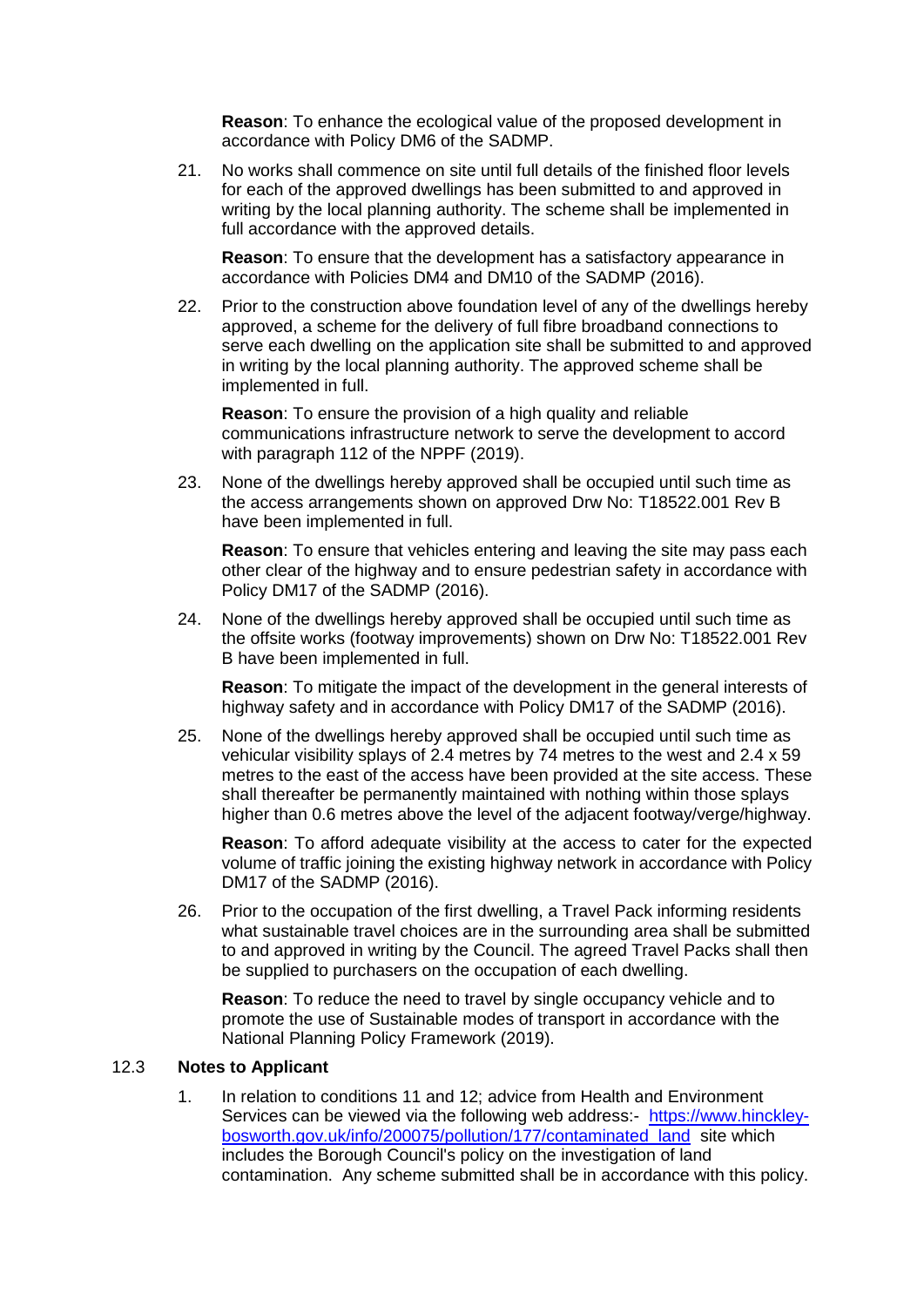- 2. With reference to condition 14 the scheme shall include the utilisation of holding sustainable drainage techniques with the incorporation of sufficient treatment trains to maintain or improve the existing water quality; the limitation of surface water run-off to equivalent greenfield rates; the ability to accommodate surface water run-off on-site up to the critical 1 in 100 year return period event plus an appropriate allowance for climate change, based upon the submission of drainage calculations. Full details for the drainage proposal should be supplied including, but not limited to; construction details, cross sections, long sections, headwall details, pervious paving details, pipe protection details (e.g. trash screens), and full modelled scenarios for the 1 in 1 year, 1 in 30 year and 1 in 100 year plus climate change storm events.
- 3. With reference to condition 15 details should demonstrate how surface water will be managed on site to prevent an increase in flood risk during the various construction stages of development from initial site works through to completion. This shall include temporary attenuation, additional treatment, controls, maintenance and protection. Details regarding the protection of any proposed infiltration areas should also be provided.
- 4. With reference to condition 16 details of the surface water Maintenance Plan should include for routine maintenance, remedial actions and monitoring of the separate elements of the surface water drainage system that will not be adopted by a third party and will remain outside of individual householder ownership.
- 5. With reference to condition 17 the applicant must obtain a suitable written scheme of Investigation (WSI) for both phases of archaeological investigation from an organisation acceptable to the planning authority. The WSI must be submitted to the planning authority and HNET, as archaeological advisors to your authority, for approval before the start of development. They should comply with the above mentioned Brief, with this Department's "Guidelines and Procedures for Archaeological Work in Leicestershire and Rutland" and with relevant Institute for Archaeologists "Standards" and "Code of Practice". It should include a suitable indication of arrangements for the implementation of the archaeological work, and the proposed timetable for the development.

The Historic and Natural Environment Team, as advisors to the planning authority, will monitor the archaeological work, to ensure that the necessary programme of archaeological work is undertaken to the satisfaction of the planning authority.

- 6. It is necessary, when carrying out works to tree(s) to be aware of the Wildlife and Countryside Act, 1981, whereby it is an offence for any person who intentionally takes, damages or destroys the nest of any wild bird, while the nest is in use or being built, or takes or destroys any eggs of such wild bird. The times when birds are nesting is generally between the months of March to September inclusive.
- 7. Planning Permission does not give you approval to work on the public highway. To carry out off-site works associated with this planning permission, separate approval must first be obtained from Leicestershire County Council as Local Highway Authority. This will take the form of a major section 184 permit/section 278 agreement. It is strongly recommended that you make contact with Leicestershire County Council at the earliest opportunity to allow time for the process to be completed. The Local Highway Authority reserve the right to charge commuted sums in respect of ongoing maintenance where the item in question is above and beyond what is required for the safe and